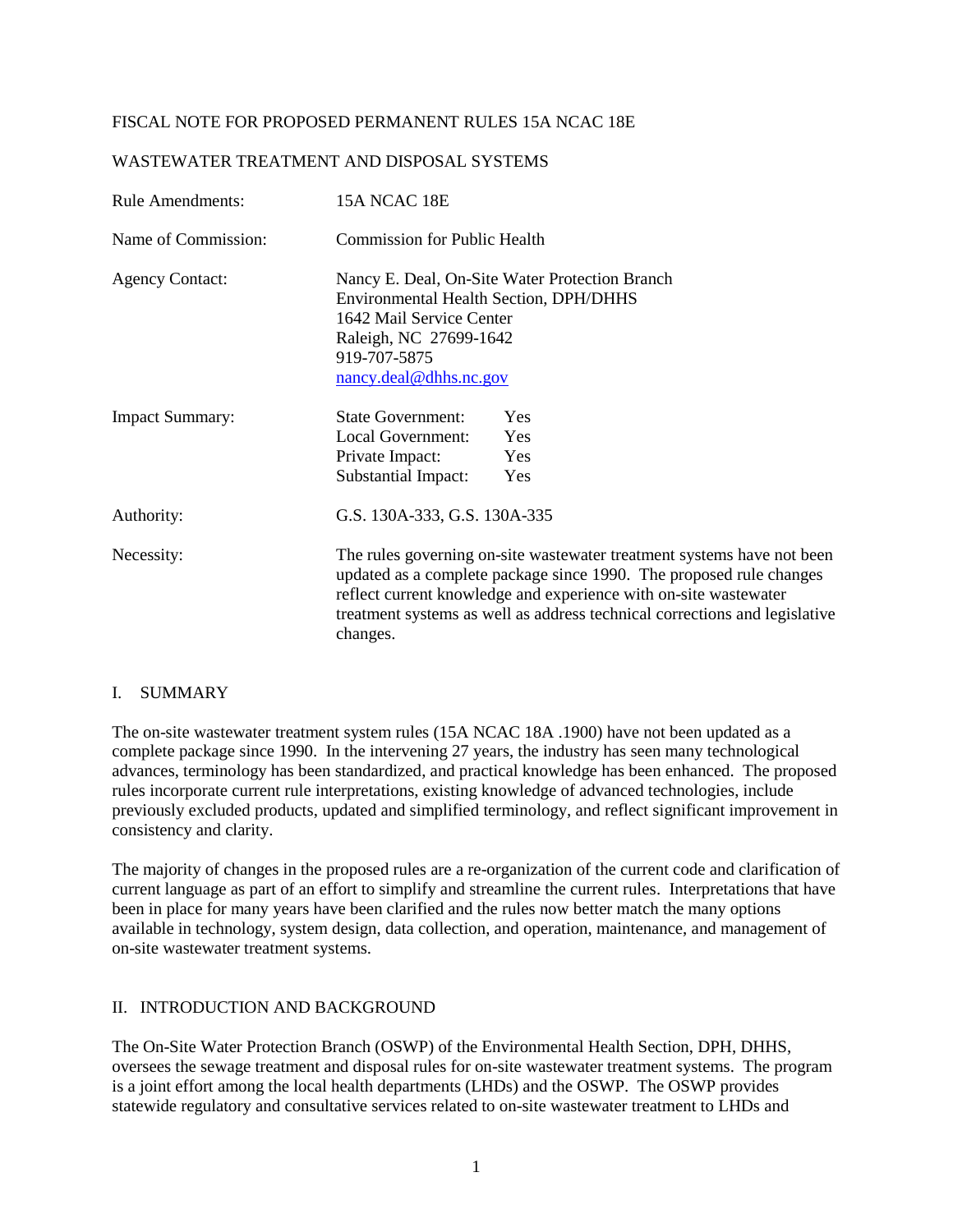numerous other clients, including builders, developers, land owners, system installers, system operators, professional engineers (PEs), licensed soil scientists (LSSs), geologists, environmental health consultants, and others.

On-site wastewater treatment systems serve homeowners in rural parts of the state and areas that are not served by a centralized wastewater treatment system. Approximately 50% of the homes in North Carolina are served by on-site wastewater treatment systems. That dependence within our state upon onsite wastewater treatment systems has remained relatively constant for over 20 years. These systems are a critical and permanent component of our wastewater treatment infrastructure.

The last time the full set of current rules were updated was in 1990. Since then, many changes have been made to the current rules, but in a piece meal fashion. This has resulted in inconsistent terminology and some contradictions across the rules.

In the late 1990's, OSWP started the process to update the current rules as a group. A committee of public and private sector stakeholders reviewed the current rules and proposed language over a period of 10 years. However, a number of issues delayed advancement of this set of proposed rules. Formal meetings held in 2014 with major stakeholder groups (LHDs, product manufacturers, operators, installers, tank manufacturers, LSSs, PEs, North Carolina Septic Tank Association, and other interested parties) provided updated input on the proposed rules. The OSWP then distributed an updated version of the proposed rules, based on stakeholder comments, for review by the stakeholders a second time.

A key concern stakeholders raised dealt with confusion caused by the complicated structure of the current rule organization. Thus, as part of the proposed rules, the OSWP, in consultation with the Division, is proposing to repeal the current rules, 15A NCAC 18A .1900 *et seq.*, and adopt a new Subchapter, 15A NCAC 18E, for the on-site wastewater treatment system rules. Adopting a new Subchapter allows for a complete re-organization of the on-site wastewater treatment system rules. This approach addresses the piece meal changes that have been made to the rules in the past.

The 15A NCAC 18E proposed rules resolve several issues. These include a deterioration of internal clarity and consistency among individual rules in 15A NCAC 18A .1900 *et seq*. as well as inconsistency due to accumulated piece meal rule revisions over 27 years.

Current rules that are over 27 years old are updated in 15A NCAC 18E to reflect current knowledge and experience with on-site wastewater treatment systems. Inconsistencies and contradictions are corrected. Re-organization facilitates future rule updates and revisions within the specific relevant Sections, not just tacked on at the end. The 15A NCAC 18E proposed rule uses simplified language and streamlined paragraph structures. They are internally consistent and provide a more intuitive logical understanding of the rules to the end users.

# III. PURPOSE OF RULE CHANGE

The primary goal of on-site wastewater treatment systems is the protection of public health and the environment. Wastewater contains bacteria, pathogens, and other contaminants that can have a significant impact on people and their surroundings. A stomach virus from one person can be transmitted through the soil to a drinking water supply and infect other people. Nitrogen discharged to the surface waters can create algal blooms that can kill fish populations by depleting oxygen levels.

Over time, as fewer people have become sick due to on-site wastewater treatment system discharges, the importance of on-site wastewater treatment system rules has been forgotten. People instead focus on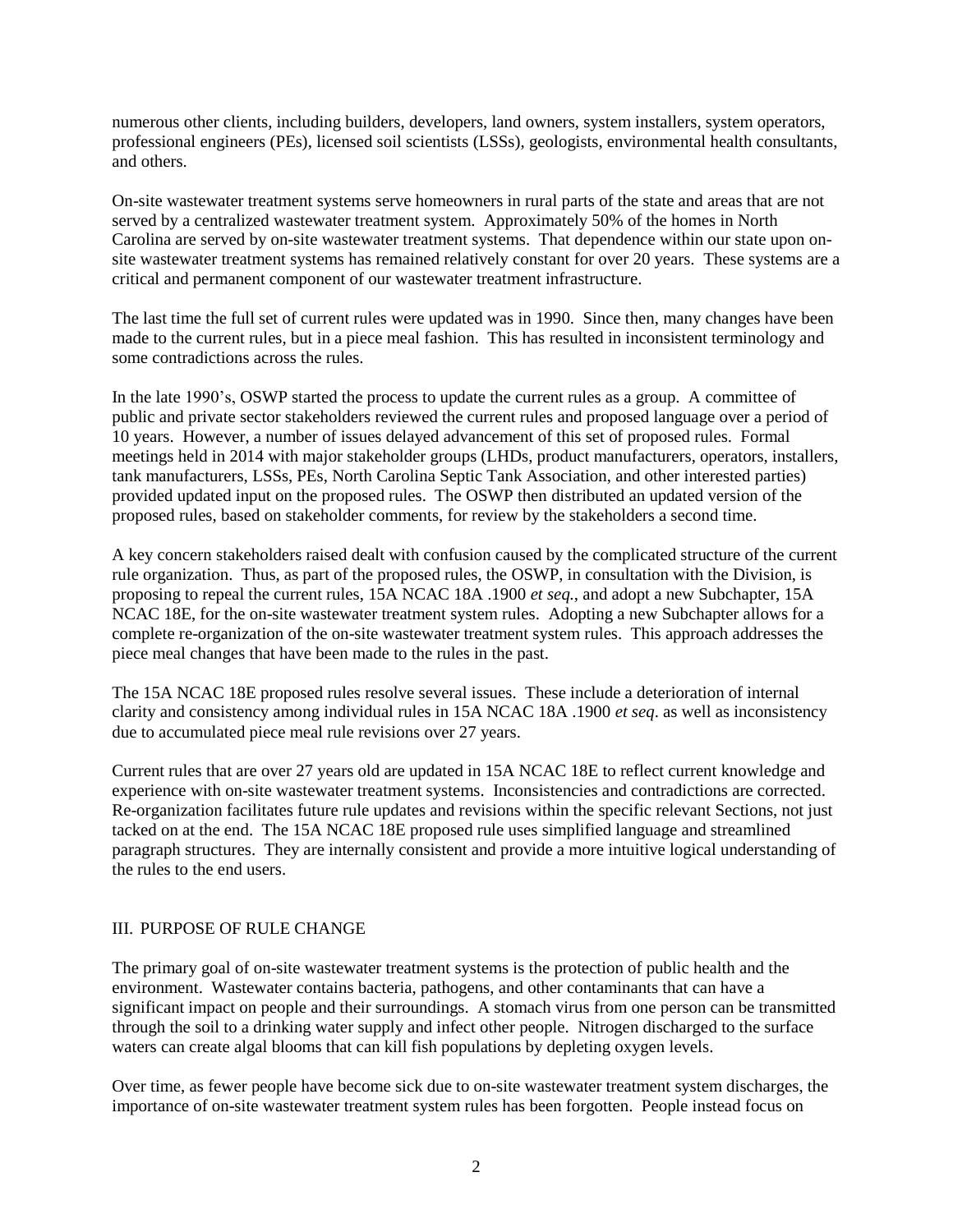development, being able to build on every lot. The reason for the sustained lack of illness is due to the vigilant enforcement of these rules by the LHDs and OSWP.

Ultimately, water follows a specific cycle: the homeowner discharges wastewater down the drain into an on-site wastewater treatment system; the effluent from the treatment system disperses in to the soil and then to the groundwater; the groundwater flows to a stream; the streams flows to a water treatment plant; the water treatment plant conveys drinking water to its customers; and the homeowner discharges wastewater down the drain.

A study published by Nicholas DeFelice<sup>1</sup>, et al, in Environmental Health Perspectives estimated the partial per-incident cost of human illness from microbial contamination of drinking water, which can result from wastewater treatment system malfunctions. The study looked at 122 North Carolina emergency departments and found that from 2007-2013, 29,400 visits for acute gastrointestinal illnesses (diarrhea, vomiting, fever, or abdominal cramps) could be attributed to private drinking water well contamination.

The average treatment cost per visit was \$1,357 in 2013, based on the number of emergency department visits and the total costs associated with those visits. While it is not possible to determine what proportion of the waterborne illness incidents were caused by wastewater treatment system malfunctions, this study provides a per-incident cost of the illness. This is an underestimate because it does not capture gastrointestinal illnesses treated in other care settings, or secondary effects such as lost work days. It also does not capture any environmental impact of microbial contamination.

The long-term goal of the 15A NCAC 18E proposed rules is to continue to protect public health and the environment, while trying to give all homeowners the option to develop their piece of land. Not all lots are buildable, but the proposed rules continue to try and strike a balance between development and protection of human health and North Carolina's resources.

The on-site wastewater treatment system rules were first adopted in 1977 and the last major update was in 1990. The OSWP has been working on an update to the current rules for over 20 years. Additionally, several Session Laws over the past four years have made significant changes to the laws and require changes to the rules. Instead of updating the rules separately to address industry advancements and Session Law changes, which is what has been done for the last 27 years, it is both logical and critical to update the entire rule package at one time.

In the past 27 years, numerous technological changes have occurred with on-site wastewater treatment systems. Based on current knowledge and experience, many individual home sites and larger tracts of land that would have been turned down 27 years ago as unbuildable are now approved on a regular basis in North Carolina. The rules have not kept pace with the technology needed to facilitate these advances.

Precast reinforced concrete tanks are specifically listed in the current rules but tanks made of other materials, such as polyethylene and fiberglass are now commonly available but not addressed. Instead, these tanks are reviewed based on guidance documents developed by OSWP over the years to identify the information required for these alternative material tanks. The proposed rules include all currently available tank construction materials, such as polyethylene, fiberglass, and precast reinforced concrete, but still allows for other materials to be proposed for manufacture of tanks. The proposed rules also

l

<sup>1</sup> DeFelice, N. B., Johnston, J. E., MacDonald Gibson, J. (2016, May 20) "Reducing Emergency Department Visits for Acute Gastrointestinal Illnesses in North Carolina by Extending Community Water Service". http://www.ehponline.org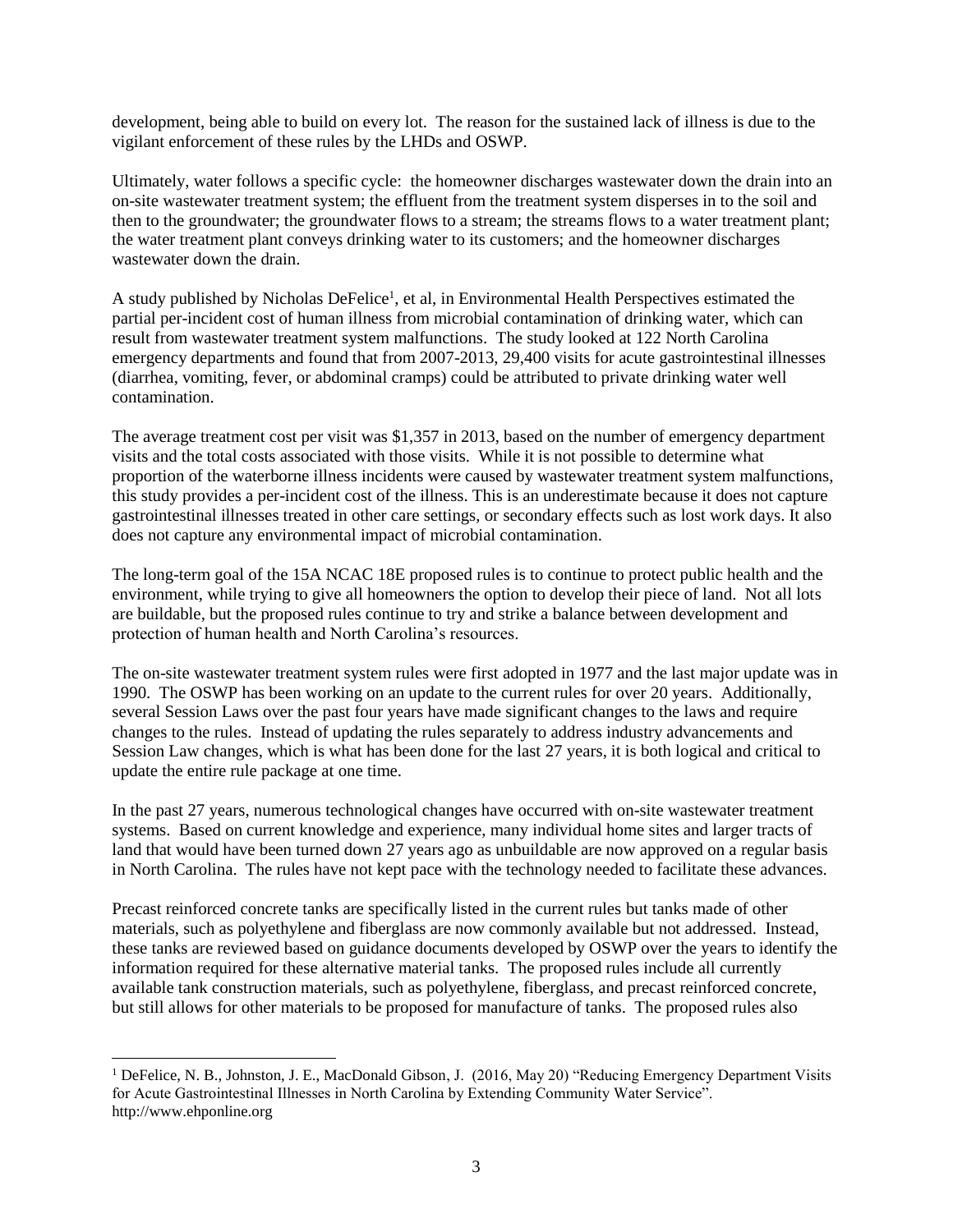clearly identify the criteria that must be met by all tanks, regardless of the material used in tank construction.

Tanks are not the only technology that needed updating in the proposed draft. The same approach held true for pumping systems, media filters, drainfield trench technologies, drip irrigation technologies, appurtenances such as effluent filters, etc. The 15A NCAC 18E proposed rules will provide the broadest possible benefits from new emergent technologies to the end users of on-site wastewater treatment systems and continue to protect public health and the environment.

Several rule interpretations have been made over the years as the on-site wastewater industry has advanced and the rule-making process has become more complex. These interpretations are included in the proposed rules.

Terminology has been addressed throughout the proposed rules. As the current rules were modified piece meal, the terminology would change based on the current thinking. During the process, OSWP looked at national resources to use terminology that would encompass bigger picture issues but also be consistent with the national scope.

Numerous Session Laws adopted over the past four years also necessitate rule revisions. The following Session Laws also require changes to the current rules.

# S.L. 2013-413, Section 34 and S.L. 2014-120, Section 53

S.L. 2013-413, Section 34, allows a PE to reduce the design daily flow rates in the current rules based on the use of low-flow fixtures and technologies. If the PE proposes a reduced design daily flow rate that is below 3,000 gallons/day, the S.L. eliminates the requirement for the on-site wastewater treatment system design to be reviewed and approved by the OSWP. S.L. 2014-120, Section 53, modified and expanded S.L. 2013-413, Section 34, by broadening the scope of the facilities for which the PE can propose a reduced design daily flow.

# S.L. 2014-120, Section 40

S.L. 2014-120, Section 40, made the following changes to the General Statutes: added the term "ground absorption system" with a definition to G.S. 130A-334 and modified the definitions of "plats" and "wastewater systems"; changed the validity of a construction authorization to match the improvement permit validity identified in G.S. 130A-336; and made changes to the requirements for preconstruction conferences on permits greater than five years old in G.S. 130A-335(f1).

# S.L. 2014-120, Section 47

S.L. 2014-120, Section 47, removed the requirement for a survey of a manufactured product that has an accepted approval issued under the current rules if the product has been modified. This survey would be required after the modified product has been in use under the accepted approval for five years.

# S.L. 2015-147, Section 1

S.L. 2015-147, Section 1, required the addition of innovative and other alternative systems to be used as options for repair areas when a permit for an on-site wastewater treatment system is used. This S.L. is a clarification of the existing interpretation of the current rules.

# S.L. 2015-147, Section 2

S.L. 2015-147, Section 2, removed the requirement for a Public Management Entity to operate a sand lined trench on-site wastewater treatment system when a drainage system is used to lower the water table on the site.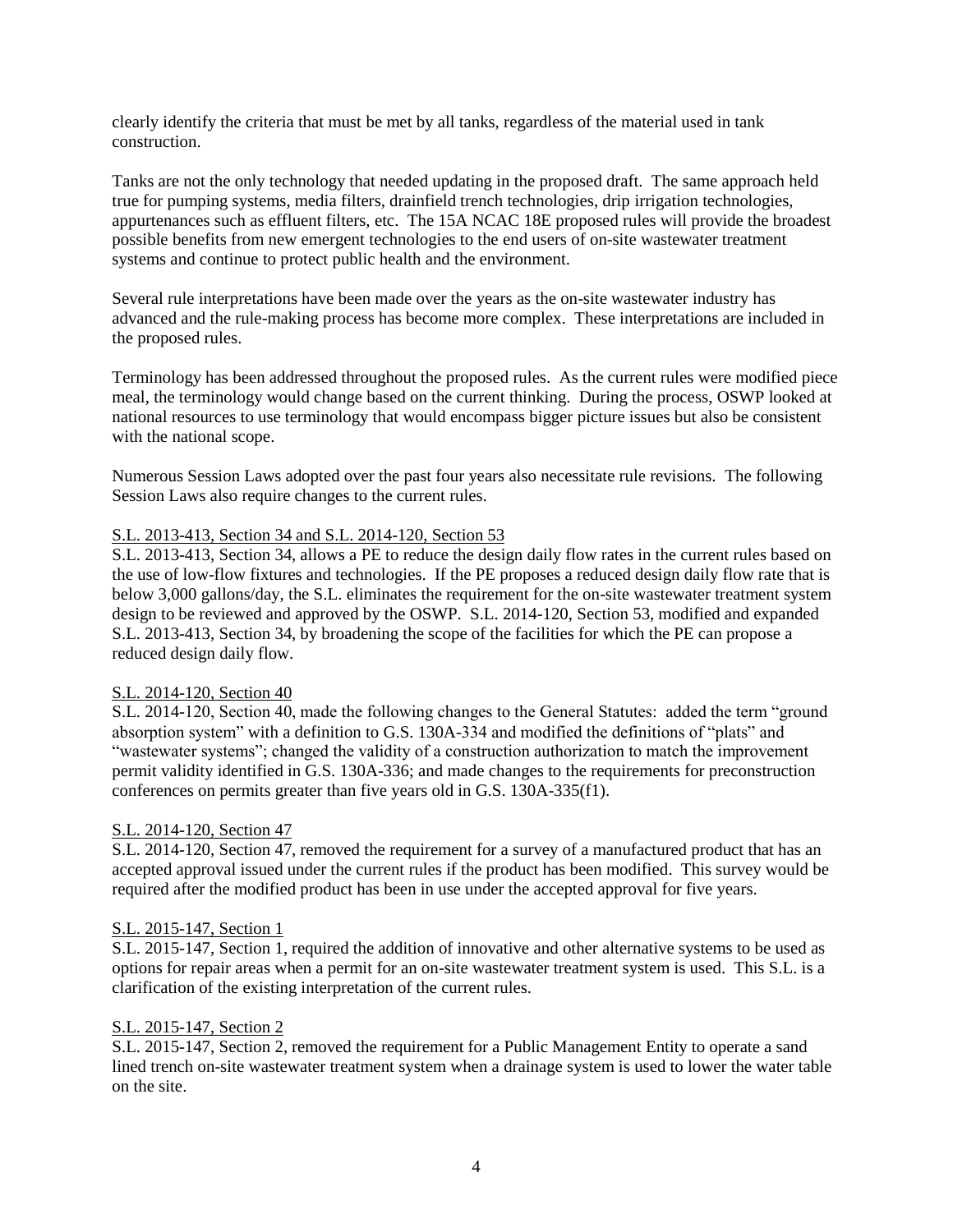#### S.L. 2015-147, Section 3

S.L. 2015-147, Section 3, removed the 1,000 gallon/day limitation for on-site wastewater treatment systems installed in saprolite (a type of soil).

#### S.L. 2015-286, Section 4.14(g)

S.L. 2015-286, Section 4.14(g), amended G.S. 130A-336 so that a change in ownership for a piece of property does not affect a construction authorization for an on-site wastewater treatment system that has already been issued.

#### S.L. 2015-286, Section 4.15(a)

S.L. 2015-286, Section 4.15(a) amended definitions, terminology, and requirements for on-site wastewater treatment systems classified as Innovative and Experimental in G.S. 130A-343.

# IV. ECONOMIC IMPACT SUMMARY

Overall, the largest financial impact of the proposed 15A NCAC 18E rules will be on the private sector, the owner (facility owner) and product manufacturers. A certain percentage of the costs incurred by the manufacturers will be passed on to the owner, such as the increased precast concrete tank cost or the cost to install a second grease tank. Third party certification and verification companies will see the biggest increase in benefits from required testing. Certified subsurface operators will also see a big increase in the number of systems they inspect, increasing the benefits to them.

The costs associated with plastic and fiberglass tank approvals, and effluent filters, risers, and pipe penetration approvals are now included in the rules and show a fiscal impact. However, these policies are already in place and part of the process the manufacturers go through to receive an approval. While the fiscal impact is now quantified, the manufacturers are already incurring these costs and should not see any additional cost from this rule.

Some of the most important changes in the proposed rules have an unquantified fiscal cost. These include being able to develop lots that may not have been able to be developed before (due to an increase in the design daily flow for advanced pretreatment systems and siting criteria) and for a manufacturer to have a better clarified target to gain approval in for their product in North Carolina.

The main overall benefit from the proposed rules are the changes to further protect public health and the environment. The addition of advanced pretreatment for wastewater with a strength greater than domestic wastewater is an unquantifiable cost to the owner. But the benefits to everyone, owner included, are also unquantifiable. A number of positive changes that are unquantifiable have also been made for the benefit of owners and the manufacturers: clearer targets for submittals, expanded lists of wastewater flows, improved quality of tanks in the ground, and more.

Overall, the proposed rules improve the ability of the LHDs and OSWP to protect public health and the environment yet still provide the private sector with options that clearer and better defined.

Table 1 summarizes the costs and benefits of the proposed 18E rules and the Net Present Value projected from 2018 to 2022.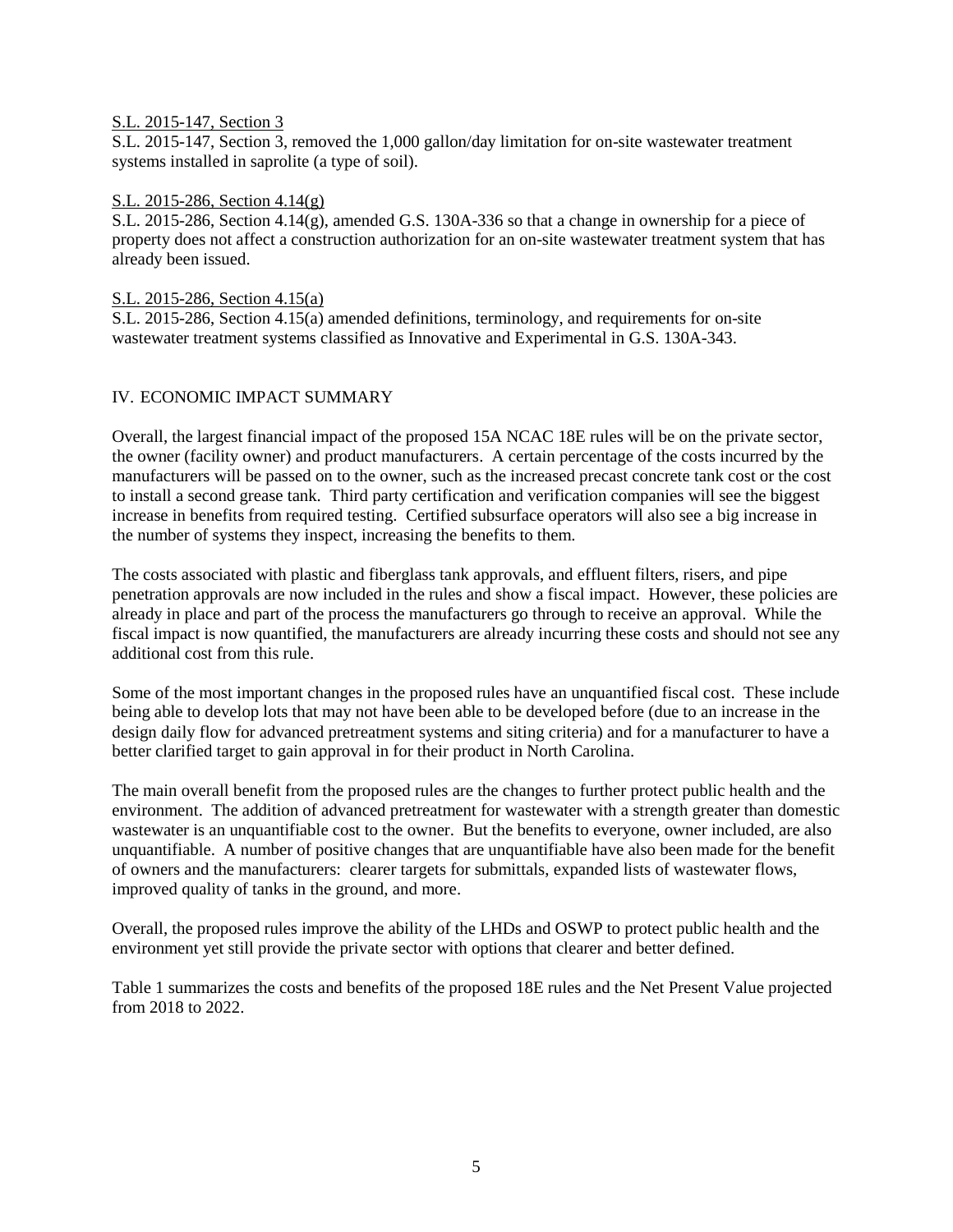| <b>BENEFITS</b>                                                 | 2018        | 2019        | 2020         | 2021        | 2022        |
|-----------------------------------------------------------------|-------------|-------------|--------------|-------------|-------------|
| State Gov't, OSWP                                               |             |             |              |             |             |
| *Risers, filters, and pipe penetrations approvals fees          | \$80        | \$80        | \$80         | \$80        | \$80        |
| Risers, filters, and pipe penetrations renewals fees            | \$456       | \$472       | \$488        | \$504       | \$520       |
| <b>RWTS</b> and P&I Renewals Fees                               | \$11,700    | \$11,700    | \$11,700     | \$11,700    | \$11,700    |
| Wastewater flow reduction from expanded facility list           |             |             | Unquantified |             |             |
| Local Gov't, OSWP                                               |             |             |              |             |             |
| Existing system inspection fees                                 | \$57,900    | \$61,300    | \$63,700     | \$65,100    | \$65,400    |
| Wastewater flow reduction from expanded facility list           |             |             | Unquantified |             |             |
| <b>Facility Owner</b>                                           |             |             |              |             |             |
| Longer system life, avoidance of repair costs                   |             |             | Unquantified |             |             |
| Earlier identification of malfunctions                          |             |             | Unquantified |             |             |
| Increase the design flow of Advanced Pretreatment systems       |             |             | Unquantified |             |             |
| Wastewater flow reduction from expanded facility list           |             |             | Unquantified |             |             |
| <b>Passed-on Manufacturer Benefits</b>                          |             |             | Unquantified |             |             |
| <b>Manufacturer</b>                                             |             |             |              |             |             |
| Piggyback control panel revenue                                 | \$871,433   | \$950,168   | \$1,016,846  | \$1,071,317 | \$1,107,901 |
| Grease Tank Capacity Increase revenue                           | \$247,200   | \$254,616   | \$262,254    | \$270,122   | \$278,226   |
| Simplified, more flexible approval process for new technologies |             |             | Unquantified |             |             |
| Increase the design flow of Advanced Pretreatment systems       |             |             | Unquantified |             |             |
| Drip dispersal system approval criteria                         |             |             | Unquantified |             |             |
| Wastewater strength requirement for advanced pretreatment       |             |             | Unquantified |             |             |
| <b>Private Certifiers, Testers, and Inspectors</b>              |             |             |              |             |             |
| Type IIIb and Type IIIh Inspections                             | \$4,818,750 | \$4,862,385 | \$4,907,745  | \$4,954,125 | \$5,000,700 |
| *Plastic and Fiberglass Tank Approvals                          | \$546,000   | \$554,100   | \$562,200    | \$570,300   | \$578,400   |
| <b>Structural Verification Test</b>                             | \$36,600    | \$36,600    | \$36,600     | \$36,600    | \$36,600    |
| *Risers, filters, and pipe penetrations approvals               | \$8,000     | \$8,000     | \$8,000      | \$8,000     | \$8,000     |
| <b>All Parties and General Public</b>                           |             |             |              |             |             |
| Fewer system malfunctions                                       |             |             | Unquantified |             |             |
| (human health, environmental, and business benefits)            |             |             |              |             |             |
| <b>Total Benefits</b>                                           | \$6,598,066 | \$6,738,483 | \$6,870,223  | \$6,989,005 | \$7,088,354 |

# Table 1. Benefits and Costs Summary, Including Net Present Value

\*These line items reflect the benefits and costs of existing policy that is being codified in rule. These requirements are part of current practice. The affected parties will not incur any new costs or benefits.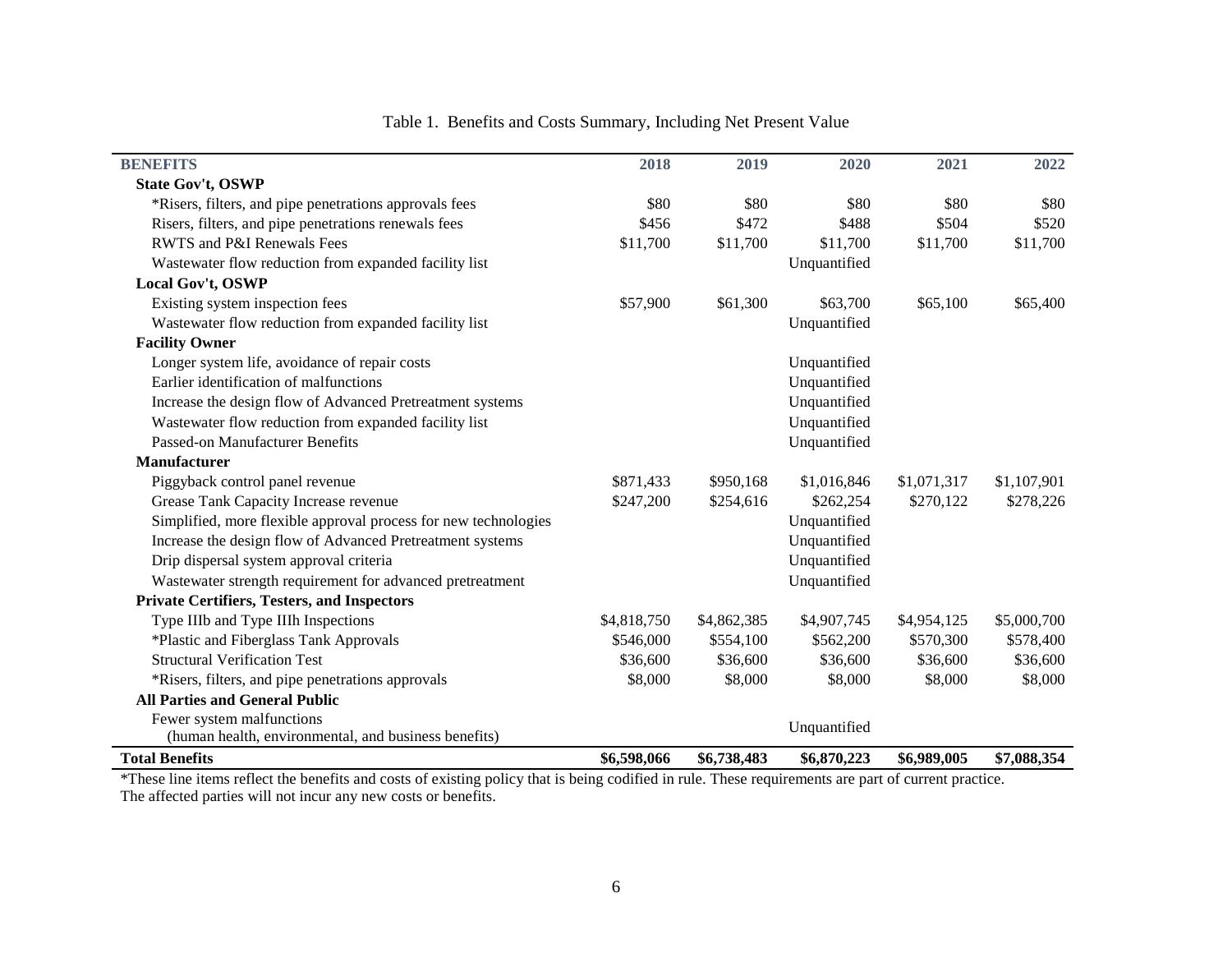| <b>COSTS</b>                                              | 2018         | 2019         | 2020         | 2021         | 2022         |
|-----------------------------------------------------------|--------------|--------------|--------------|--------------|--------------|
| <b>State Gov't, OSWP</b>                                  |              |              |              |              |              |
| *Plastic and Fiberglass Tank Approval Time                | \$952        | \$979        | \$1,006      | \$1,033      | \$1,061      |
| *Risers, filters, and pipe penetrations approvals time    | \$102        | \$104        | \$107        | \$110        | \$113        |
| Risers, filters, and pipe penetrations renewals time      | \$579        | \$616        | \$654        | \$694        | \$736        |
| RWTS and P&I Renewals Time                                | \$18,823     | \$19,362     | \$19,891     | \$20,421     | \$20,980     |
| Local Gov't, LHDs                                         |              |              |              |              |              |
| Existing system inspection time                           | \$20,836     | \$22,691     | \$24,224     | \$25,416     | \$26,232     |
| Structural verification test - stronger enforcement       |              |              | Unquantified |              |              |
| <b>Facility Owner</b>                                     |              |              |              |              |              |
| Existing system inspections fees                          | \$57,900     | \$61,300     | \$63,700     | \$65,100     | \$65,400     |
| Type IIIb and Type IIIh Inspections Fees                  | \$4,818,750  | \$4,862,385  | \$4,907,745  | \$4,954,125  | \$5,000,700  |
| Piggyback control panels                                  | \$871,433    | \$950,168    | \$1,016,846  | \$1,071,317  | \$1,107,901  |
| Grease Tank Capacity Increase                             | \$247,200    | \$254,616    | \$262,254    | \$270,122    | \$278,226    |
| Additional tank required with grinder pumps               |              |              | Unquantified |              |              |
| Wastewater strength requirement for advanced pretreatment |              |              | Unquantified |              |              |
| Passed-on Manufacturing Costs                             |              |              | Unquantified |              |              |
| <b>Manufacturer</b>                                       |              |              |              |              |              |
| *Plastic and Fiberglass Tank Approvals                    | \$1,062,000  | \$1,078,200  | \$1,094,400  | \$1,110,600  | \$1,126,800  |
| <b>Structural Verification Test</b>                       | \$36,600     | \$36,600     | \$36,600     | \$36,600     | \$36,600     |
| Concrete Tank Design Change                               | \$3,587,913  | \$3,910,591  | \$4,183,997  | \$4,407,510  | \$4,557,907  |
| *Risers, filters, and pipe penetrations approvals         | \$8,600      | \$8,600      | \$8,600      | \$8,600      | \$8,600      |
| Risers, filters, and pipe penetrations renewals           | \$3,420      | \$3,540      | \$3,660      | \$3,780      | \$3,900      |
| RWTS and P&I Renewals                                     | \$85,200     | \$85,200     | \$85,200     | \$85,200     | \$85,200     |
| <b>Total Costs</b>                                        | \$10,832,056 | \$11,307,384 | \$11,720,922 | \$12,067,275 | \$12,316,781 |

\*These line items reflect the benefits and costs of existing policy that is being codified in rule. These requirements are part of current practice. The affected parties will not incur any new costs or benefits.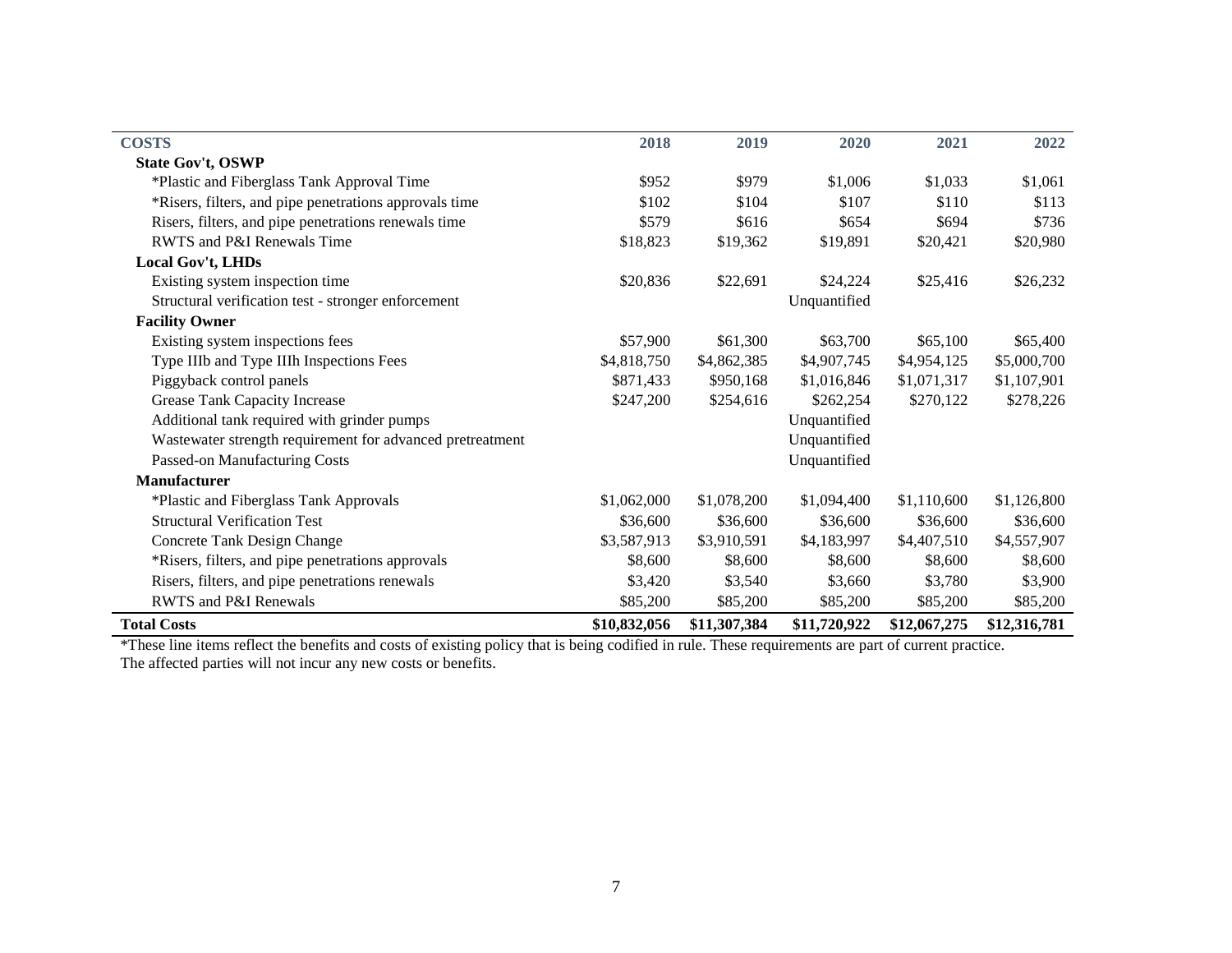| NET QUANTIFIED IMPACT -                                               |                  |                 |                 |                 |                 |
|-----------------------------------------------------------------------|------------------|-----------------|-----------------|-----------------|-----------------|
| <b>Excludes unquantified costs and benefits</b>                       | 2018             | 2019            | 2020            | 2021            | 2022            |
| Includes benefits and costs of existing policy being codified in rule |                  |                 |                 |                 |                 |
| <b>State Gov't</b>                                                    | $(\$8,219)$      | $(\$8,810)$     | $(\$9,390)$     | $(\$9,974)$     | (\$10,590)      |
| <b>Local Gov't</b>                                                    | \$37,064         | \$38,609        | \$39,476        | \$39,684        | \$39,168        |
| <b>Facility Owner</b>                                                 | $(\$5,995,230)$  | (S6, 127, 531)  | $(\$6,251,155)$ | $(\$6,361,821)$ | $(\$6,453,054)$ |
| Manufacturer                                                          | $(\$3,676,955)$  | $(\$3,932,254)$ | $(\$4,144,175)$ | $(\$4,315,184)$ | $(\$4,427,651)$ |
| <b>Private Certifiers, Testers, and Inspectors</b>                    | \$5,409,350      | \$5,461,085     | \$5,514,545     | \$5,569,025     | \$5,623,700     |
| <b>General Public</b>                                                 |                  |                 | Unquantified    |                 |                 |
| <b>Net Impact</b>                                                     | $(\$4,233,990)$  | (S4, 568, 901)  | $(\$4,850,699)$ | $(\$5,078,270)$ | $(\$5,228,427)$ |
| <b>NPV, 2017\$</b>                                                    | $(\$19,509,254)$ |                 |                 |                 |                 |

\*\*NPV calculated as of July 2017 using a 7% discount rate.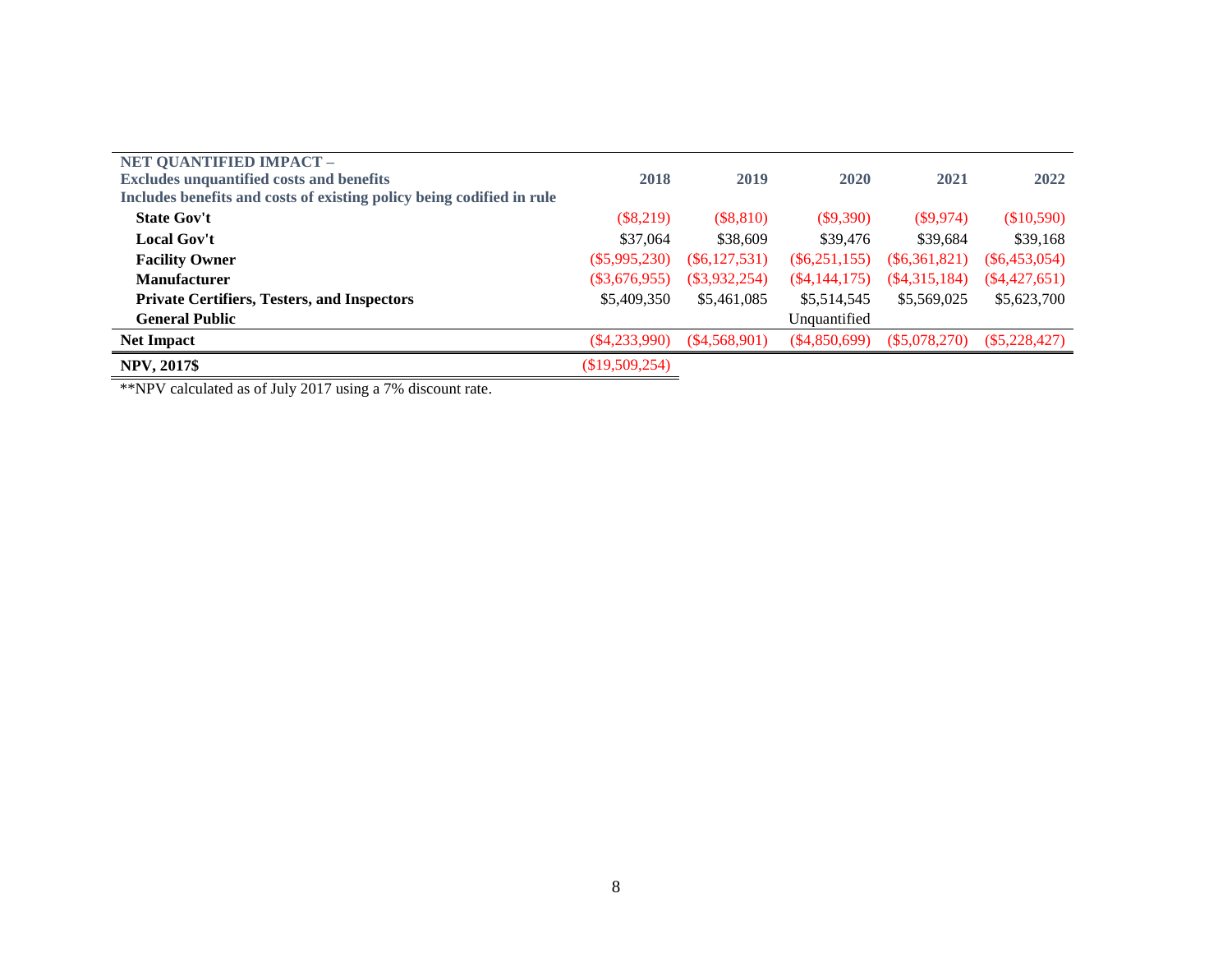#### V. ANALYSIS

To determine the fiscal impact of the proposed rules, information was collected from LHDs, OSWP staff, PEs, LSSs, and installers. LHDs were divided into three groups: small, mid-size, and large by the size of their on-site wastewater treatment permitting staff. Small LHDs have one or two staff that permits on-site wastewater treatment systems. Mid-size LHDs have three to four staff, and large LHDs have five or more staff that permits on-site wastewater treatment systems. The size of the LHD impacts the services offered, on-site wastewater treatment system permits issued, and the fees charged. The smaller LHDs are generally in rural counties, and the larger LHDs are in more urban counties. Information was collected across the range of LHD sizes and physiographic regions (mountains, piedmont, and coastal plain) to provide a more complete picture of the proposed rule fiscal impact. The permit projections are included in Appendix A.

The analysis of the proposed rules is broken down into four categories:

- I. Rules with minor changes or technical corrections;
- II. Rules clarified to reflect current practices;
- III. Rules with a quantifiable fiscal impact; and
- IV. Rules with an unquantifiable fiscal impact.

#### *I. Rules with minor changes or technical corrections*

Several rules have been updated with minor changes or technical corrections to ensure consistency across all the rules. These rules do not represent a significant change in intent or pose any additional/fiscal impact on industry, State, and local governments. Although these rules are proposed as new rules, they are replacing rules that will be repealed. These rules include:

Section .0100 - General

15A NCAC 18E .0101 – Scope 15A NCAC 18E .0102 – Applicability 15A NCAC 18E .0103 – Incorporation by Reference 15A NCAC 18E .0104 – Abbreviations 15A NCAC 18E  $.0105 -$  Definitions

Section .0200 – Permits 15A NCAC 18E .0201 – General 15A NCAC 18E .0202 – Application 15A NCAC 18E .0203 – Improvement Permit 15A NCAC 18E .0204 – Construction Authorization 15A NCAC 18E .0205 – Operation Permit 15A NCAC 18E .0207 – Engineer Option Permits

Section .0300 – Responsibilities

15A NCAC 18E .0301 – Owners

15A NCAC 18E .0302 – Local Health Department and State

15A NCAC 18E .0303 – Licensed Professionals

- 15A NCAC 18E .0304 Submittal Requirements for Plans, Specifications, and Reports Prepared by Licensed Professionals for Systems Over 3,000 Gallons/Day
- 15A NCAC 18E .0305 Submittal Requirements for Plans, Specifications, and Reports Prepared by Licensed Professionals for Systems Less Than or Equal to 3,000 Gallons/Day

Section .0500 – Soil and Site Evaluation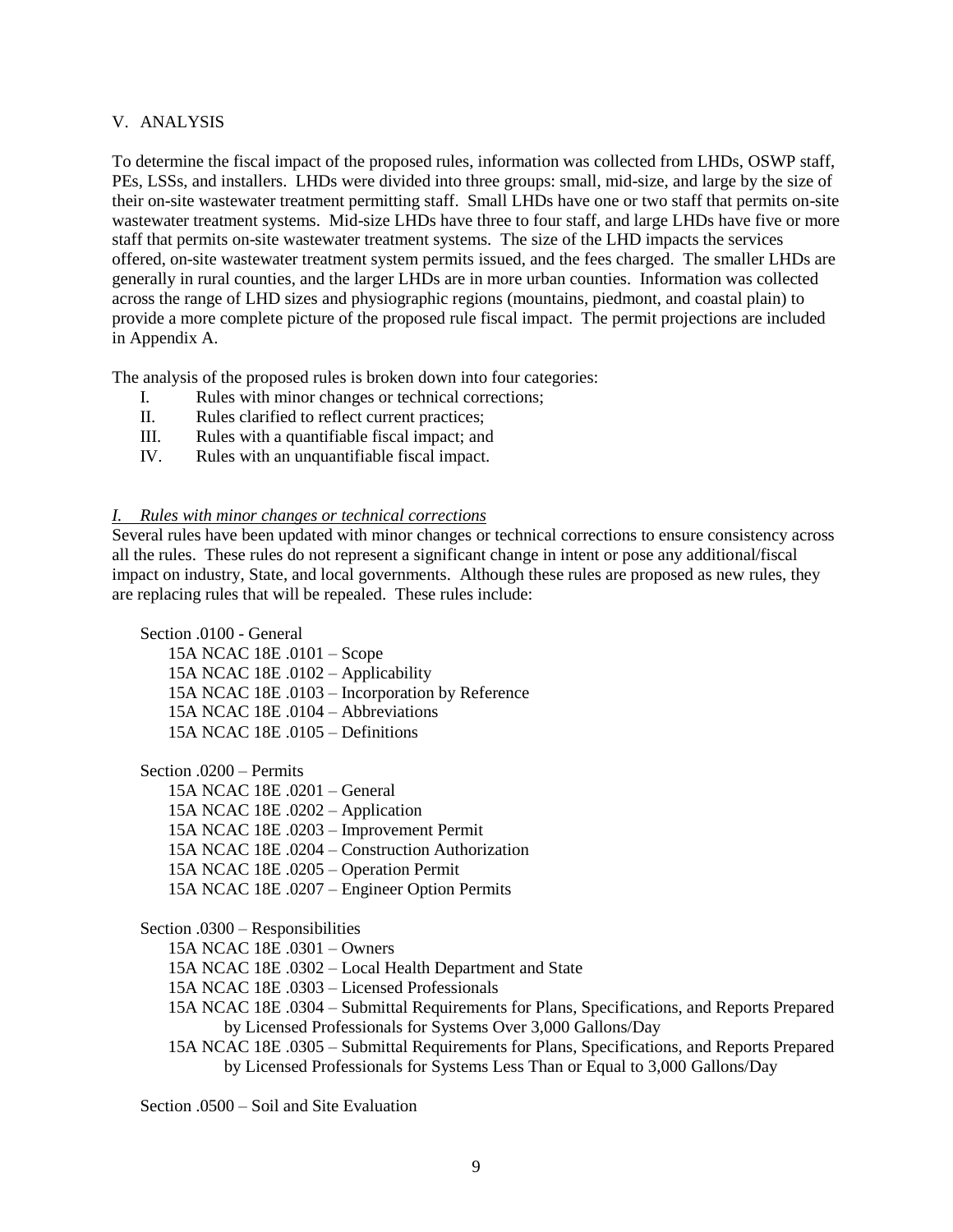15A NCAC 18E .0501 – Site Evaluation 15A NCAC 18E .0502 – Topography and Landscape Position 15A NCAC 18E .0503 – Soil Characteristics (Morphology) 15A NCAC 18E .0504 – Soil Wetness Conditions 15A NCAC 18E .0505 – Soil Depth to Rock, Saprolite, or Parent Material 15A NCAC 18E .0506 – Saprolite 15A NCAC 18E .0507 – Restrictive Horizons 15A NCAC 18E .0508 – Available Space 15A NCAC 18E .0509 – Site Suitability and Site Classification 15A NCAC 18E .0510 – Special Site Evaluations Section .0600 – Location of Wastewater Systems 15A NCAC 18E .0601 – Location of Wastewater Systems 15A NCAC 18E .0602 – Applicability of Setbacks Section .0700 – Collection Sewers, Raw Sewage Lift Stations, and Pipe Materials 15A NCAC 18E .0701 – Collection Sewers 15A NCAC 18E .0702 – Raw Sewage Lift Stations 15A NCAC 18E .0703 – Pipe Materials Section .0800 – Tank Capacity and Leak Testing Requirements 15A NCAC 18E .0801 – Septic Tank Capacity Requirements 15A NCAC 18E .0802 – Pump Tank Capacity Requirements 15A NCAC 18E .0804 – Siphon Tank Capacity Requirements 15A NCAC 18E .0806 – Tank Installation Requirements Section .0900 – Subsurface Disposal 15A NCAC 18E .0901 – General Design and Installation Criteria for Subsurface Dispersal Systems 15A NCAC 18E .0902 – Conventional Wastewater Systems 15A NCAC 18E .0903 – Bed Systems 15A NCAC 18E .0904 – Large Diameter Pipe 15A NCAC 18E .0905 – Prefabricated Permeable Block Panel Systems 15A NCAC 18E .0907 – Low Pressure Pipe Systems 15A NCAC 18E .0909 – Fill Systems 15A NCAC 18E .0910 – Artificial Drainage Systems 15A NCAC 18E .0911 – Privies Section .1000 – Non-Ground Absorption Systems 15A NCAC 18E .1001 – Alternative Toilets 15A NCAC 18E .1002 – Wastewater Recycle/Reuse Section .1100 – System Dosing and Controls 15A NCAC 18E .1101 – General Dosing System Requirements 15A NCAC 18E .1102 – Pump Dosing 15A NCAC 18E .1104 – Siphon Dosing 15A NCAC 18E .1105 – Timed Dosing 15A NCAC 18E .1106 – Pressure Dosed Gravity Distribution Devices Section .1200 – Advanced Pretreatment Systems Standards, Siting, and Sizing Criteria

15A NCAC 18E .1206 –Advanced Pretreatment Bed Systems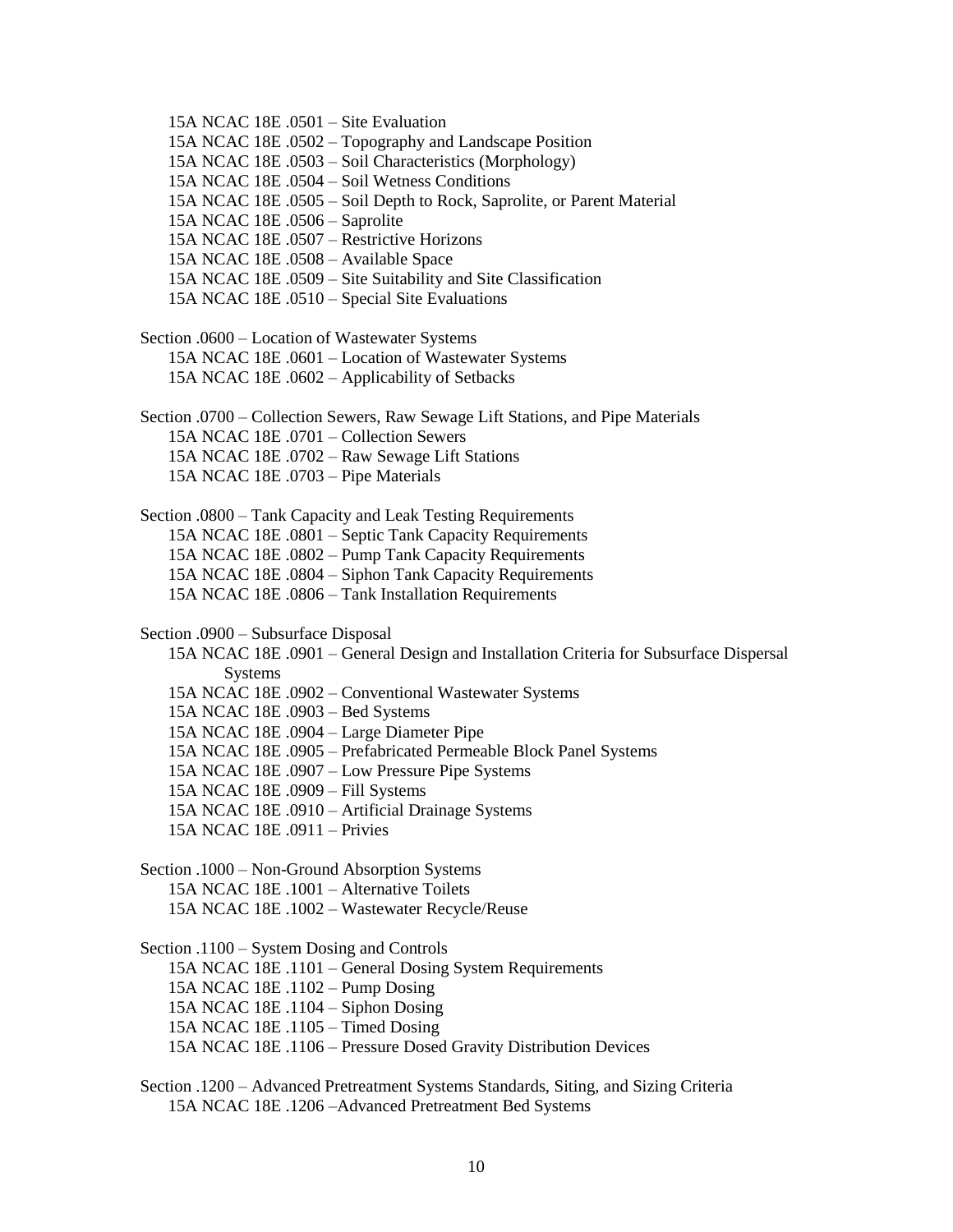Section .1300 – Operation and Maintenance

- 15A NCAC 18E .1302 Operation and Maintenance of Advanced Pretreatment Systems
- 15A NCAC 18E .1303 Owner Responsibilities for Wastewater System Operation and Maintenance
- 15A NCAC 18E .1304 Management Entity Responsibilities for Wastewater System Operation and Maintenance
- 15A NCAC 18E .1305 Local Health Department Responsibilities for Wastewater System Operation and Maintenance
- 15A NCAC 18E .1306 System Malfunction and Repair
- 15A NCAC 18E .1307 Wastewater System Abandonment
- Section .1400 Approval of Tanks and Appurtenances 15A NCAC 18E .1406 – Modification, Suspension, and Revocation of Approvals

Section .1500 – Approval and Use of RWTS 15A NCAC 18E .1501 – General 15A NCAC 18E .1502 – Application 15A NCAC 18E .1503 – Design and Construction Standards 15A NCAC 18E .1504 – Effluent Sampling Requirements for Residential Wastewater Treatment Systems

#### *II. Rules clarified to reflect current practices*

The following rules have been updated to reflect current practices. Over the past 27 years, rule interpretations have evolved into the standard of practice. However, due to many different issues, the current rules were never updated to reflect these standard practices. As part of the overall rule revision, one of the goals was to incorporate these current practices in the proposed rules listed below:

15A NCAC 18E .0901(a) – Conventional Wastewater Systems

15A NCAC 18E .1207 – Site and System Compliance Criteria for Advanced Pretreatment Systems

15A NCAC 18E .1302(d) – Operation and Maintenance of Advanced Pretreatment Systems 15A NCAC 18E .1710 – System Compliance Criteria for Advanced Pretreatment Systems

#### *Rule 15A NCAC 18E .0901(a) – Conventional Wastewater Systems*

The on-site wastewater treatment system rules require 12 inches of separation between the trench bottom and the soil or site limiting condition, and 18 inches of separation between the trench bottom and any soil wetness condition in sandy soils (Group I soils). This vertical separation distance is based on past research that has been done to determine the minimum soil depth required to protect public health and the environment. The total soil depth required on a site to issue an on-site wastewater treatment system permit has been interpreted differently over time, and flipped back and forth a few times.

For conventional gravel dispersal fields, at least 24 inches of approvable soil is required. The 24 inches consists of the following: 12 inches of vertical separation and 12 inches of gravel in the trench. Other trench products, which may not be 12 inches in height, have still been required to have 24 inches of approvable soil on the site. Some past interpretations of the current rules have determined that if a trench height for a proprietary product is 10 inches, only 22 inches of approvable soil is required on the site (12) inches of vertical separation and 10 inches proprietary product height).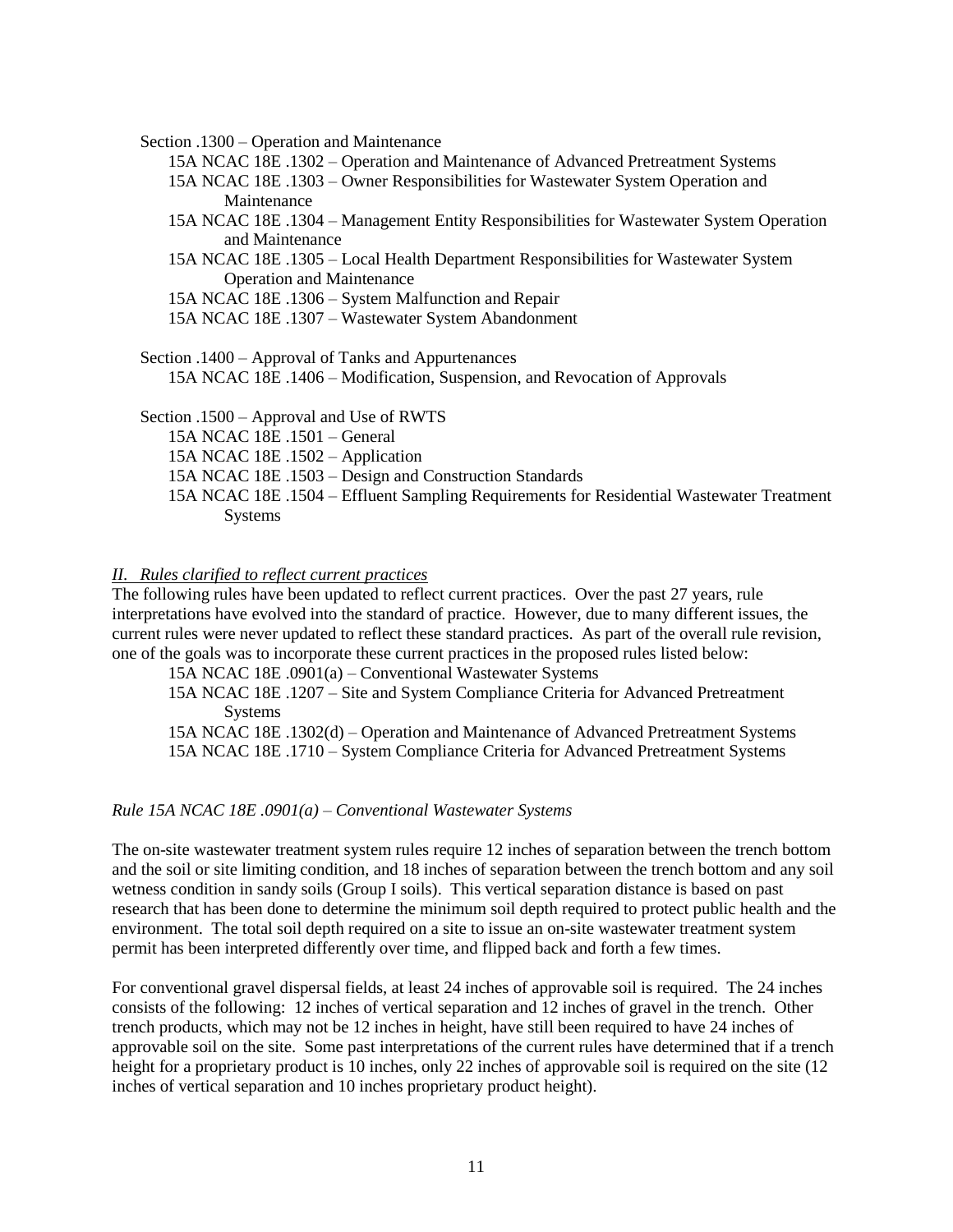The proposed rule change would specify that a 12-inch separation is required for all trench products, except where an 18 inch separation is needed in Group I soils to a soil wetness condition. This would allow all trench products and dispersal systems to be treated equally. The site would dictate the product that could be used in the on-site wastewater treatment system, not the current rule interpretation.

This rule change reflects a clarification of the current rules and how this specific requirement has been applied. There is no cost to OSWP or LHDs. This would impact homeowners positively as it would allow them more options from which to choose when selecting a trench product/dispersal system. Product manufacturers would also see a positive impact from this rule clarification if their product is applicable to more sites and more preferred by consumers. Conversely, some product manufacturers may incur a cost if consumer preferences shift away from their product to a newly applicable product.

# *Rule 15A NCAC 18E .1207 – Site and System Compliance Criteria for Advanced Pretreatment Systems Rule 15A NCAC 18E .1302(d) – Operation and Maintenance of Advanced Pretreatment Systems Rule 15A NCAC 18E .1710 – System Compliance Criteria for Advanced Pretreatment Systems*

The current rules provide effluent compliance criteria for advanced pretreatment systems. These criteria evaluate the samples from an advanced pretreatment system and determine if the system is meeting the effluent treatment standards. The effluent compliance criteria in the current rules evaluate the samples for just a single site, like a single family home, and all the advanced pretreatment systems installed under the approval issued for the system.

The wastewater effluent from an advanced pretreatment system is sampled on a regular basis to verify that the system is meeting the specified parameters. The samples are required because drainfields following advanced pretreatment systems have modified siting criteria, decreased horizontal or vertical setbacks or an increase in the soil loading rate. These modified siting criteria are based on wastewater effluent that is a higher quality being discharged to the on-site wastewater treatment system.

Most single family home on-site wastewater treatment systems only have one effluent sample pulled per year. If just one of these samples is out of compliance, the site could be out of compliance when evaluated under the current criteria. Many simple things can cause an effluent sample to be out of compliance: a clump of solids in the effluent sample, sample not gotten to the laboratory in the correct amount of time, sample taken improperly, etc. When a sample comes back out of compliance, the sample can be taken again at an additional cost to the owner.

When OSWP has used the current criteria to evaluate the performance of an advanced pretreatment system, the application and interpretation of the rule is confusing. What the rule states, and what the intent was when the rule was written, are two different things. And, two different people reading the current rule can come away with at least two different ideas of what the rule means. By modifying the compliance criteria, the goal was to make it easier for both the public and private sectors to determine if an individual site or a specific system is in compliance with the criteria listed in the rules. The effluent standards remain unchanged.

These compliance criteria have also been difficult for the currently approved advanced pretreatment systems to meet due to differing interpretations of the current rule. The proposed rules clarify and better quantify the compliance criteria for both individual sites and approved systems based on real world data from approved advanced pretreatment systems in North Carolina. The modified compliance criteria still protect public health and the environment, but also more clearly state the compliance criteria. OSWP may revoke a small number of existing products based on the proposed rules, but this is expected to be an infrequent occurrence.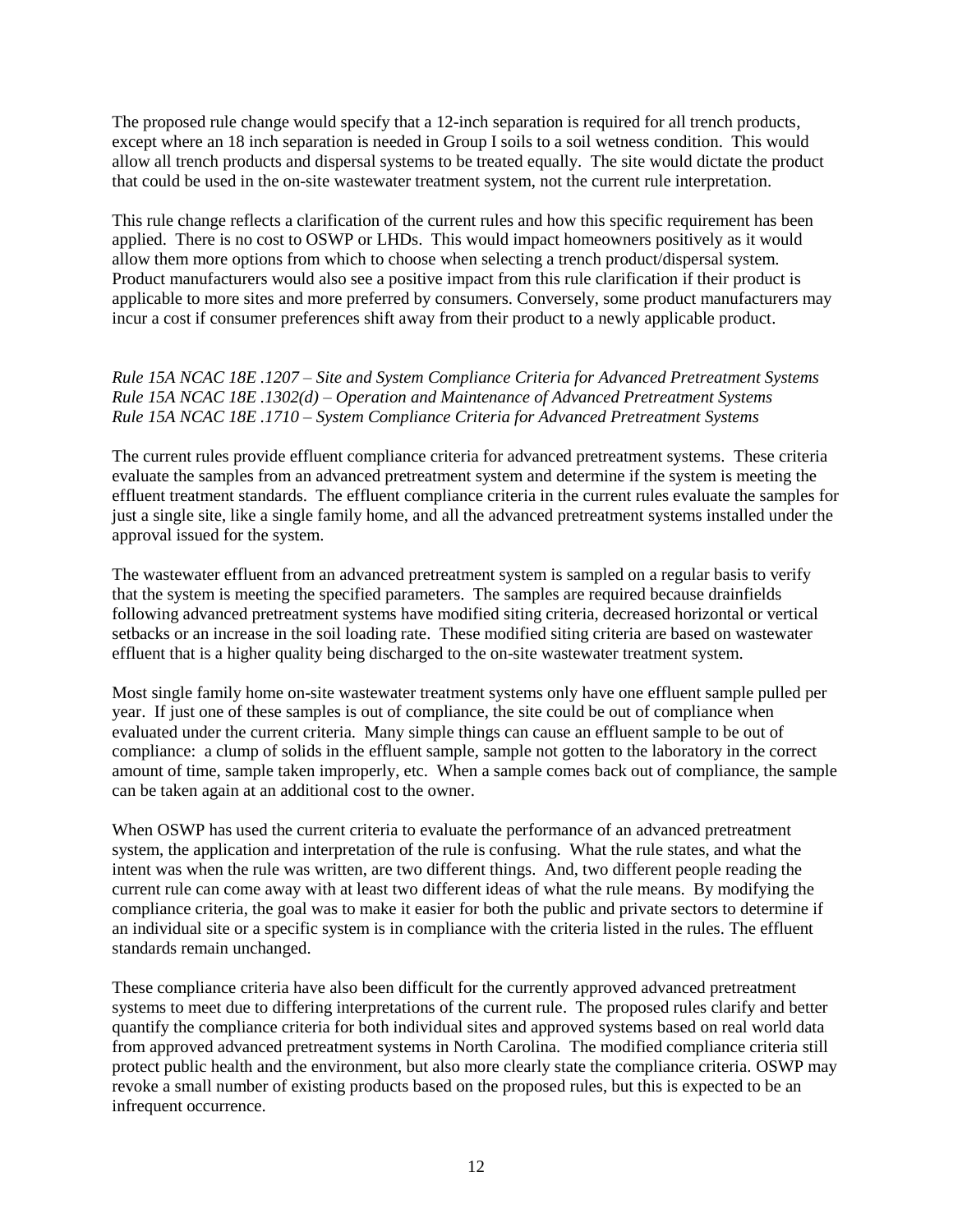The compliance standards for advanced pretreatment systems has also been expanded to be used for new applications. This allows all advanced pretreatment systems to be evaluated based on the same criteria. These compliance standards will also be used when advanced pretreatment manufacturers renew their approvals, as proposed in the 18E rules.

The proposed changes in the compliance standards will allow all advanced pretreatment system effluent samples to be reviewed consistently, both for new applications and existing system. Advanced pretreatment manufacturers will have a clearer target for showing that their product is in compliance with the rules. OSWP will also be better able to identify advanced pretreatment systems that are out of compliance and consistently evaluate data.

#### *III. Rules with a quantifiable fiscal impact*

The following rules have a quantifiable fiscal impact: 15A NCAC 18E .0206 – Existing System Approvals for Reconnections and Property Additions 15A NCAC 18E .0803 – Grease Tank Capacity Requirements 15A NCAC 18E .0805 – Tank Structural Integrity and Leak Testing Requirements 15A NCAC 18E .1103 – Control Panels 15A NCAC 18E .1301 – Operation and Maintenance of Wastewater Systems 15A NCAC 18E .1401 – Plans for Prefabricated Tanks 15A NCAC 18E .1402 – Tank Design and Construction 15A NCAC 18E .1403 – Tank Material Requirements 15A NCAC 18E .1404 – Plans for Risers, Effluent Filters, and Pipe Penetrations 15A NCAC 18E .1405 – Risers, Effluent Filters, and Pipe Penetration Approval Renewal 15A NCAC 18E .1505 – Residential Wastewater Treatment System Approval Renewal 15A NCAC 18E .1711 – Provisional and Innovative Approval Renewal

# *Rule 15A NCAC 18E .0206 – Existing System Approvals for Reconnections and Property Additions*

When any additional structure, such as a deck, shed, swimming pool, etc., is built on a piece of property with an existing house and on-site wastewater treatment system, that structure must meet the minimum horizontal setback requirements identified in the rules for on-site wastewater treatment systems and repair areas. Many times, these structures are built without confirmation that they meet these minimum horizontal setbacks and the structures are built in or on the on-site wastewater treatment system. An owner can apply for and receive a building permit from building inspections without anything from the LHD identifying that the proposed structure will not be installed in the on-site wastewater treatment system.

So, when the house is sold or the on-site wastewater treatment system fails, the LHD finds out about the existing structure. At that point, options for what can be done to solve the problem are limited. The repair area may be compromised, no additional land may be available to repair the system, or the existing system is compromised beyond repair.

To prevent these problems, the LHD needs to confirm that the location of the new structure does not impact the on-site wastewater treatment system or repair area. Prior to the owner receiving a building permit, they need to apply to the LHD and confirm that the proposed building location will not impact the on-site wastewater treatment system. This written confirmation is provided to Building Inspections prior to the release of the building permit for the new structure.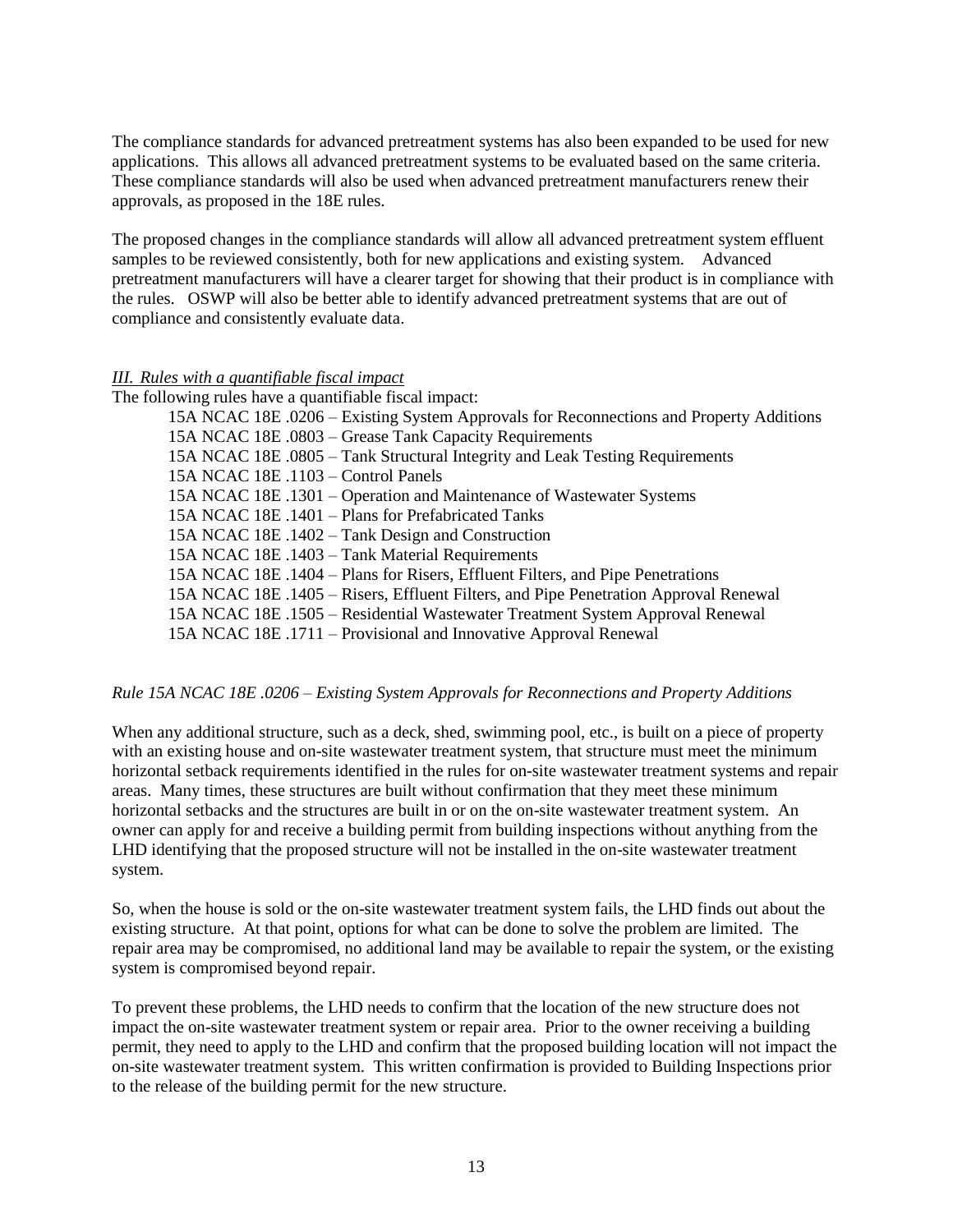The majority (approximately 95%) of LHDs already provide this service to their customers.<sup>2</sup> This service evolved over time, without guidance from OSWP, because the LHDs were seeing so many failures with existing on-site wastewater treatment systems that were due to additional structures being built on the property. The LHDs started reaching out to Building Departments to require the owners to get approval from the LHD before they would issue the building permit to prevent future failures.

This rule helps to clarify the minimum requirements of what is needed and the process an owner and the LHD must follow. LHDs that already confirm new structure building permits may choose to modify what they are currently doing based on the proposed rule. These modifications are unquantified. Tables 2 and 3 show the projected costs to the private sector and the 5% of LHDs that will have to implement new processes for existing system inspections.

This will also prevent homeowners from having problems in the future when they sell their house. The on-site wastewater treatment system will not be impacted by additional structures built on the property. If the existing on-site wastewater treatment system is under a structure, swimming pool, deck, etc, the sale of the house could be delayed while the buyers and sellers negotiate how the on-site wastewater treatment system issues will be addressed. A problem with the on-site wastewater treatment system could even cause the sale of the house to fall through. Table 4 summarizes the benefits associated with existing system inspections.

|  |  |  |  |  |  |  |  | Table 2. Projected Cost Increases and Losses to LHDs for Existing System Inspections, Fiscal Year 2018 |  |  |
|--|--|--|--|--|--|--|--|--------------------------------------------------------------------------------------------------------|--|--|
|  |  |  |  |  |  |  |  |                                                                                                        |  |  |

| <b>Local Health Department Projected Cost Increases</b>                                                                                   |              |  |  |  |  |  |
|-------------------------------------------------------------------------------------------------------------------------------------------|--------------|--|--|--|--|--|
| Average Number of Existing System Inspections                                                                                             | 579          |  |  |  |  |  |
| <b>Average Application Fees Collected</b>                                                                                                 | \$100        |  |  |  |  |  |
| Total Benefits in Fees Collected                                                                                                          | \$57,900     |  |  |  |  |  |
| Total Cost in Man Hours for Existing System Inspections<br>(Number of Existing System Inspections x 1.0 man hours x Hourly Compensation*) | $(\$20,839)$ |  |  |  |  |  |
| <b>Net Savings</b>                                                                                                                        | \$37,061     |  |  |  |  |  |

\*Calculated based on 2016 government salary information for REHS from NCOSHR and projected growth in NC state and local government wages from IHS Markit, and cost of employee benefits by industry from the US Bureau of Labor Statistics. The mid-range hourly wage rate, including benefits is expected to be \$35.99 in 2018.

These are ongoing impacts. There will be the initial implementation cost for the LHDs that do not have a program. After that initial implementation cost, the LHDs will maintain the program. The total number of existing system inspections performed by LHDs on an annual basis to going to vary, as it is based on the owner's decision to build additional structures on their lot.

|  | Table 3. Private Sector Costs Associated with Existing System Inspections, Fiscal Year 2018 |  |  |  |
|--|---------------------------------------------------------------------------------------------|--|--|--|
|  |                                                                                             |  |  |  |

| <b>Private Sector Projected Cost Increases</b>                                           |          |
|------------------------------------------------------------------------------------------|----------|
| Average Number of Existing System Inspections                                            | 579      |
| Average Application Fee Paid to LHD                                                      | \$100    |
| Total Cost to Private Sector (Number of Existing Systems Inspected x Application<br>Fee) | \$57,900 |
| <b>Net Savings (Cost)</b>                                                                | \$57,900 |

 $\overline{a}$ 

<sup>2</sup> Estimate based on consultation with LHD accreditation evaluator.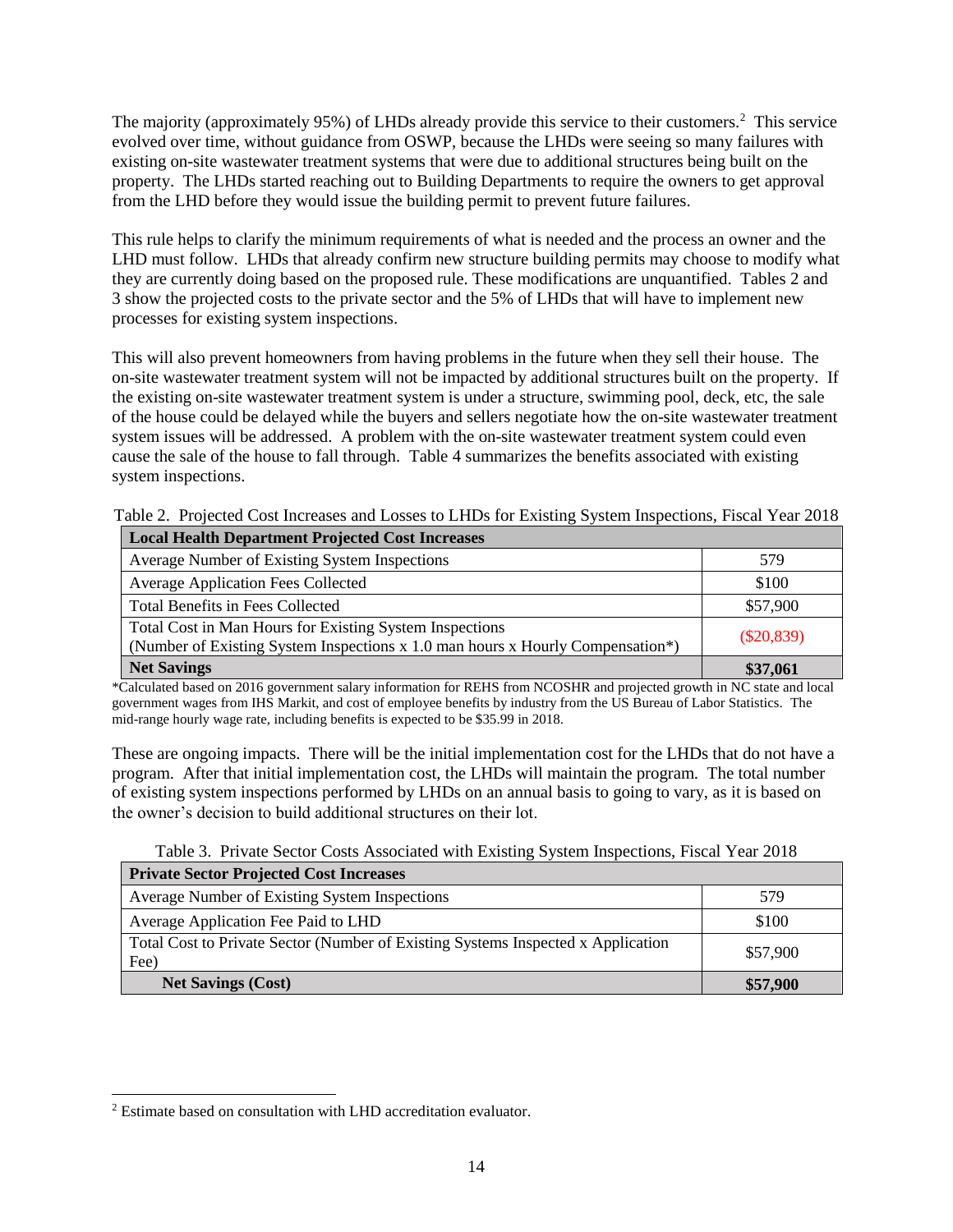| Table 4. Summary of Benefits from Existing System Inspections                                  |  |  |  |  |  |  |  |  |
|------------------------------------------------------------------------------------------------|--|--|--|--|--|--|--|--|
| Private Sector Benefits (homeowner, consultants, operators, installers)                        |  |  |  |  |  |  |  |  |
| Identify location of existing on-site wastewater treatment system                              |  |  |  |  |  |  |  |  |
| Avoidance of wastewater system repair costs due to malfunctioning on-site wastewater treatment |  |  |  |  |  |  |  |  |
| system                                                                                         |  |  |  |  |  |  |  |  |
| Improves ability to sell house in the future                                                   |  |  |  |  |  |  |  |  |
| Fewer wastewater system malfunctions                                                           |  |  |  |  |  |  |  |  |

**Public Sector Benefits (LHD and OSWP)**

Fewer wastewater system malfunctions

Additional service to provide to their clients

# *Rule 15A NCAC 18E .1103 – Control Panels*

The current rules allow for the use of piggyback control panels. The piggyback control panel is an outdoor electrical outlet with a cover into which the pump is plugged. Piggyback control panels have limited functionality aside of turning the pump on and off.

Some problems associated with piggyback control panels are as follows: safety issues when using the piggyback around water; protecting the cords from weed whackers, sunlight, etc.; accessibility (sometimes piggybacks are installed very low, on top of the ground surface); alarms are not always visible on the piggyback control panel (located in a crawl space under the house, in the garage, or an outdoor closet, etc.); corrosion issues; and limited space inside the piggyback control panel receptacle to house all the wiring and the plug.

The 15A NCAC 18E rules will require control panels for all pump systems. Control panels provide a number of improvements over the piggyback control panel. Control panels are NEMA 4X rated. The rating means that the enclosure is protected against water coming into the panel and subsequent corrosion. Control panels are larger than an outdoor electrical outlet, allowing for more room to work in the enclosure. The visible and audible alarm components are a physical part of the control panel. The operator or LHD can check control panel function when conducting an inspection.

Control panels also provide more precise control and monitoring of the amount of effluent dosed to the dispersal field. The control panel will have elapsed time meters to document the *amount* of time the pump runs and cycle counters to document the *number* of times a pump turns on. If the on-site wastewater treatment system malfunctions, the elapsed time meters and cycle counters can potentially help diagnose the problem because they document pump operation. This information allows calculation of the volume of effluent pumped to the dispersal field. The pump controls can document excessive water use by the owner. Alternately, the information may help identify a leak allowing 'extra' water in the form of stormwater or groundwater to be sent to the field. Either of these conditions can result in malfunction due to hydraulic overload.

The addition of elapsed time meters and cycle counters will allow the operator and LHD to easily trouble shoot malfunctioning systems and provide a history of system operation that is currently non-existent. This will help all parties (operator, LHD, and owner) to maximize the system operation and identify problems before they become malfunctions.

Tables 5 and 6 identify the projected cost increases for the use of control panels in pump systems. The average number of pump systems installed for 2018 was calculated based on the responses from the LHD on the number of pump systems installed in their county over the course of a year and reviewing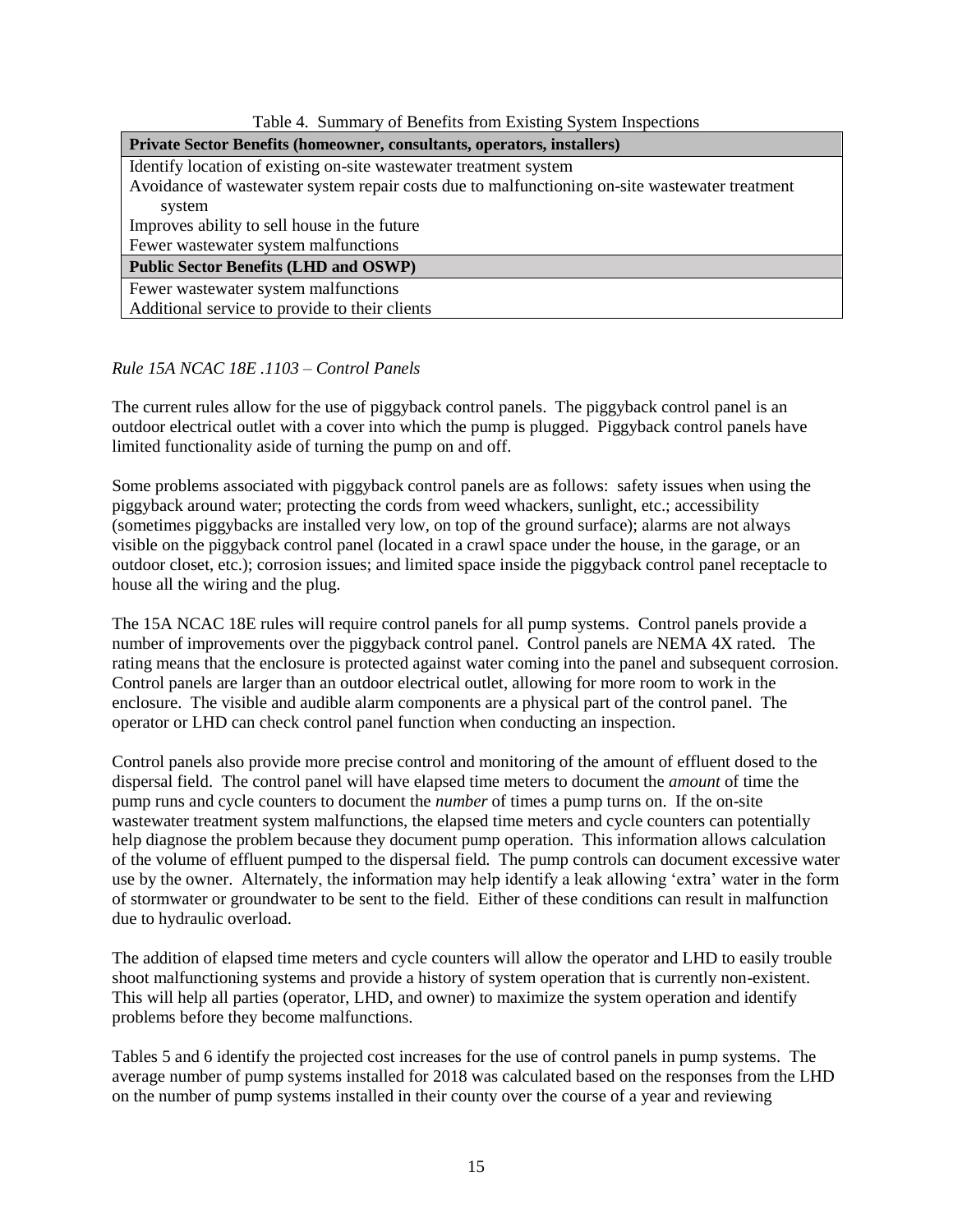information from the county monthly activity reports. The western counties see a greater number of pump systems than the central and eastern counties. Approximately 15% of the on-site wastewater treatment systems installed require a pump tank.

Table 5. Projected Cost Increases for use of Control Panels for Pump Systems, Fiscal Year 2018 **Facility Owner Projected Cost Increases**

| Tuente, Owner Trojected Cost merchangs                    |               |
|-----------------------------------------------------------|---------------|
| Average Number of Pump Systems Installed                  | 2.820         |
| Average Cost Increase to Install a Control Panel in 2018* | \$309         |
| <b>Total Cost</b>                                         | $(\$871,380)$ |

\*Assuming a 3% increase in cost per year.

|  |  |  |  | Table 6. Projected Benefits for use of Control Panels for Pump Systems, Fiscal Year 2018 |
|--|--|--|--|------------------------------------------------------------------------------------------|
|  |  |  |  |                                                                                          |

| <b>Manufacturer Projected Revenue Increases</b>           |           |  |  |  |  |  |  |
|-----------------------------------------------------------|-----------|--|--|--|--|--|--|
| Average Number of Pump Systems Installed                  | 2.820     |  |  |  |  |  |  |
| Average Cost Increase to Install a Control Panel in 2018* | \$309     |  |  |  |  |  |  |
| <b>Total Benefits</b>                                     | \$871.380 |  |  |  |  |  |  |

\*Assuming a 3% increase in cost per year.

There will be an initial cost for the control panel. After that, there is no additional cost associated with the control panel. As the number of systems installed continues to increase, the number of pump systems with control panels installed will stay the same or increase with the number of systems. Table 7 shows the projected number of permits issued and the number with pump systems with control panels installed over a five year period. Table 8 summarizes the benefits associated with using control panels for all pump systems.

| we have a conference that the contract the contract which is present that contract to |                   |                                    |
|---------------------------------------------------------------------------------------|-------------------|------------------------------------|
| Year                                                                                  | Projected Number  | Projected Number of Pump           |
|                                                                                       | of Permits Issued | <b>Systems with Control Panels</b> |
| 2019                                                                                  | 19,903            | 2,986                              |
| 2020                                                                                  | 20,679            | 3,102                              |
| 2021                                                                                  | 21,152            | 3,173                              |
| 2022                                                                                  | 21,234            | 3,185                              |
| 2023                                                                                  | 21,387            | 3,208                              |

# Table 7. Projected Number of Permits Issued and Pump Systems with Control Panels

Table 8. Summary of Benefits from Control Panels

| <b>Private and Public Sector Benefits</b> |
|-------------------------------------------|
| Increased safety                          |
| Ability to trouble shoot malfunctions     |
| Ease of accessibility                     |

# *Rule 15A NCAC 18E .1301 – Operation and Maintenance of Wastewater Systems*

There are two issues addressed with the proposed changes: the expansion of on-site wastewater treatment system classification types, and LHD compliance inspections of Type IIIb systems.

The on-site wastewater treatment system classification types for operation and maintenance in the current rules have not kept up with the different systems approved by OSWP. As the on-site wastewater treatment system increases in size or complexity, the frequency of the operator visits and the LHD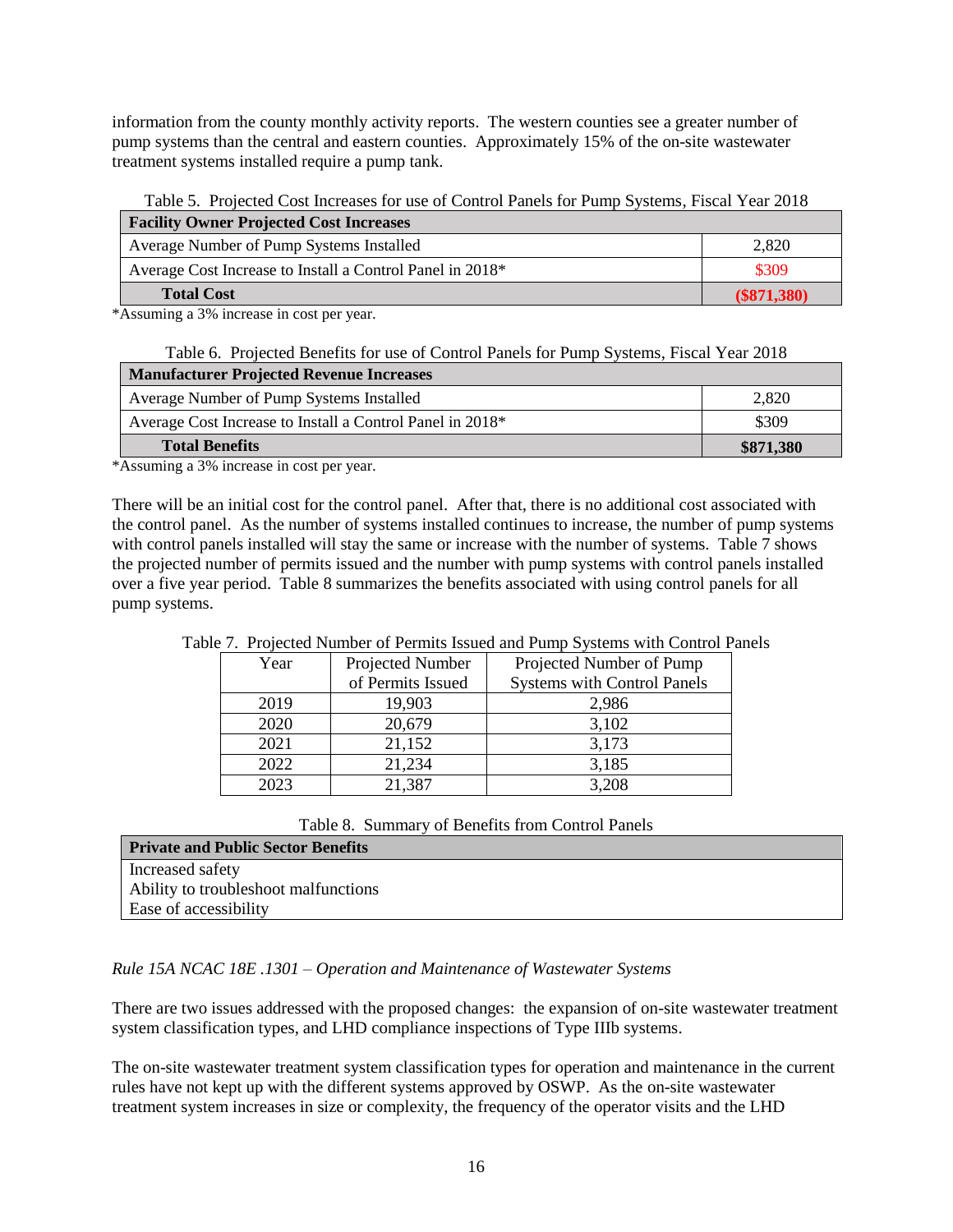compliance inspections increases. As new technologies have been approved, guidance has been provided to the LHDs, operators, and manufacturers regarding the on-site wastewater treatment system classification type for operation and maintenance.

In the proposed rules, the list of on-site wastewater treatment system classification types is expanded for operation and maintenance to codify in rule the guidance OSWP has been distributing for years. The system classification types have been phrased using broader terms to categorize larger groups so that new technologies approved will fit into the system classification type table easier. The expanded list reflects the current status of on-site wastewater treatment system classification types for operation and maintenance. This makes it easier for LHDs, operators, and consultants to determine the operator inspection frequency.

The LHDs are required under the current rules to inspect certain on-site wastewater treatment systems at specified frequencies. These systems include pumps (Type IIIb, IVa, and IVb), advanced pretreatment (Type V and VI), drip dispersal (Type V), or have a design daily flow greater than 3,000 gallons/day (Type V). The LHDs compliance inspections verify that the system is operating in compliance with its operation permit and that no malfunction is occurring.

Not all LHDs conduct compliance inspections. Budget and staff limitations require the LHDs to focus on new on-site wastewater treatment system permits, repair permits, and other limited priorities.

In the proposed rules, the LHDs are provided with two options for compliance inspections required for certain Type III on-site wastewater treatment systems. Owners of systems classified as Type IIIb (on-site wastewater treatment systems with a single pump) or IIIh (gravity groundwater lowering systems) can, at the LHD's discretion, have a certified subsurface operator perform the five year compliance inspection. The operator for Type III systems is the owner. A private certified subsurface operator is not required. However, the owner cannot self-inspect the system. If the LHD does not conduct the compliance inspection, a certified subsurface operator must inspect the on-site wastewater treatment system. The only inspection the Type IIIb and IIIh systems will ever have is the LHD compliance inspection. By providing another option, there is a greater chance of finding malfunctioning on-site wastewater treatment systems and repairing these malfunctions.

The LHDs will still have to conduct compliance inspections on Type IV, V, and VI systems.

Over time, the number of systems to be inspected will increase as more systems are installed. There will be times where, as city sewer expands and is installed, that houses will come off of on-site wastewater treatment systems and the number of systems to inspect will decrease, but this will not be a yearly occurrence. This will be very irregular.

It is uncertain how many LHDs will opt to allow owners to hire a certified subsurface operator to inspect Type IIIb and IIIh systems. Any staff time savings from this option will be offset by lost inspection fee revenue. Tables 9 and 10 below show the net costs to LHDs and facility owners if 50% of the LHDs allow owners hire a certified subsurface operator, as well as the net savings for private owners. This is an upper-bounds estimate.

LHDs that are not currently conducting compliance inspections will not be losing any money, as they are currently not collecting any fees for this service. By having owners use a certified subsurface operator to inspect the system, they will be gaining information on the system and identifying malfunctions that may have previously gone on for years without any action taken.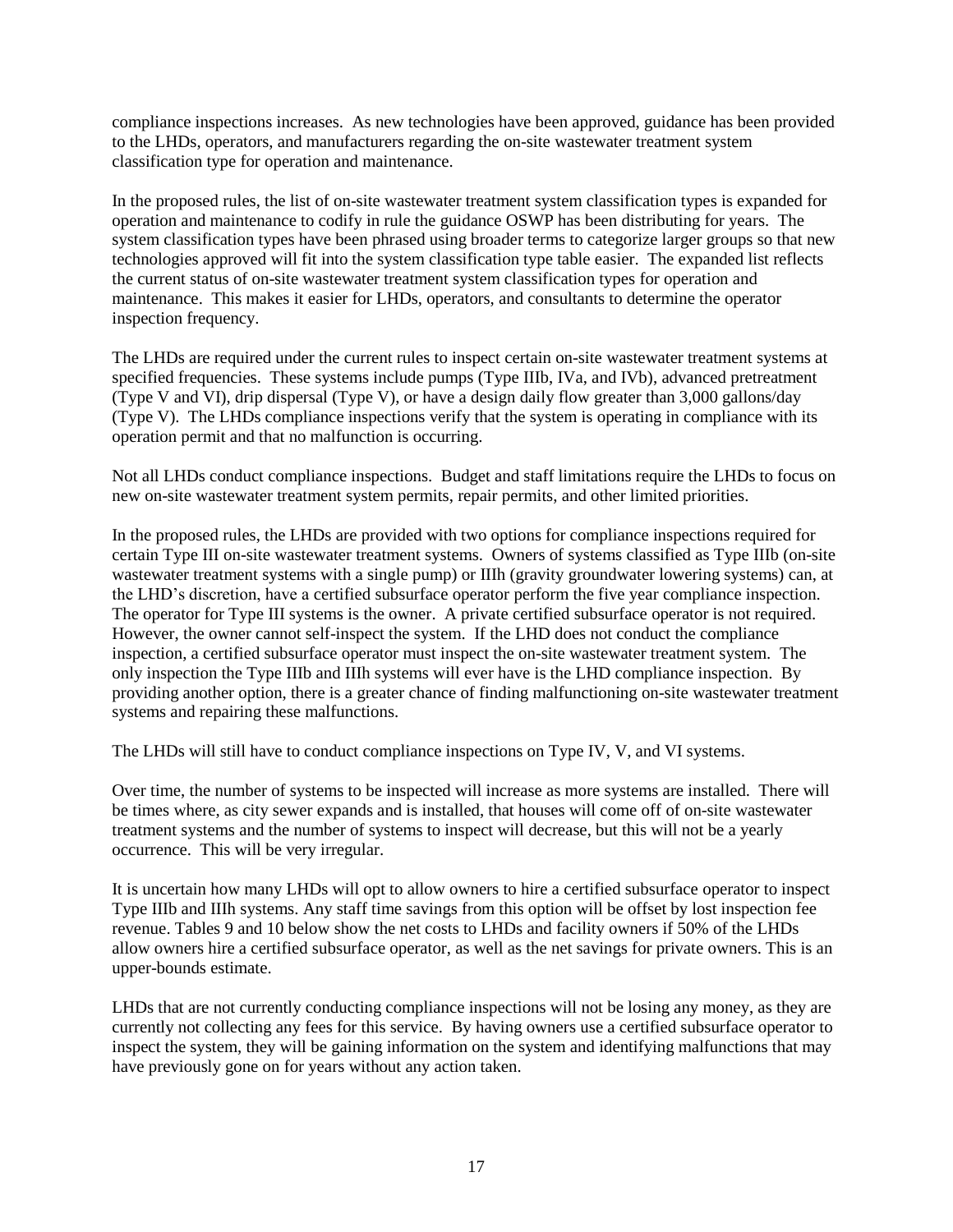For owners who currently do not pay any fees for a LHD compliance inspection, this will be a brand new cost. Owners who already pay for a LHD compliance inspection, could pay more if the LHD chooses to end their compliance inspection program and require certified subsurface operators to inspect the Type IIIb and IIIh systems. OSWP assumes that LHDs are currently optimizing their time according to task priority. Therefore, OSWP assumes that LHDs that currently perform these inspections will continue to do so (since they generate revenue, on net), and those LHDs that currently do not have sufficient staff time to conduct the inspections will authorize private certified subsurface operators.

Table 9. Projected Facility Owner Costs Based Upon Using a Certified Subsurface Operator for Type IIIb and IIIh Inspections, Fiscal Year 2018

| Facility Owner Projected Additional Costs for Private Inspection, Annualized*          |                 |  |
|----------------------------------------------------------------------------------------|-----------------|--|
| Average Number of Type IIIb and IIIh Systems Inspected per Year (321,250/5)            | 64,250          |  |
| Proportion of Total Inspections Completed by Private Inspectors                        | 50%             |  |
| Average Fee for Certified Subsurface Operator to Inspect a Type IIIb or IIIh<br>System | \$150           |  |
| <b>Total Costs to Facility Owner</b>                                                   | $(\$4,818,750)$ |  |

\*Inspections must occur every 5 years

Table 10. Projected Benefits to Certified Subsurface Operators, Fiscal Year 2018

| Certified Subsurface Operator Revenue Benefits, Annualized*                        |             |  |
|------------------------------------------------------------------------------------|-------------|--|
| Average Number of Type IIIb and IIIh Systems Inspected Per Year (321,250/5)        | 64.250      |  |
| Proportion of Total Inspections Completed by Private Inspectors                    | 50%         |  |
| Average Fee by Certified Subsurface Operator to Inspect a Type IIIb or IIIh System | \$150       |  |
| <b>Total Benefits to Certified Operator</b>                                        | \$4,818,750 |  |

\*Inspections must occur every 5 years

These will be ongoing impacts, dependent upon LHDs decision to allow owners to hire a certified subsurface operator, and dependent upon the number of systems installed. Table 11 shows the projected number of Type IIIb and IIIh systems installed over a five year period, assuming that Type IIIb and IIIh will account for 15% of all existing systems. Table 12 summarizes the benefits associated with the expansion of wastewater system classification types and a private sector option for Type IIIb and IIIh system inspections.

| Year | Type IIIb and IIIh |  |
|------|--------------------|--|
|      | <b>Systems</b>     |  |
| 2019 | 324,159            |  |
| 2020 | 327,183            |  |
| 2021 | 330,275            |  |
| 2022 | 333,380            |  |
| 2023 | 336,507            |  |

Table 11. Projected Number of Permits Type IIIb and IIIh System Inspections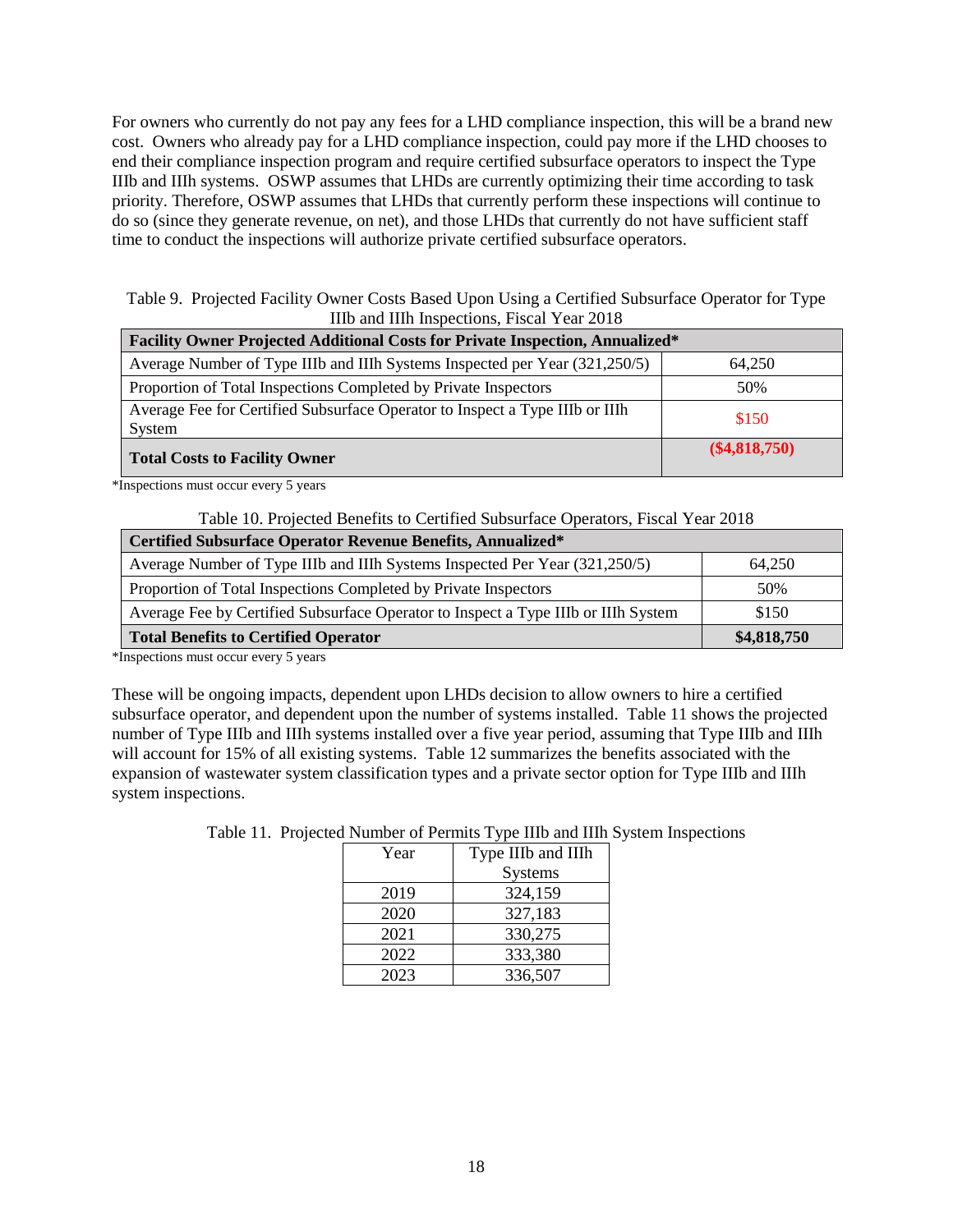Table 12. Summary of Benefits from Expansion of Wastewater System Classification Types and Type IIIb and IIIh Inspections

| <b>Private Sector Benefits (homeowner, consultants, operators, installers)</b>              |  |
|---------------------------------------------------------------------------------------------|--|
| Additional service to provide to their clients                                              |  |
| Avoidance of on-site was tewater treatment system repair costs due to malfunctioning system |  |
| <b>Public Sector Benefits (LHD and On-Site Water Protection Branch)</b>                     |  |
| Fewer on-site wastewater treatment system malfunctions                                      |  |

*Rule 15A NCAC 18E .0803 – Grease Tank Capacity Requirements Rule 15A NCAC 18E .0805 – Tank Structural Integrity and Leak Testing Requirements Rule 15A NCAC 18E .1401 – Plans for Prefabricated Tanks Rule 15A NCAC 18E .1402 – Tank Design and Construction Rule 15A NCAC 18E .1403 – Tank Material Requirements Rule 15A NCAC 18E .1404 – Plans for Risers, Effluent Filters, and Pipe Penetrations*

Tanks are part of every on-site wastewater treatment system installed in North Carolina. All on-site wastewater treatment systems use a septic tank. Grease tanks are used with on-site wastewater treatment systems that are designed for a food service facility. Pump tanks are used when the effluent from the septic tank cannot flow by gravity to the drainfield, the total drainfield line length exceeds 750 linear feet, and the design daily flow is greater than 3,000 gallons/day.

The current rules specifically identify the design and construction for concrete tanks. Plans for other tanks are approved on an individual basis and evaluated based on the information provided. The information provided needs to show that the tank will provide equivalent effectiveness to the concrete tanks.

The majority of tanks installed in North Carolina are concrete tanks. Plastic and fiberglass tanks are also used across North Carolina in on-site wastewater treatment systems. Plastic tanks are used most often after concrete tanks and the highest place of use is in the western part of North Carolina. There are many sites in the mountains that a concrete tank truck cannot get to and a tank has to be carried onto the site. Plastic tanks can be carried onto the site. Fiberglass tanks are occasionally seen on large (over 3,000 gallons/day) systems. Fiberglass tanks cannot compete cost wise in the single family home market. Fiberglass tanks are more expensive than plastic and concrete tanks. For on-site wastewater treatment systems with a design flow over 3,000 gallons/day, the tank cost is already going to be greater due to the larger tanks. The additional cost for fiberglass tanks will not be as great in these systems.

The criteria for plastic and fiberglass tanks has been in guidance for years. The proposed rules include the minimum material requirements and any design requirements that differ from concrete tanks. The most significant design difference between plastic and fiberglass tanks and concrete tanks is the wall thickness. Plastic and fiberglass tanks will have a much thinner wall than concrete. This is a material difference.

The approximate cost for a manufacturer to obtain approval for a plastic or fiberglass tank under the proposed rules is \$30,000. The cost to maintain the certification on average is \$5,400 per year. The initial approval cost is a one time cost. The cost to maintain the certification is an on-going cost. Over the past five years, a total of 14 new plastic tanks have been approved. On average, three new plastic or fiberglass tank approvals will be issued per year. Tables 13, 14, 15, 16, and 17 identify the private sector costs associated with plastic or fiberglass tanks obtaining and maintaining approval.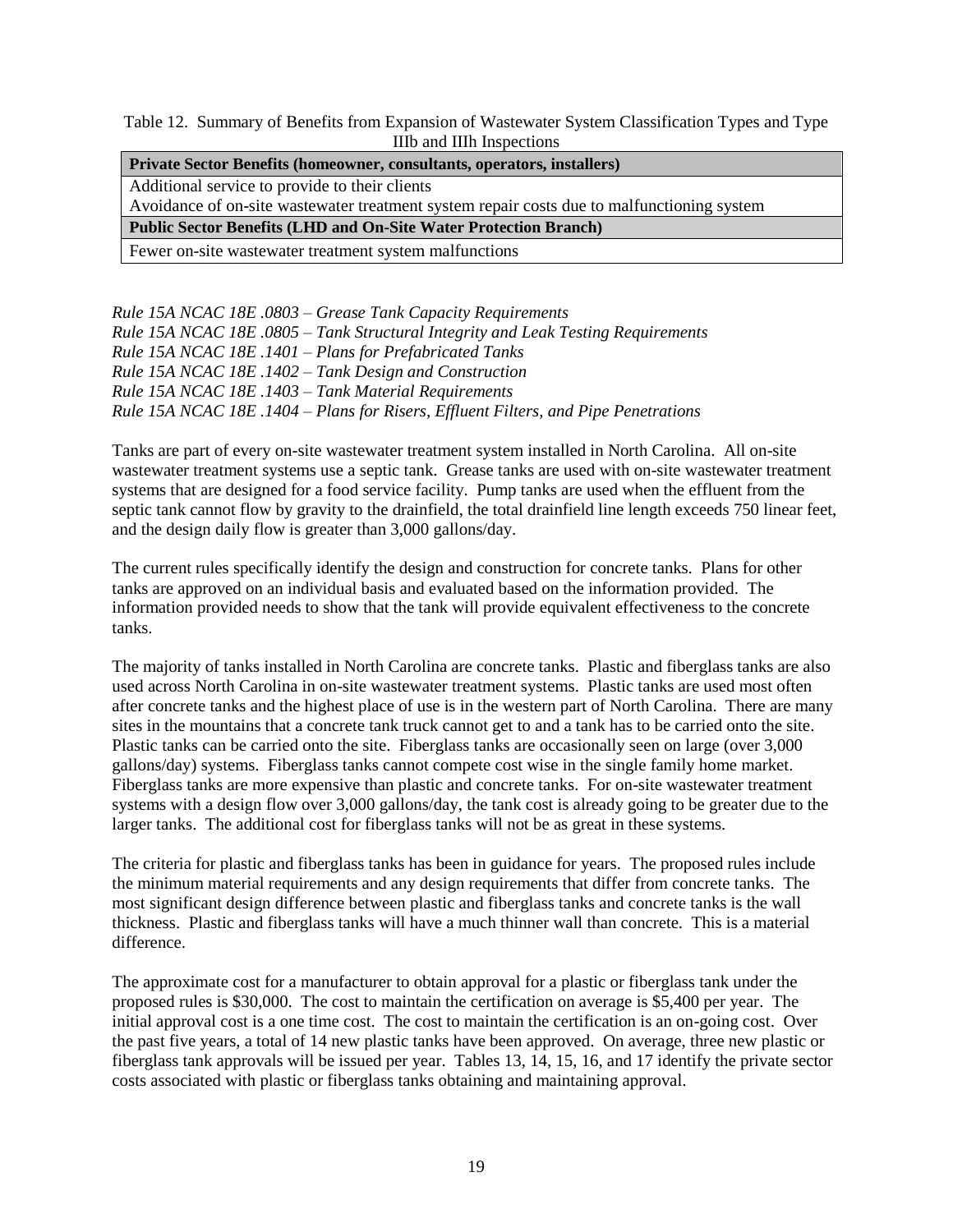| Table 13. Manufacturer Cost due to Plastic or Fiberglass Tank Approvals, Fiscal Year 2018 |              |  |
|-------------------------------------------------------------------------------------------|--------------|--|
| <b>Manufacturer Projected Cost Increases</b>                                              |              |  |
| Average Number of New Tanks Submitted for Approval                                        |              |  |
| Initial approval cost                                                                     | \$30,000     |  |
| <b>Total Costs</b>                                                                        | $(\$90,000)$ |  |

Table 13. Manufacturer Cost due to Plastic or Fiberglass Tank Approvals, Fiscal Year 2018

Table 14. Manufacturer Ongoing Cost due to Approvals, Fiscal Year 2019 and Beyond

| <b>Manufacturer Projected Cost Increases</b>       |            |  |
|----------------------------------------------------|------------|--|
| Average Number of New Tanks Submitted for Approval |            |  |
| Ongoing annual certification costs                 | \$5,400    |  |
| <b>Total Costs</b>                                 | (\$16,200) |  |

Table 15. Private Sector Benefits due to Plastic or Fiberglass Tank Approvals, Fiscal Year 2018

| <b>Revenue Benefits to Third-party Testers and Certifiers</b> |          |  |
|---------------------------------------------------------------|----------|--|
| Average Number of New Tanks Submitted for Approval            |          |  |
| Initial approval fees                                         | \$20,000 |  |
| Total Benefits to Testers and Certifiers                      | \$60,000 |  |

Table 16. Private Sector Benefits due to Approvals, Fiscal Year 2019 and Beyond

| <b>Revenue Benefits to Third-party Testers and Certifiers</b> |         |  |
|---------------------------------------------------------------|---------|--|
| Average Number of New Tanks Submitted for Approval            |         |  |
| Ongoing annual certification fees                             | \$2,700 |  |
| Total Benefits to Testers and Certifiers                      | \$8,100 |  |

Table 17. Public Sector Costs to Review Initial Plastic or Fiberglass Tank Approvals, Fiscal Year 2018 **OSWP Review Costs**

| Average Number of New Tanks Submitted for OSWP Approval                                                                               |       |
|---------------------------------------------------------------------------------------------------------------------------------------|-------|
| <b>Total Cost in Man Hours for Approval Renewal by Engineer</b><br>(Number of Approval Renewals x 5 man hours x Hourly Compensation*) | \$952 |

\*Calculated based on 2016 government salary information for Engineers from NCOSHR and projected growth in NC state and local government wages from IHS Markit, and cost of employee benefits by industry from the US Bureau of Labor Statistics. The mid-range hourly wage rate, including benefits is expected to be \$63.45 in 2018.

There have also been some issues with larger concrete tanks that were not designed as traffic rated tanks. They were approved as part of a project specific submittal. These tanks have started to crack just a few years after installation.

The current rules also specify that additional reinforcement is required for tanks that are placed deeper than three feet below the finished grade. How much additional reinforcement is not specified and interpretation of this rule has varied in the past.

The proposed rules require all tanks buried deeper than three feet below finished grade to be designed by a PE for the proposed tank burial depth. The State shall review and approval the additional reinforcement tank designs.

This cost associated with tanks buried deeper than three feet will be unquantifiable. There is no mechanism in place to track the number of tanks that are buried deeper than three feet. The tank design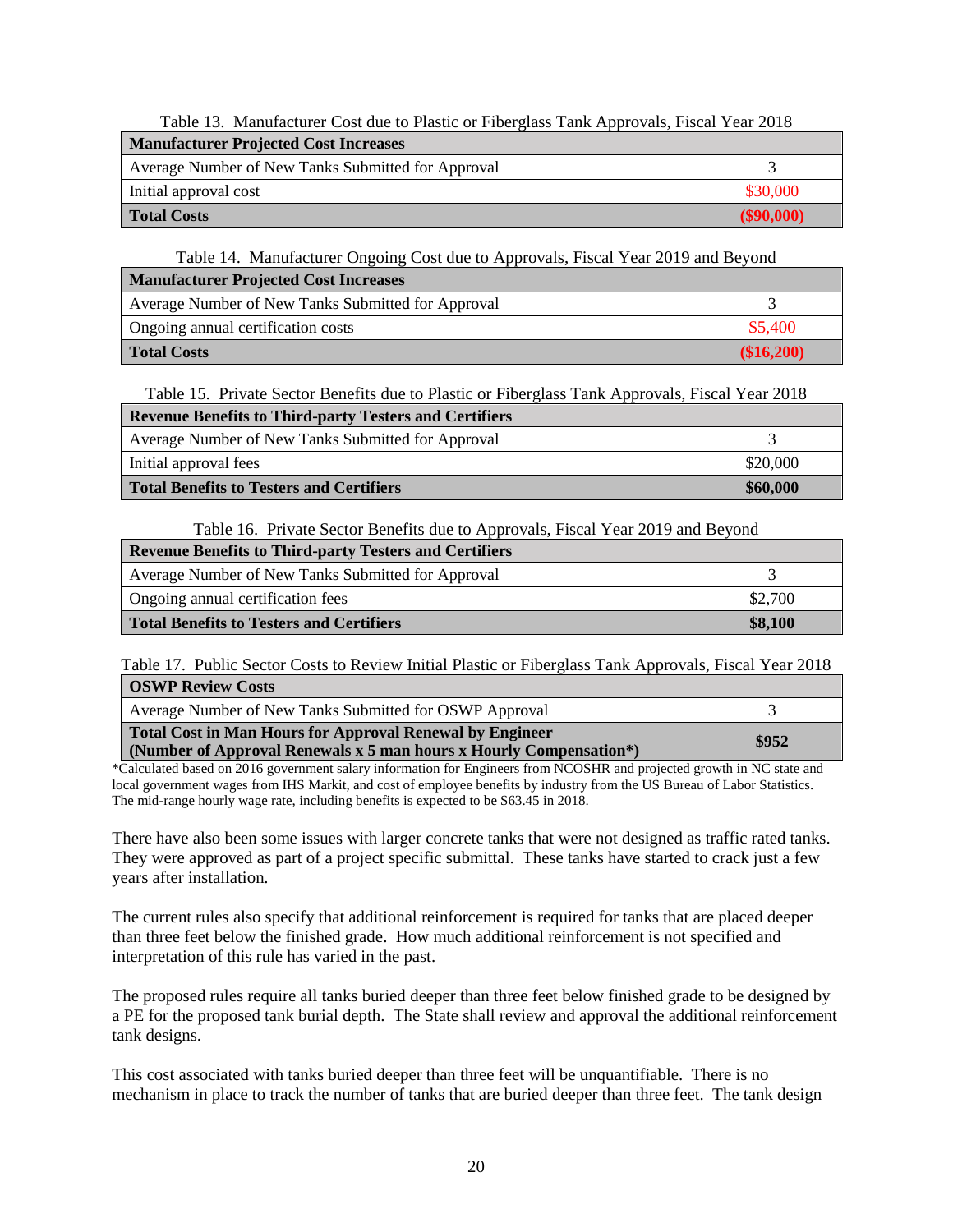will vary based on the burial depth and current tank design. The PE could propose additional reinforcement, increase in the thickness of the tank lid, increased concrete strength, etc., to modify the tank design for the proposed burial depth. The tank design will be site and project specific.

The proposed rules include a structural verification test. This structural verification test shows that the tank is able to withstand the loads acting on the tank (soil depth weight, water table force, people walking over tank, etc). The structural verification test applies to all new approved tanks. Over the past five years, the most tank approvals issued in one year was 24. That same number can be projected out over the next five years to provide a determination of the on-going costs associated with the proposed rule. Tables 18 and 19 project the costs to the private sector for the tank structural verification tests.

Table 18. Private Sector Cost due to Structural Verification Test, Fiscal Year 2018

| <b>Private Sector Projected Cost Increases</b>                                                                                           |            |
|------------------------------------------------------------------------------------------------------------------------------------------|------------|
| Average Number of New Tanks Submitted for Approval                                                                                       | 24         |
| Weighted Average Cost of Structural Verification Test (\$600 for precast concrete<br>tanks and \$8,000 for plastic and fiberglass tanks) | $$1,525*$  |
| <b>Total Cost to Private Sector (Number of New Tank Approvals x Average Cost)</b>                                                        | (\$36,600) |

\*This number was obtained in the following method: 21 tanks were estimated as precast concrete and three tanks were estimated as plastic or fiberglass. These numbers were based on tank approvals issued over the past five years.

| Table 19. Private Sector Benefits due to Approvals, Fiscal Year 2018 |  |
|----------------------------------------------------------------------|--|
|----------------------------------------------------------------------|--|

| <b>Benefits to Third-party Testers and Certifiers</b> |          |
|-------------------------------------------------------|----------|
| Average Number of New Tanks Submitted for Approval    | 24       |
| Initial approval fee                                  | \$1,525  |
| <b>Total Benefits to Testers and Certifiers</b>       | \$36,600 |

\*This number was obtained in the following method: 21 tanks were estimated as precast concrete and three tanks were estimated as plastic or fiberglass. These numbers were based on tank approvals issued over the past five years.

Concrete tank design has been modified in the proposed rules in two ways: increased concrete strength from 3,500 psi to 4,000 psi and the addition of three inlet pipe penetrations. The increased concrete strength will provide a stronger, better tank. The inlet pipe penetrations will provide for a better seal, less likely to leak into the tanks. The average cost increase for a concrete tank to increase the tank strength from 3,500 psi to 4,000 psi is \$40/1,000 gallon tank. The addition of three inlet pipe penetrations per tank is \$40/pipe penetration. The average cost increase for a 1,000 gallon tank is \$160.<sup>3</sup> Table 20 shows the private sector costs associated with proposed concrete tank design changes.

Table 20. Private Sector Cost due to Concrete Tank Design Changes, Fiscal Year 2018

| <b>Private Sector Projected Cost Increases</b>                       |                 |
|----------------------------------------------------------------------|-----------------|
| Average Number of New Septic Tanks Installed                         | 18,801          |
| Average Number of New Pump Tanks Installed                           | 2,820           |
| Average Number of New Grease Tanks Installed                         | 150             |
| <b>Total Number of New Tanks Installed</b>                           | 21,771          |
| Average Cost Increase Based on Concrete Tank Design Changes in 2018* | \$165           |
| Cost to Private Sector (Number of New Tank Installed x Average Cost) | $(\$3,592,215)$ |

\*Assuming a 3% annual growth in cost.

 $\overline{a}$ <sup>3</sup> Based on information from a North Carolina Precast Concrete Tank Manufacturer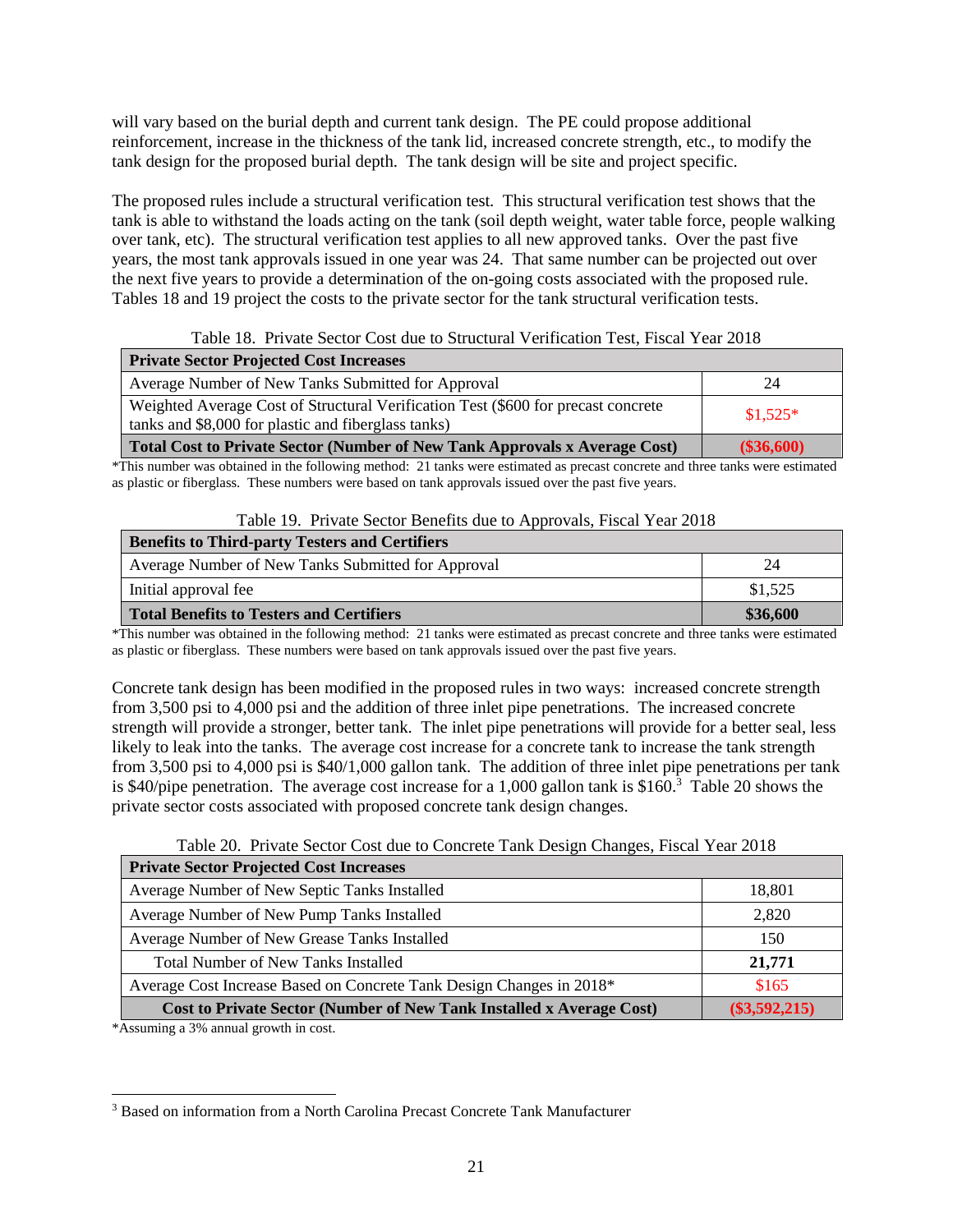The number of tanks installed per year will follow with the number of permits issued per year. Table 21 shows the projected number of tanks installed over a five year period.

| Year | Tanks Installed |
|------|-----------------|
| 2019 | 22,888          |
| 2020 | 23,781          |
| 2021 | 24,325          |
| 2022 | 24,423          |
| 2023 | 24,595          |

Table 21. Projected Number of Septic Tanks and Pump Tanks Installed\*

\*This analysis assumes that 150 grease tanks will be installed per year (range of 100-200).

Tank structural integrity testing is a way to spot check and confirm that the tanks installed meet the minimum rule requirements. OSWP strongly encourages the LHD to routinely spot check concrete tanks for strength. A Schmidt Rebound hammer is used by OSWP and LHDs to check concrete strength. The proposed rules have been modified to re-emphasize that the LHDs should be checking at least 10% of the septic tanks installed in their counties. This requirement will add minimal additional time to existing site visits. Plastic and fiberglass tanks do not have a piece of testing equipment that is relatively inexpensive and easy for LHD staff to use to check material strength. The plastic and fiberglass tank manufacturers will need to be enrolled in a third-party quality assurance and quality control program, which include unannounced annual audits and materials testing. OSWP expects that the majority of manufacturers are already IAPMO/ANSI Z1000, or B66 certified (meeting the requirements of the proposed rule) because such certification is required to be able to sell products in other states. The proposed rules will prevent any post-approval design modifications. The results of the annual audits and material testing will need to be submitted to OSWP on a yearly basis.

Risers, effluent filters, and pipe penetration are all used with tanks. Risers provide access to the tanks for routine operation and maintenance. This includes visual inspection of the tank and its contents, pumping out the tanks, cleaning the effluent filter, maintenance of the pump and control system, etc. Effluent filters are located at the outlet end of septic tanks and grease tanks. They keep the scum layer (stuff that floats on top of the wastewater, such as toilet paper) in the tank and prevent the scum layer from moving on through the system. Cast-in-place pipe penetrations provide for some flexibility with the pipes that enter and exit the tanks. The tanks and pipes can settle over time since they are set on disturbed earth. By using a flexible pipe penetration, minor settling will not cause breaks in the tank, pipe, or connection.

OSWP has approved risers, effluent filters, and pipe penetrations for use with all State approved tanks for over 15 years. The criteria for these products has always been in guidance documents provided by OSWP. This guidance is now included in the proposed rules. By including this guidance in the proposed rules, the manufacturers can easily identify the information required when submitting an application to OSWP for review and approval.

On average, the cost for a manufacturer of an effluent filter, riser, or pipe penetration to apply for and receive approval is \$10,750. This cost includes the product certification cost verifying that the product meets the minimum requirements. Over the past five years, a total of four new risers and effluent filters (combined) have applied for and received approval from OSWP. Tables 22, 23, and 24 project the fiscal impact to effluent filter, riser, and pipe penetration manufacturers and OSWP for new approvals. On average, one new application is projected to be submitted per year.

The proposed rules also include a provision for all the effluent filter, riser, and pipe penetration approvals to become renewable every five years. This allows OSWP to verify that the products still meet current material standards and are performing as anticipated by the product manufacturer.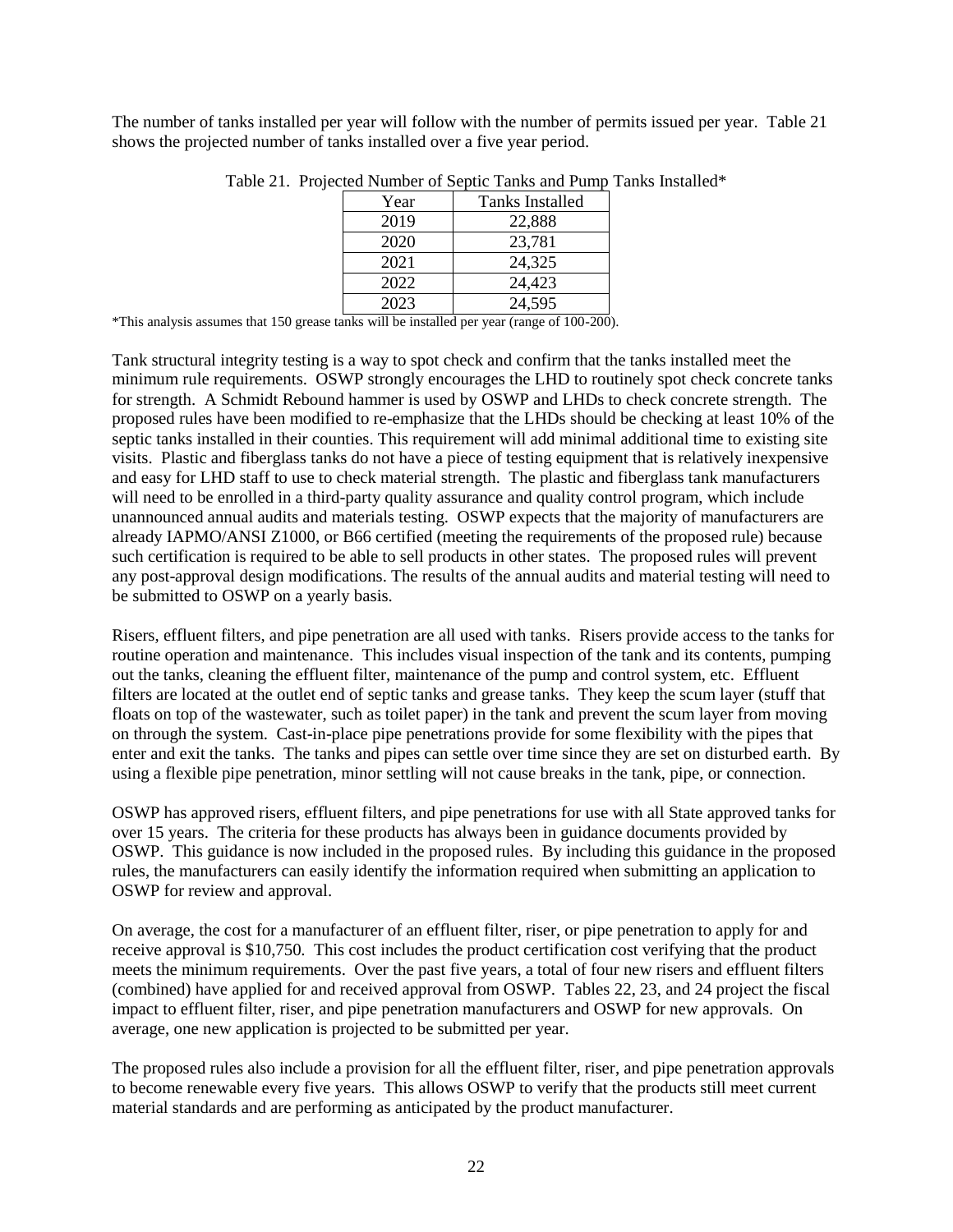Tables 25 and 26 project the fiscal impact to effluent filter, riser, and pipe penetration manufacturers and OSWP for approval renewals. The projected costs are over a five year period.

#### Table 22. Projected Private Sector Costs for Effluent Filters, Risers, and Pipe Penetration Approval, Fiscal Year 2018

| <b>Manufacturer Projected Cost Increases, Annualized</b>                                    |             |  |
|---------------------------------------------------------------------------------------------|-------------|--|
| Avg Number of Effluent Filter, Riser, or Pipe Penetration Applications                      | 0.8         |  |
| Average Private Sector cost to Collect Information and Write Report<br>(\$650/application)  | \$520       |  |
| Third Party Product Verification Fee (\$10,000/application)                                 | \$8,000     |  |
| <b>Total Application Fees Paid</b><br>(Number of Approval Renewals x \$100 Application Fee) | \$80        |  |
| <b>Total Annualized Cost</b>                                                                | $(\$8,600)$ |  |

Table 23. Projected Private Sector Costs for Effluent Filters, Risers, and Pipe Penetration Approval, Fiscal Year 2018

| <b>Private Certifiers, Testers, and Inspectors Benefits, Annualized</b> |         |  |  |
|-------------------------------------------------------------------------|---------|--|--|
| Avg Number of Effluent Filter, Riser, or Pipe Penetration Applications  | 0.8     |  |  |
| Third Party Product Verification Fee (\$10,000/application)             | \$8,000 |  |  |
| <b>Total Benefit to Private Certifiers, Testers, and Inspectors</b>     | \$8,000 |  |  |

#### Table 24. Projected OSWP Costs for Effluent Filters, Risers, and Pipe Penetration Approvals, Fiscal Year 2018

| <b>OSWP Staff Projected Fiscal Impacts, Annualized</b>                     |           |  |  |
|----------------------------------------------------------------------------|-----------|--|--|
| Avg Number of Effluent Filter, Riser, or Pipe Penetrations Applications to | 0.8       |  |  |
| Review                                                                     |           |  |  |
| <b>Total Application Fees Collected</b>                                    | \$80      |  |  |
| (Number of Approval Renewals x \$100 Application Fee)                      |           |  |  |
|                                                                            |           |  |  |
| Total Cost in Man Hours for Approval Renewal by Engineer                   |           |  |  |
| (Number of Approval Renewals x 2 man hours x Hourly Compensation*)         | $(\$102)$ |  |  |
| <b>Net Annualized Cost to OSWP</b>                                         | (S22)     |  |  |

\*Calculated based on 2016 government salary information for Engineers from NCOSHR and projected growth in NC state and local government wages from IHS Markit, and cost of employee benefits by industry from the US Bureau of Labor Statistics. The mid-range hourly wage rate, including benefits is expected to be \$63.45 in 2018.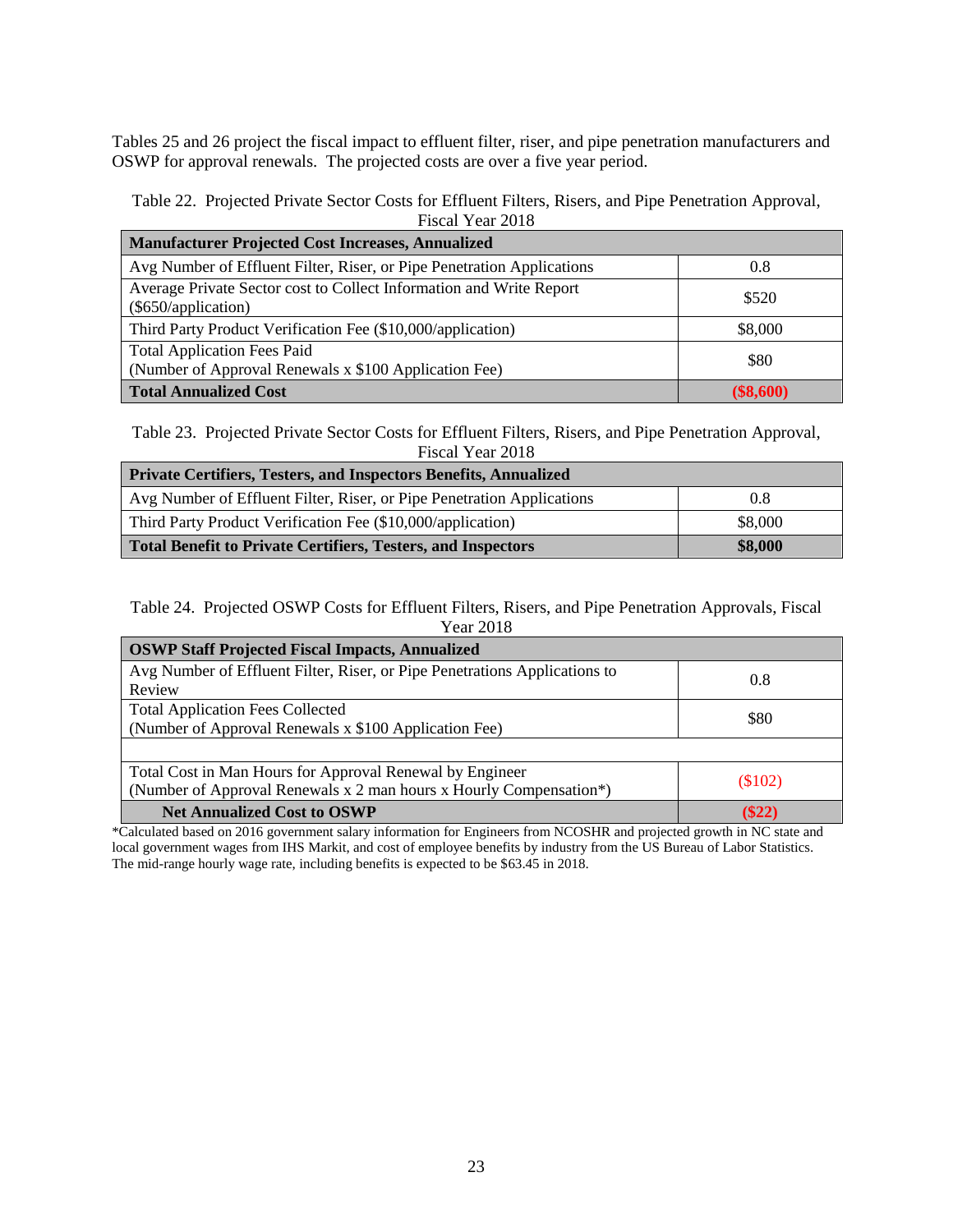Table 25. Projected OSWP Costs for Effluent Filters, Risers, and Pipe Penetration Approval Renewals, Fiscal Year 2018

| <b>OSWP Staff Projected Fiscal Impacts, Annualized</b>                         |         |  |  |
|--------------------------------------------------------------------------------|---------|--|--|
| Avg Number of Effluent Filter, Riser, or Pipe Penetration Product Renewals per | 4.56    |  |  |
| Year (20% per year)                                                            |         |  |  |
| <b>Total Application Fees Collected</b>                                        | \$456   |  |  |
| (Number of Approval Renewals x \$100 Application Fee)                          |         |  |  |
|                                                                                |         |  |  |
| Total Cost in Man Hours for Approval Renewal by Engineer                       |         |  |  |
| (Number of Approval Renewals x 2 man hours x Hourly Compensation*)             | (\$579) |  |  |
| <b>Net Annualized Cost to OSWP</b>                                             | (\$123  |  |  |

\*Calculated based on 2016 government salary information for Engineers from NCOSHR and projected growth in NC state and local government wages from IHS Markit, and cost of employee benefits by industry from the US Bureau of Labor Statistics. The mid-range hourly wage rate, including benefits is expected to be \$63.45 in 2018.

Table 26. Projected Private Sector Costs for Effluent Filters, Risers, and Pipe Penetration Approval Renewals, Fiscal Year 2018

| <b>Manufacturer Projected Cost Increases, Annualized</b>                                                 |             |
|----------------------------------------------------------------------------------------------------------|-------------|
| Avg Number of Effluent Filter, Riser, or Pipe Penetration Product Renewals per Year<br>$(20\%$ per year) | 4.56        |
| Average Private Sector Cost to Collect Information and Write Report (\$650/renewal)                      | \$2,964     |
| <b>Total Application Fees Submitted</b><br>(Number of Approval Renewals x \$100 Application Fee)         | \$456       |
| <b>Total Annualized Cost to Manufacturer</b>                                                             | $(\$3,420)$ |

Greases tanks are used to separate and remove the grease from the wastewater coming out of a food service facility. The methods used for disinfection in commercial kitchens (chemicals and high water temperature) keep the grease in suspension in the wastewater. To remove the grease, the wastewater needs sufficient time to cool so that the grease can come out of suspension and congeal in the grease tank. Grease tanks generally need longer retention times than septic tanks to remove the grease. One way to increase retention time is to add more compartments or tanks to the current grease tank size.

Removing the grease from the wastewater helps reduce the risk of early malfunction for systems serving food service facilities. Food service facilities are at a higher risk for early on-site wastewater treatment system malfunction. If the grease is not removed in the grease tank, septic tank, or pump tank, it will travel to the drainfield and come out of suspension at the soil interface. This will clog the soil and cause premature malfunction of the drainfield. Grease accumulation in grease tanks, septic tanks, and pump tanks can be removed. Once grease has congealed in the soil, it is almost impossible for the drainfield to recover. A repair is required in the form of a replacement drainfield.

Also required is capacity change in the grease tank configuration. Currently, a single grease tank is installed as part of the on-site wastewater treatment system for food service facilities. The proposed rules change that single grease tank to two grease tanks in series for on-site wastewater systems that have a required grease tank capacity over 1,500 gallons.

On average, 100 to 200 grease tanks a year would be installed with on-site wastewater treatment systems. An average cost to install a second grease tank, including the cost of the tank and the installation charges, would be around \$1,600<sup>4</sup>. This is based on a second 1,000 gallon grease tank, which is what would be

 $\overline{a}$ 

<sup>4</sup> Based on information from a North Carolina Certified On-site Wastewater Contractor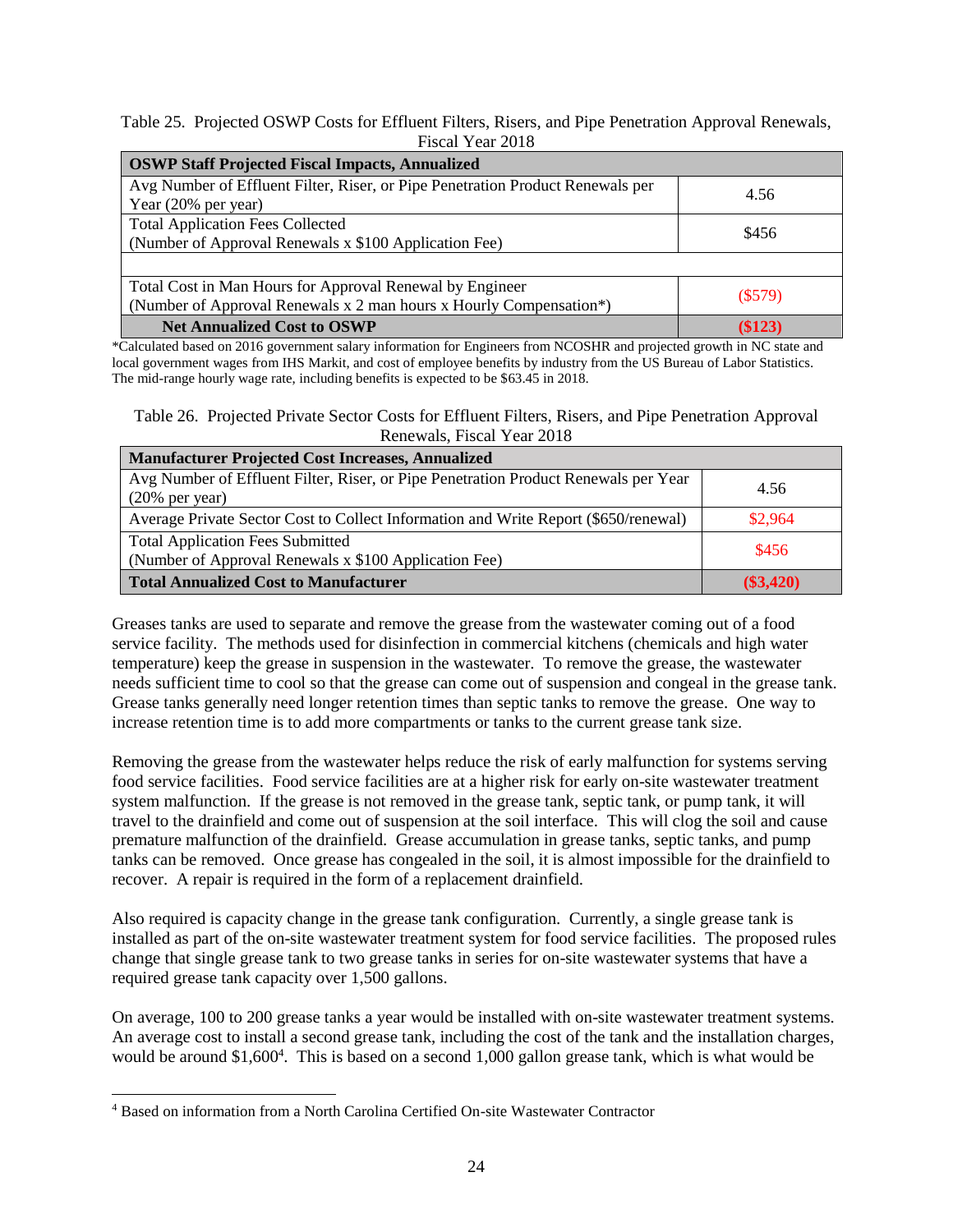required at a minimum. The total grease tank capacity is based on the design flow which is project specific. Tables 27 and 28 project the private sector costs associated with the increase in grease tank capacity.

Table 27. Summary of Costs from Grease Tank Capacity Changes, Fiscal Year 2018

| <b>Facility Owner Costs</b>                 |               |
|---------------------------------------------|---------------|
| Number of additional grease tanks installed | 150           |
| Cost per tank and installation in $2018*$   | \$1,648       |
| <b>Public Sector Costs</b>                  | $(\$247,200)$ |

\*Assuming a 3% increase in cost per year.

Table 28. Summary of Benefits from Grease Tank Capacity Changes, Fiscal Year 2018

| <b>Tank Manufacturer Benefits</b>        |           |
|------------------------------------------|-----------|
| Number of additional grease tanks sold   | 150       |
| Cost per tank and installation in 2018*  | \$1,648   |
| <b>Revenue Benefits to Manufacturers</b> | \$247,200 |

\*Assuming a 3% increase in cost per year.

Table 29 summarizes the benefits associated with the proposed tank rule changes.

| Table 29. Summary of Benefits from Tank Rule Improvements |  |  |  |  |  |  |
|-----------------------------------------------------------|--|--|--|--|--|--|
|-----------------------------------------------------------|--|--|--|--|--|--|

| <b>Private Sector Benefits (homeowner, consultants, operators, installers)</b>        |
|---------------------------------------------------------------------------------------|
| Potential reduction in on-site wastewater treatment system repair costs due to grease |
| Quicker review of alternative tank material designs                                   |
| <b>Public Sector Benefits (LHD and On-Site Water Protection Branch)</b>               |
| Potential reductions in system malfunctions due to grease                             |

*Rule 15A NCAC 18E .1505 – Residential Wastewater Treatment System Approval Renewal Rule 15A NCAC 18E .1711 – Provisional and Innovative Approval Renewal*

Currently, once a manufacturer of a residential wastewater treatment system (RWTS) or Provisional and Innovative (P&I) system has received approval for their product, the manufacturer has that approval forever. OSWP has only revoked two approvals in more than 20 years. One manufacturer had let their required certification lapse; the other manufacturer was determined by OSWP to have failed to disclose a problem with their product that was later discovered in North Carolina installations. A number of these products are used on sites for which a conventional on-site wastewater treatment system cannot be installed. The site has limitations that require a more advanced on-site wastewater treatment system for the lot to be developed.

Problems have also been identified with advanced pretreatment products. Some advanced pretreatment products are not able to meet the treatment standards that they were originally approved for. The original testing supported the application, but further use in the field has identified problematic systems.

OSWP staff have limited time and resources to follow up with every RWTS and P&I system installed in North Carolina to ensure that the products are meeting their specified requirements. This can make it difficult to collect enough information to revoke a manufacturer's approval.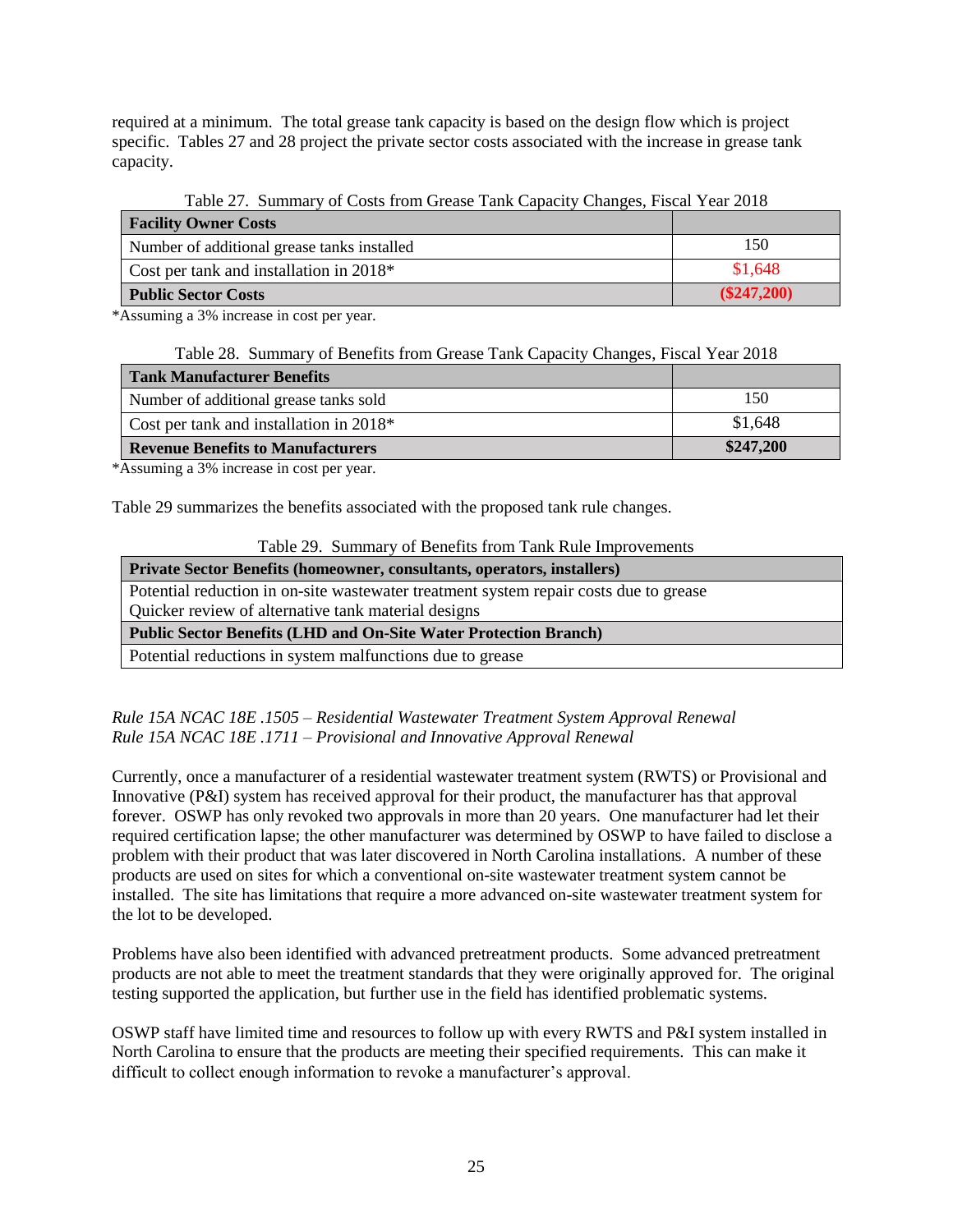Under the proposed rules, the RWTS and P&I approvals will expire every five years. The manufacturers will have to apply for re-approval and show that their product is continuing to meet the criteria for which it was originally approved. The re-approval schedule will be spread out over five years so that OSWP staff will not have all re-approvals to review at the same time, creating a backlog.

The LHDs fill out a monthly activity report. This report includes information on the type of system, including RWTS and P&I products, installed. The LHDs submit this report to OSWP monthly. This information will assist the manufacturers with writing reports that will be used to support their reapplication. The monthly activity reports will provide manufacturers with the number of systems their products have been installed in and the number of repairs permits issued associated with their products.

Advanced pretreatment system manufacturers are already responsible for the long term operation and maintenance of the proprietary systems, including ensuring that effluent samples are pulled in accordance with the rules and their specific approval. The results of the effluent sampling are provided to the LHD as part of the operator's required reports.

OSWP staff will see an increase in their workload with the review of the approval renewal applications. The RWTS and P&I approval manufacturers will see an increase in their cost. The manufacturer will have to collect information on their product performance and write a report supporting their application for re-approval. The manufacturers will also have to pay OSWP an application fee.

The costs projected in Table 30 and 31 are annualized over a five year period. Currently, there are 21 Advanced Pretreatment Provisional and Innovative systems that will be subject to 5-year renewals, 9 Residential Wastewater Treatment Systems, 19 Dispersal Field Products, and 5 "other" products. The costs and number of approvals should stay relatively consistent with time. Once a manufacturer has received approval, they will not want to lose the approval and re-start the product approval process from the beginning. Over the last five years, the average number of new product approvals issued was two. This does not include modifications to existing approvals. So, over a five year period, the total number of product approvals could increase by ten (average of two a year). Table 32 summarizes the benefits associated with approval renewals for residential wastewater treatment systems and provisional and innovative approvals.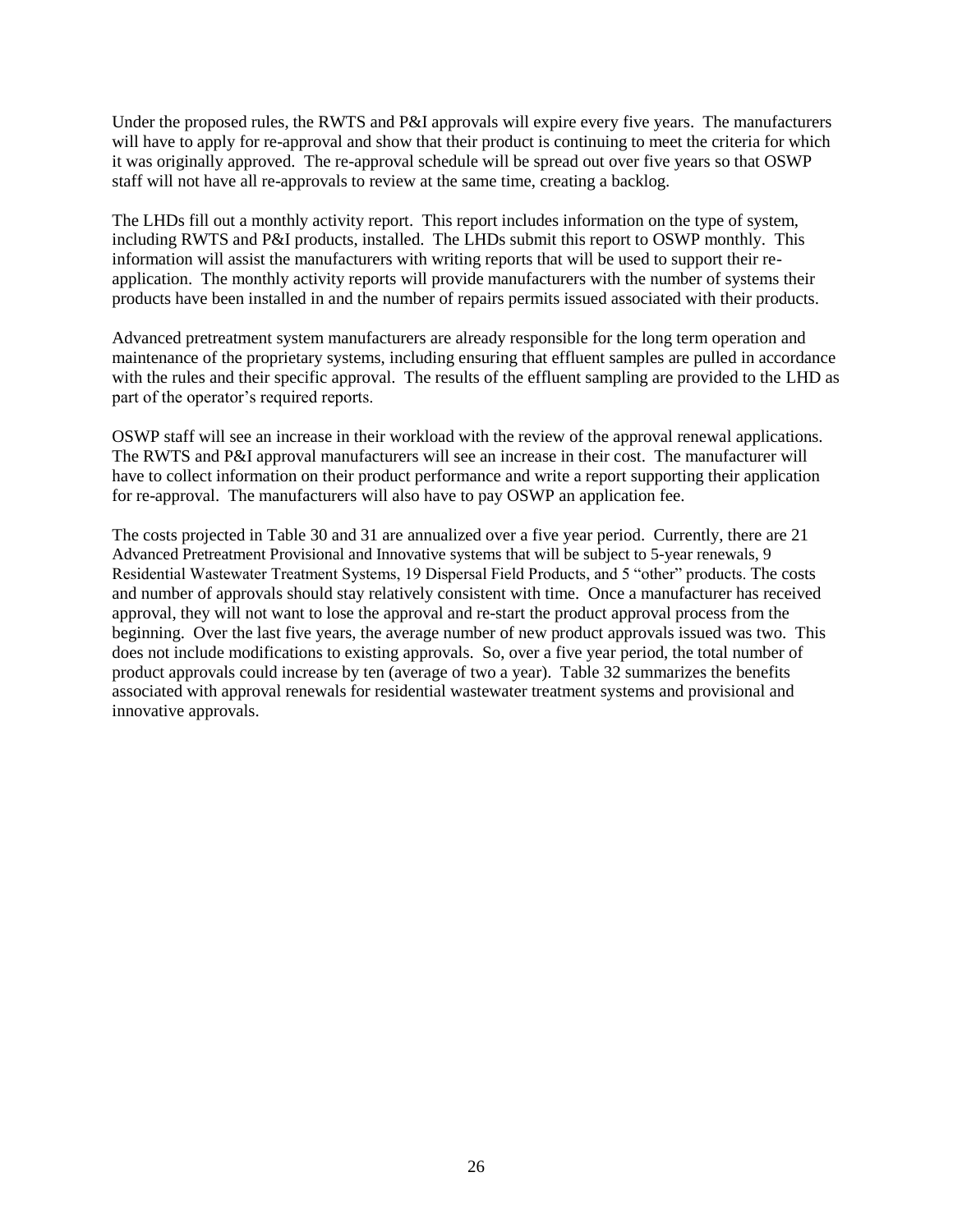Table 30. Projected OSWP Fiscal Impacts for Residential Wastewater Treatment System and Provisional and Innovative Approval Renewals, Fiscal Year 2018

| <b>OSWP Staff Projected Fiscal Impacts, Annualized</b>                                                                                                                                                                              |             |
|-------------------------------------------------------------------------------------------------------------------------------------------------------------------------------------------------------------------------------------|-------------|
| Avg Number of Approval Renewals to Review - Advanced Pretreatment Provisional<br>and Innovative $(20\%/yr)$                                                                                                                         | 4.2         |
| Avg Number of Approval Renewals to Review - Residential Wastewater Treatment<br>Systems $(20\%/yr)$                                                                                                                                 | 1.8         |
| Avg Number of Approval Renewals to Review - Dispersal Field Products (20%/yr)                                                                                                                                                       | 3.8         |
| Avg Number of Approval Renewals to Review - Other than Listed Above (20%/yr)                                                                                                                                                        | 1           |
| <b>Total Application Fees Collected</b><br>(Number of Residential Wastewater Treatment System Re-Approvals x \$1,500)<br>Application Fee + Number of Provisional and Innovative Approval Re-Approvals x<br>\$1,000 Application Fee) | \$11,700    |
| Total Cost in Man Hours for Approval Renewal by Engineer - Advanced<br>Pretreatment Provisional and Innovative<br>(Number of Approval Renewals x 30 man hours x Hourly Compensation*)                                               | $(\$7,995)$ |
| Total Cost in Man Hours for Approval Renewal by Engineer - Dispersal Field<br>Product<br>(Number of Approval Renewals x 8 man hours x Hourly Compensation*)                                                                         | (\$1,929)   |
| Total Cost in Man Hours for Approval Renewal by Engineer – Other than Listed<br>Above<br>(Number of Approval Renewals x 15 man hours x Hourly Compensation*)                                                                        | $(\$952)$   |
| Total Cost in Man Hours for Approval Renewal by Soil Scientist - Advanced<br>Pretreatment Provisional and Innovative<br>(Number of Approval Renewals x 15 man hours x Hourly Compensation**)                                        | $(\$2,909)$ |
| Total Cost in Man Hours for Approval Renewal by Soil Scientist - Dispersal Field<br>Product<br>(Number of Approval Renewals x 15 man hours x Hourly Compensation**)                                                                 | $(\$2,632)$ |
| Total Cost in Man Hours for Approval Renewal by Soil Scientist - Other than Listed<br>Above<br>(Number of Approval Renewals x 15 man hours x Hourly Compensation**)                                                                 | $(\$693)$   |
| Total Cost in Man Hours for Approval Renewal by Engineer - Residential<br><b>Wastewater Treatment Systems</b><br>(Number of Approval Renewals x 15 man hours x Hourly Compensation*)                                                | (\$1,713)   |
| <b>Total Approval Labor Costs</b>                                                                                                                                                                                                   | (\$18,823)  |
| <b>Net Annualized Costs to OSWP</b>                                                                                                                                                                                                 | $(\$7,123)$ |

\*Calculated based on 2016 government salary information for Engineers from NCOSHR and projected growth in NC state and local government wages from IHS Markit, and cost of employee benefits by industry from the US Bureau of Labor Statistics. The mid-range hourly wage rate, including benefits is expected to be \$63.45 in 2018.

\*\*Calculated based on 2016 government salary information for Soil Scientist from NCOSHR and projected growth in NC state and local government wages from IHS Markit, and cost of employee benefits by industry from the US Bureau of Labor Statistics. The mid-range hourly wage rate, including benefits is expected to be \$46.18 in 2018.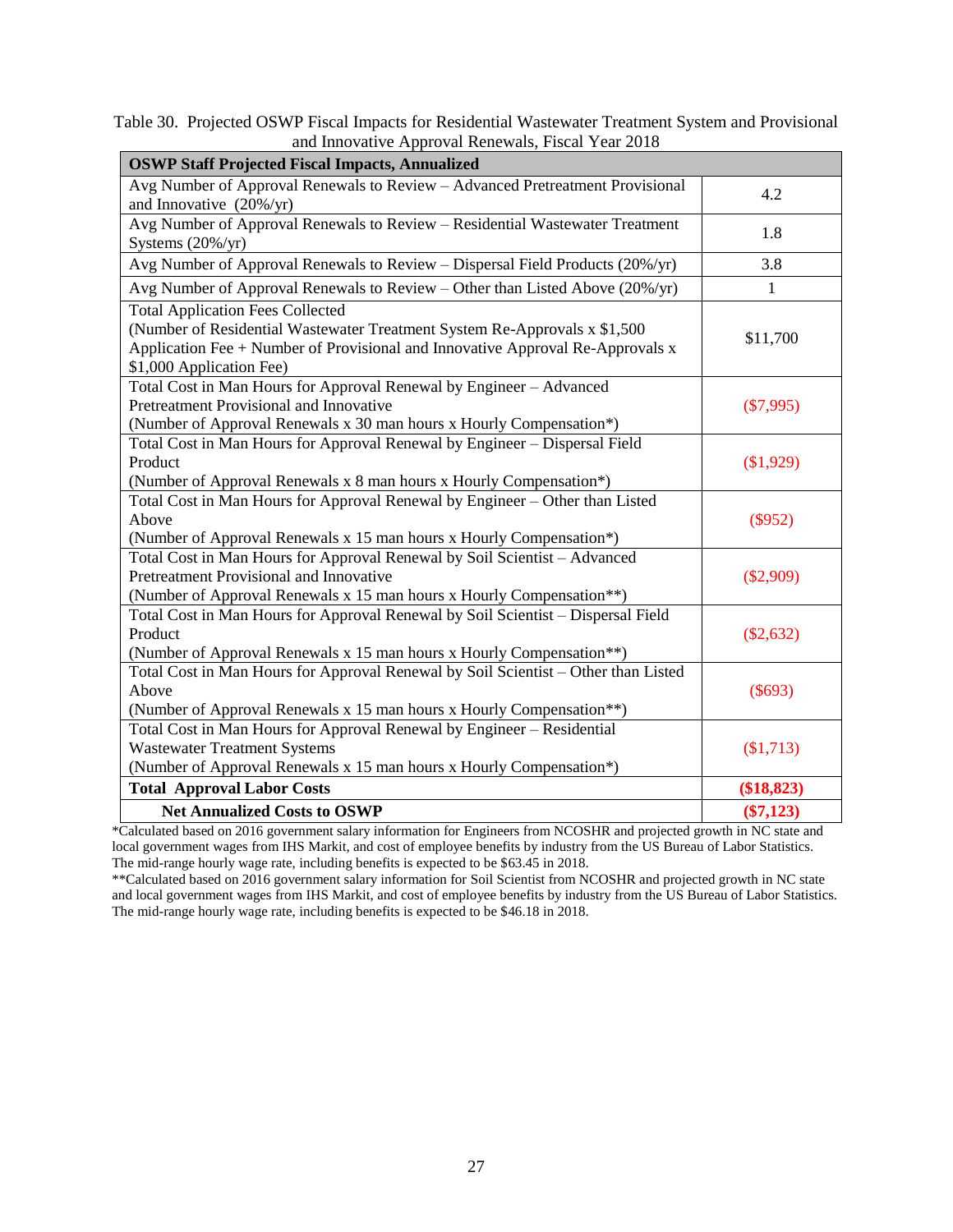Table 31. Projected Private Sector Fiscal Impacts for Residential Wastewater Treatment System and Provisional and Innovative Approval Renewals, Fiscal Year 2018

| <b>Private Sector Projected Cost Increases</b>                                       |              |
|--------------------------------------------------------------------------------------|--------------|
| Avg Number of Approval Renewals to Review - Advanced Pretreatment Provisional        | 4.2          |
| and Innovative $(20\%/yr)$                                                           |              |
| Avg Number of Approval Renewals to Review – Residential Wastewater Treatment         | 1.8          |
| Systems $(20\%/yr)$                                                                  |              |
| Avg Number of Approval Renewals to Review – Dispersal Field Products (20%/yr)        | 3.8          |
| Avg Number of Approval Renewals to Review – Other than Listed Above $(20\%/yr)$      |              |
| Average Private Sector Cost to Collect Information and Write Report (\$7,500/report) | $(\$81,000)$ |
| <b>Total Application Fees Submitted</b>                                              |              |
| (Number of Residential Wastewater Treatment System Re-Approvals x \$1,500)           |              |
| Application Fee $+$ Number of Provisional and Innovative Approval Re-Approvals x     | (\$11,700)   |
| \$1,000 Application Fee)                                                             |              |
| <b>Total Cost to Private Sector (Number of Approval Renewals x Report Cost)</b>      | (S92.700)    |

Table 32. Summary of Benefits from Product Approval Renewals

| Private Sector Benefits (homeowner, consultants, operators, installers) |  |  |  |
|-------------------------------------------------------------------------|--|--|--|
|                                                                         |  |  |  |

Updated list of approved products and current contact information Updated product approval that reflects current knowledge **Public Sector Benefits (LHD and On-Site Water Protection Branch)**

Updating list of approved products and current contact information

Method to verify that products going in the ground are the same as the products originally approved, including performance

# *IV. Rules with an unquantifiable fiscal impact*

The rules identified in this part have an unquantifiable fiscal impact. There is not enough information to determine how many of these system types are utilized on an annual basis or to quantify the value added to calculate a fiscal impact. These rules are as follows:

Section .0400 – Design Daily Flow and Effluent Characteristics

15A NCAC 18E .0801(b) – Septic Tank Capacity Requirements

15A NCAC 18E .0909 – Drip Dispersal Systems

15A NCAC 18E .0906 – Sand Lined Trench Systems

15A NCAC 18E .1201 – Advanced Pretreatment System Standards

15A NCAC 18E .1202 – Siting and Sizing Criteria for Systems with a Design Daily Flow Less Than or Equal to 1,500 Gallons/Day

15A NCAC 18E .1203 – Siting and Sizing Criteria for Systems with a Design Daily Flow Greater Than 1,500 Gallons/Day and Less Than or Equal to 3,000 Gallons/Day

15A NCAC 18E .1204 – Advanced Pretreatment Drip Dispersal Systems

15A NCAC 18E .1205 –Advanced Pretreatment Sand Lined Trench Systems

Section .1600 – Approval and Use of Pre-Engineered Package Drip Dispersal Systems

Section .1700 – Approval and Permitting of Wastewater Systems, Technologies, Components, or Devices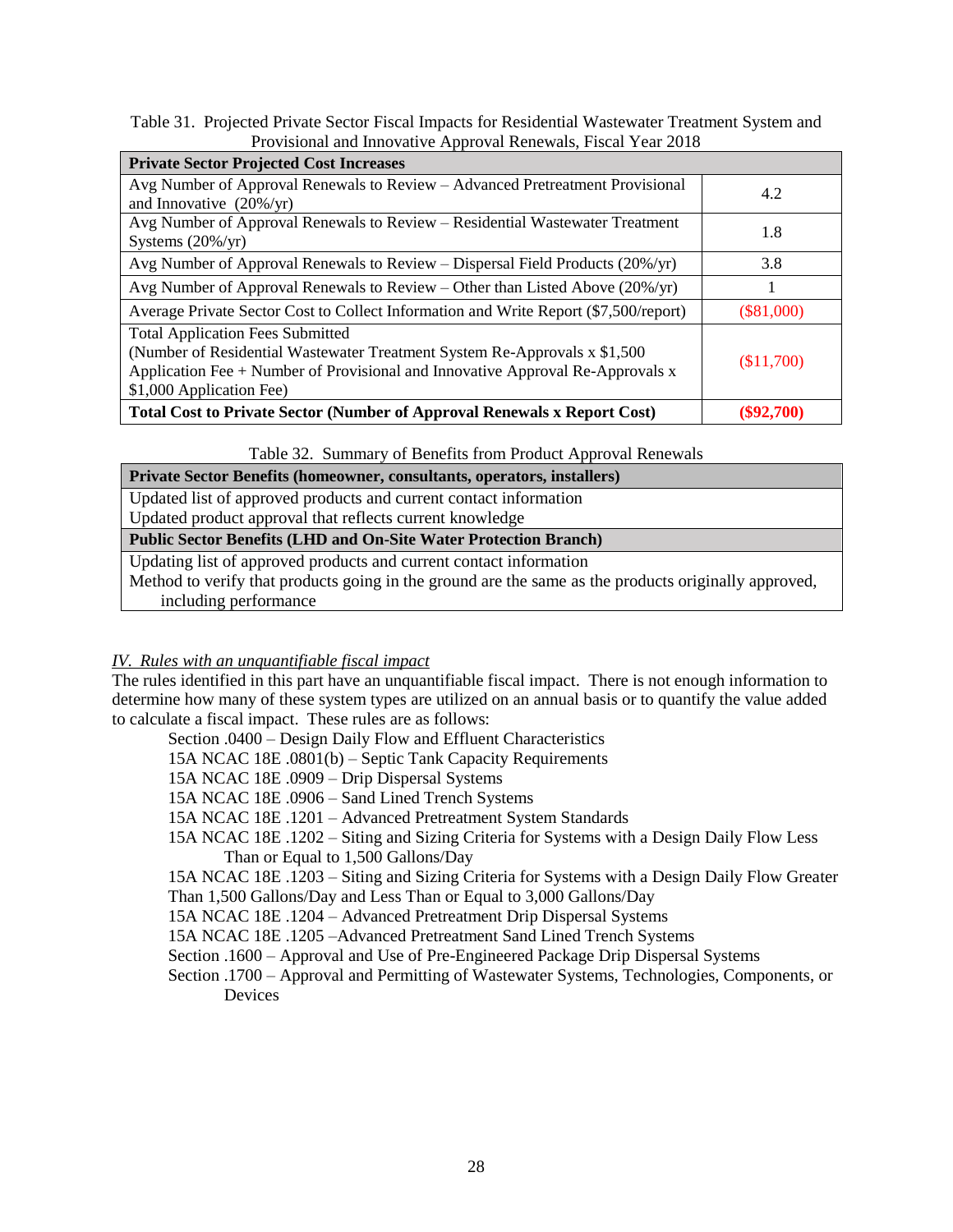#### *Section .0400 – Design Daily Flow and Effluent Characteristics*

*Rule 15A NCAC 18E .0401 – Design Daily Flow Rule 15A NCAC 18E .0402 – Effluent Characteristics Rule 15A NCAC 18E .0403 – Adjustments to Design Daily Flow*

Section .0400, Design Daily Flow and Wastewater Characteristics, has been updated to reflect an expanded list of facilities, a clarification of domestic strength wastewater, and additional options to facilitate facility flow reductions, including addressing the issue of wastewater strength.

The list of facilities in the current rules has not been updated in over 20 years. Actual wastewater flows are generally less than the daily flows currently listed. Many facilities request, and receive, flow reductions based on actual water use or the use of low-flow fixtures. The reduction in daily flows will result in smaller on-site wastewater treatment systems installed. The smaller on-site wastewater treatment system will cost the facility owner less to install, operate, and maintain. However, lower flows may result in wastewater strength that is greater than domestic strength, which is clarified in the proposed rules.

The expanded facility list will help LHDs calculate design daily flows in a shorter time frame. For facilities that are not currently listed, the LHD consults with OSWP to determine a design flow. Sometimes this can take a couple of days to research (to be consistent with what OSWP has recommended to other LHDs) and provide the LHD with a final answer. The expanded list will ultimately result in permits being issued in a shorter time frame.

The clarification of domestic strength wastewater allows the on-site wastewater industry to define up front which facilities generate higher strength wastewater and account for that in the design from the beginning, instead of after the on-site wastewater treatment system is failing. The current rules have different values for what is or is not domestic strength wastewater in different rules. By clearly identifying the wastewater strength with the design flow, OSWP, LHDs, and consultants will be able to educate owners regarding the impacts of the wastewater quality on public health and the environment. This may impact some owners with specific plans for their property. The facilities identified as higher than domestic strength wastewater in Section .0400 have all been previously identified as such by the onsite wastewater industry, but not all owners are aware of the wastewater strength of these facilities. Some owners or developers may have increased design and construction costs due to the need for advanced pretreatment or additional design work to show that the wastewater quality will not harm public health and the environment. This will impact both new and existing facilities. The existing facilities will be impacted when an owner is expanding their facility and needs to expand their on-site wastewater treatment system. The proposed rules will require that the wastewater be evaluated. This could require the owner to add advanced pretreatment to the on-site wastewater treatment system or hire a consultant to determine the impact on the environment for the facility expansion. This will be very site specific and vary based on the type of soil, wastewater characteristics, and site characteristics (lakes, ponds, shallow water table, bedrock, etc).

Rule .0403, Adjustments to Design Daily Flow, accounts for both hydraulic and organic changes to the design daily flow. The current rules only accounted for adjusting the design daily flow based on the amount of water used. The increased wastewater strength was not directly addressed, just referenced as "further adjustments shall be made when the wastewater characteristics exceed those of domestic wastewater". The proposed rules require that whenever a flow reduction is requested, the wastewater strength is also evaluated. The evaluation could include advanced pretreatment or a determination of the impact of the increased wastewater strength on the environment.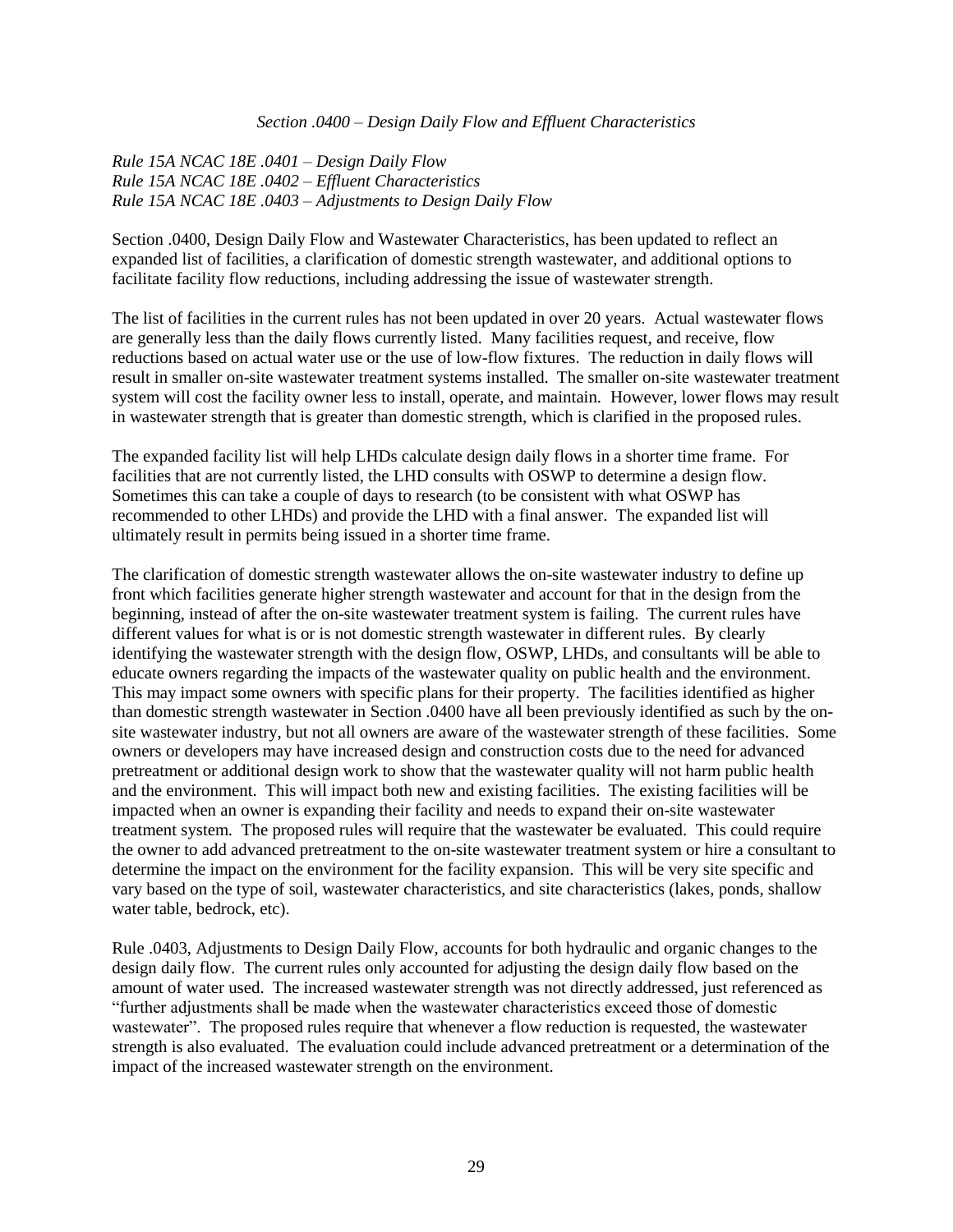This rule also identifies how to address flow reductions for systems designed to treat wastewater that has nitrogen concentrations higher than domestic strength. Many schools and RV parks have septic tank effluent concentrations that are very high in nitrogen. Nitrogen is one of the known wastewater constituents that can have a significant impact on public health and the environment. "Blue baby syndrome," or methemoglobinemia, has been attributed in some cases to nitrate contaminated drinking water that is given to infants. The nitrate reduces the oxygen carrying capacity of the infant's blood. High levels of nitrogen in surface water can cause eutrophication, where the alga in the water blooms in excess (due to the increased nitrogen in the water) and reduces the water's oxygen levels. This decrease in oxygen levels impacts fish and other aquatic life.

By addressing the potential increase in effluent nitrogen levels, the impact on public health and the environment can be minimized.

The private sector will see the biggest impact financially from Section .0400. While the increased facility list, clarified domestic strength wastewater criteria, and expansion of design daily flow reduction options will help reduce the permitting time requirement and allow for smaller systems, the requirement to take into account wastewater strength will require additional design calculations or advanced pretreatment systems for some sites. Many sites currently being permitted for higher than domestic strength wastewater facilities already have advanced pretreatment in the on-site wastewater treatment system. This is due to the industry's knowledge of the problems with the high strength wastewater or other soil and site limitations.

The types of facilities that could be impacted will include the following: restaurants, summer camps, food stands, other food service establishments, meat markets, fish markets, schools, RV parks, rest areas and visitor centers, convenience stores with food service and public restrooms, service stations with public restrooms, rest homes, assisted living homes, nursing homes, day camps, and temporary labor camps. Other facilities could be included in this list in the future if it is determined, with experience, that the wastewater strength exceeds domestic wastewater strength.

While the complete universe of potentially affected existing and new facilities is unknown, the number of existing schools and restaurants in the state exceeds 3,000<sup>5</sup> and the number of existing assisted living and nursing homes exceeds 1,000.<sup>6</sup> Only a fraction of these existing facilities will be affected by the rules in any given year, dependent upon when an owner is expanding their facility and needs to expand their onsite wastewater treatment system and the wastewater characteristics. The addition of advanced pretreatment would cost the owner approximately an additional \$26.50/gallon of wastewater treated when compared to a conventional on-site wastewater treatment system without advanced pretreatment.

The private sector could also see some benefits from advanced pretreatment being used with high strength wastewater on-site wastewater treatment systems. These on-site wastewater treatment systems are more likely to have a longer life span with advanced pretreatment. Since the wastewater strength will be lower, the drainfield will be more likely to have a standard on-site wastewater treatment system life span.

The advanced pretreatment system may also allow the owner to expand the facility without having to expand or modify the on-site wastewater treatment system. If the water use is lower than the design flow

 $\overline{a}$ 

<sup>5</sup> School data provided by NCDPI and Private School Review, accessed at <http://www.dpi.state.nc.us/docs/fbs/resources/data/factsfigures/2015-16figures.pdf> ; <https://www.privateschoolreview.com/north-carolina>

<sup>6</sup> This figure includes adult care homes (assisted living) and nursing homes licensed by the NC Division of Health Services Regulation. Data accessed at<https://www2.ncdhhs.gov/dhsr/reports.htm>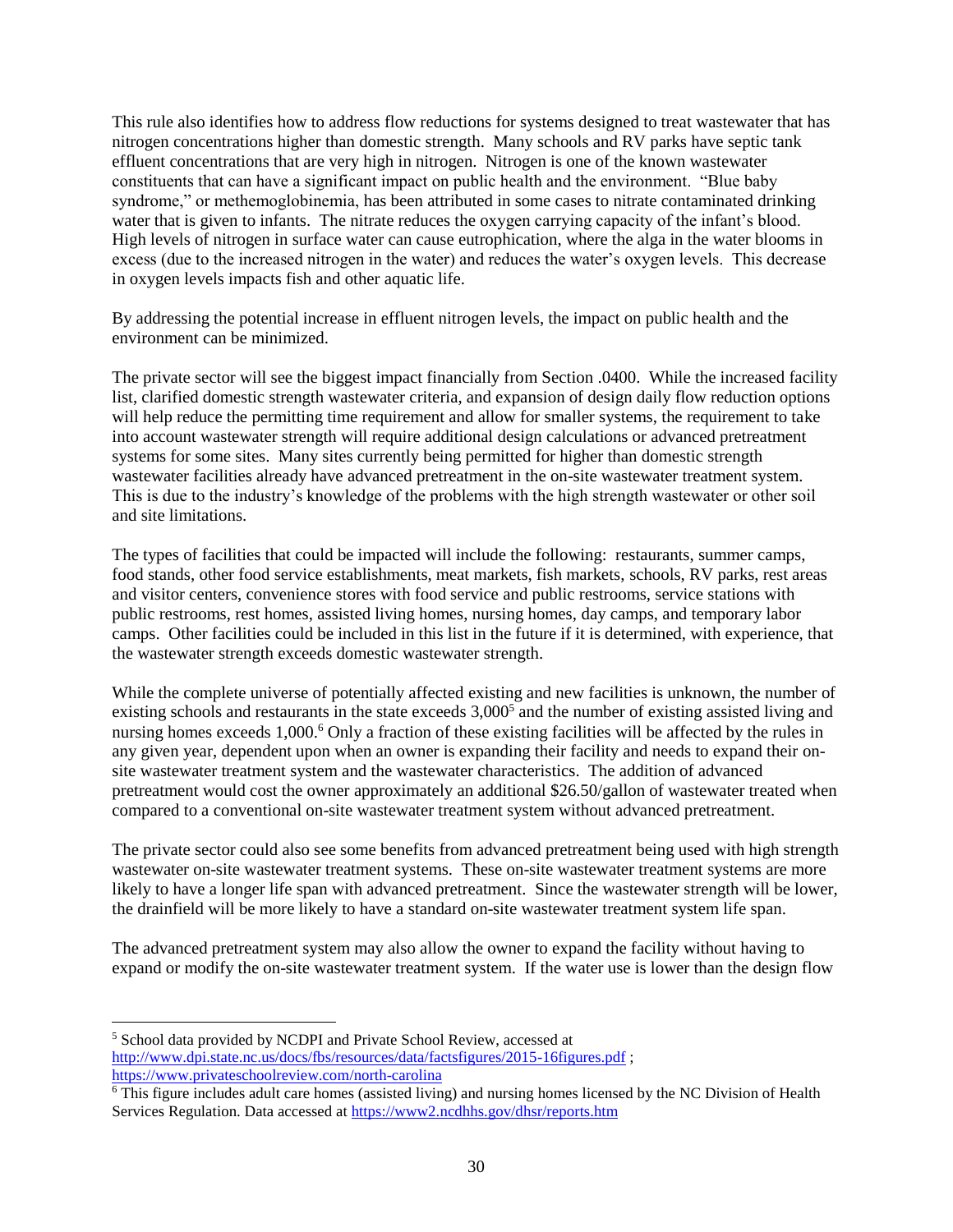and the advanced pretreatment system is meeting domestic strength limits, more wastewater could be discharged to the system.

Overall, the impact to OSWP and LHDs will be offset by rule changes. The time savings from the expanded facility list will be offset by the sites that will have additional design calculations or advanced pretreatment system designs to review. Table 33 summarizes the associated benefits from the proposed changes to design daily flows and effluent characteristics.

Table 33. Summary of Benefits from Changes to Design Daily Flow and Effluent Characteristics Rules

| Private Sector Benefits (homeowner, consultants, operators, installers)                                |
|--------------------------------------------------------------------------------------------------------|
| Faster permit issuance (due to quicker calculations of design daily flow)                              |
| Potential longer life of on-site wastewater treatment systems based on consider of wastewater strength |
| Potential future facility expansion without significant on-site wastewater treatment system            |
| modifications                                                                                          |
| <b>Public Sector Benefits (LHD and On-Site Water Protection Branch)</b>                                |
| Quicker calculations of design daily flow                                                              |

Clearer definition of domestic wastewater strength and high strength wastewater

# *Rule 15A NCAC .0801(b) – Septic Tank Capacity Requirements*

Sometimes, the plumbing from the facility will exit the building lower than originally planned and the wastewater from the facility cannot flow by gravity to the on-site wastewater treatment system. This occurs most frequently when a homeowner decides to add a bathroom to the basement, and the plumbing is already designed to flow by gravity from the first floor. So, a grinder pump station is installed to bring the wastewater from the basement up to the gravity sewage pipe already installed to flow into the on-site wastewater treatment system.

The grinder pump station is permitted by Building Inspections and discharges to the gravity sewer pipe flowing to the septic tank. Grinder pumps do exactly what their name implies. The pump grinds up the solids in the wastewater as part of the pumping process. These ground up solids will stay in suspension in the wastewater longer as small particles then they would as the larger particles. This can increase the amount of solids and organic matter that is discharged to the on-site wastewater treatment system.

Septic tanks are designed for a minimum wastewater retention time. The wastewater retention time removes a significant portion of the solids in the wastewater. Smaller solids are removed by the effluent filter at the outlet end of the septic tank. However, if the solid sizes are small enough, they will pass through both the septic tank and effluent filter.

Generally, the on-site wastewater treatment system is already installed and in use when the grinder pump station is discovered by the LHD.

The proposed rules require that the septic tank capacity be doubled whenever a grinder pump station is used to move wastewater from the facility to the on-site wastewater treatment system. By doubling the retention time in the septic tank, a higher percentage of these small solids can be removed from the wastewater before it discharges to the drainfield.

The homeowner could try to lower the existing septic tank, but that could be a complicated option. If the burial depth of the septic tank is greater than three feet, the septic tank would need to be designed by an PE with additional reinforcement. The original septic tank potentially could not be used. And if the on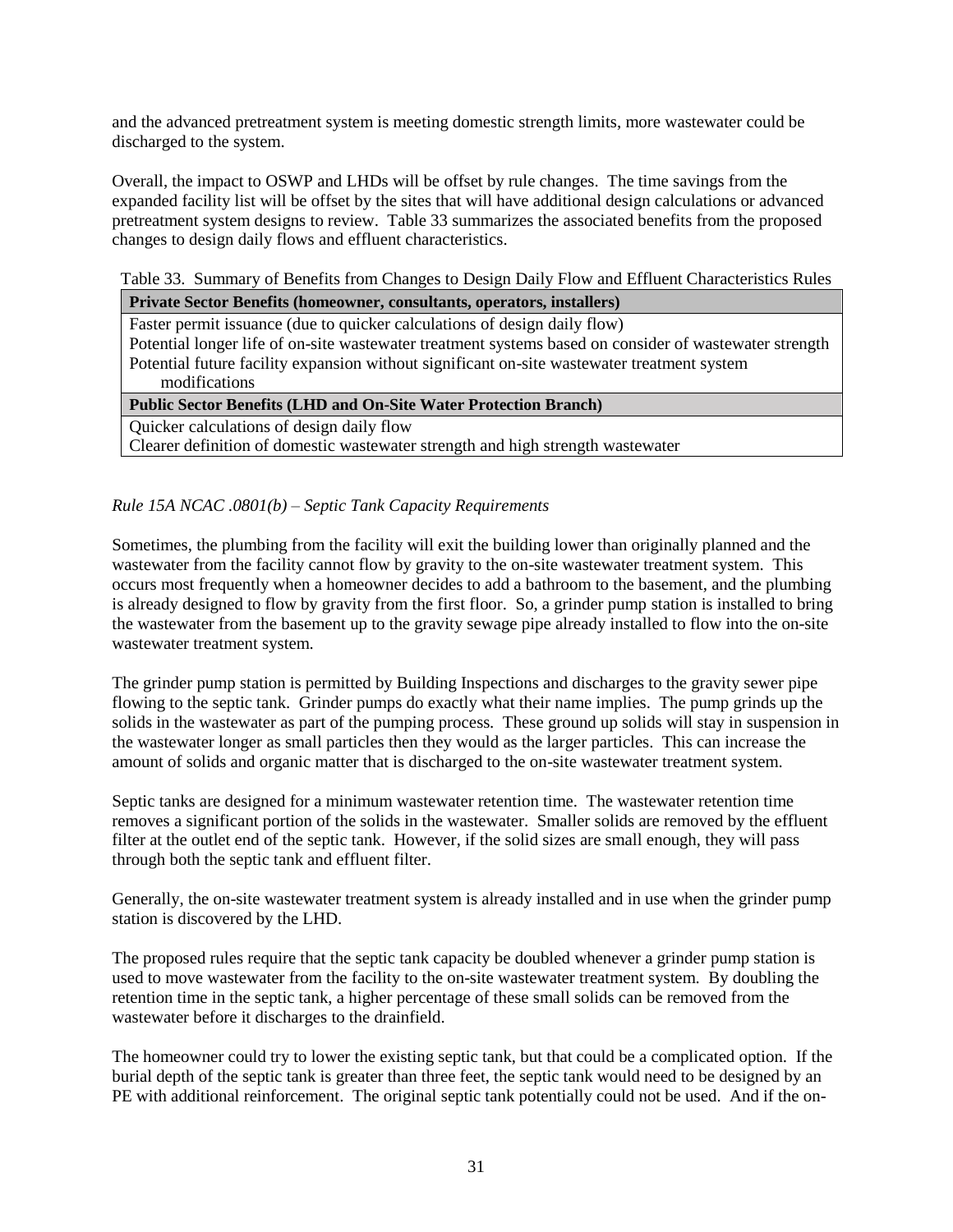site wastewater treatment system is already in use, this complicates the re-location of the existing septic tank even further. The homeowner could decide to add a second septic tank in a series, forego the renovation, or risk being noncompliant.

It is impossible to determine the number of grinder pump stations that are installed prior to an on-site wastewater treatment system. The LHD will not have a record of the grinder pump station since it is permitted by Building Inspections, not the LHD. If the system has already been installed, the LHD may never be made aware of the grinder pump station until a problem occurs with the on-site wastewater treatment system. If an LHD discovers a grinder pump when a problem occurs, the best corrective action in most cases will be to install a second septic tank in a series. An average cost to install a second septic tank, including the cost of the tank and the installation charges, would be around \$1,600<sup>7</sup>. Table 34 summarizes the associated benefits from increasing septic tank capacity when a grinder pump is used.

Table 34. Summary of Benefits from Increases to Septic Tank Capacity Requirements when a Grinder Pump is Used Prior to the Septic Tank

**Private Sector Benefits (homeowner, consultants, operators, installers)**

Potential longer life of on-site wastewater treatment systems (due to the reduction of effluent solids that will pass through the septic tank and effluent filter)

**Public Sector Benefits (LHD and On-Site Water Protection Branch)**

Potential longer life of on-site treatment wastewater systems

Clearer definition of what is required when a grinder pump is used prior to an on-site wastewater treatment system

# *Rule 15A NCAC 18E .0906 – Sand Lined Trench Systems Rule 15A NCAC 18E .1205 – Advanced Pretreatment Sand Lined Trench Systems*

The current rule for sand lined trench systems is based on research and is conservative in design. Sand lined trench systems were added to the current rules in 2007. Based on experience since 2007, both the public and private sectors felt some changes could be made to these rules that would allow additional lots to be permitted with sand lined trenches. The sand lined trench systems permitted would be smaller based on the proposed rules.

A sand lined trench system is used when the upper layers of soil on a site are not suitable for on-site wastewater treatment system permitting, but there is a suitable layer of soil that is beneath the unsuitable upper soil layers. This occurs in the coastal counties and some piedmont counties. The coastal counties have upper layer soils that water moves through very, very slowly. By digging the trench bottom down into the suitable soil layer, the unsuitable soil is bypassed and not used for the on-site wastewater treatment system. The wastewater moves down through the on-site wastewater treatment system trench filled with sand to the suitable soil layer.

The current rules base the soil loading rate on the unsuitable soil layers above the suitable soil layer. This means that the soil loading rate is very low and the systems are very large. The proposed rules base the soil loading rate on the suitable soil layer. This will allow for a smaller system. It will also allow additional lots to be permitted with sand lined trench systems.

Additionally, the current sand lined trench rule requires side ditches or surface swales in a U shape around the drainfield to promote surface drainage. These ditches and swales are required to be 25 feet from the

 $\overline{a}$ 

<sup>7</sup> Based on information from a North Carolina Certified On-site Wastewater Contractor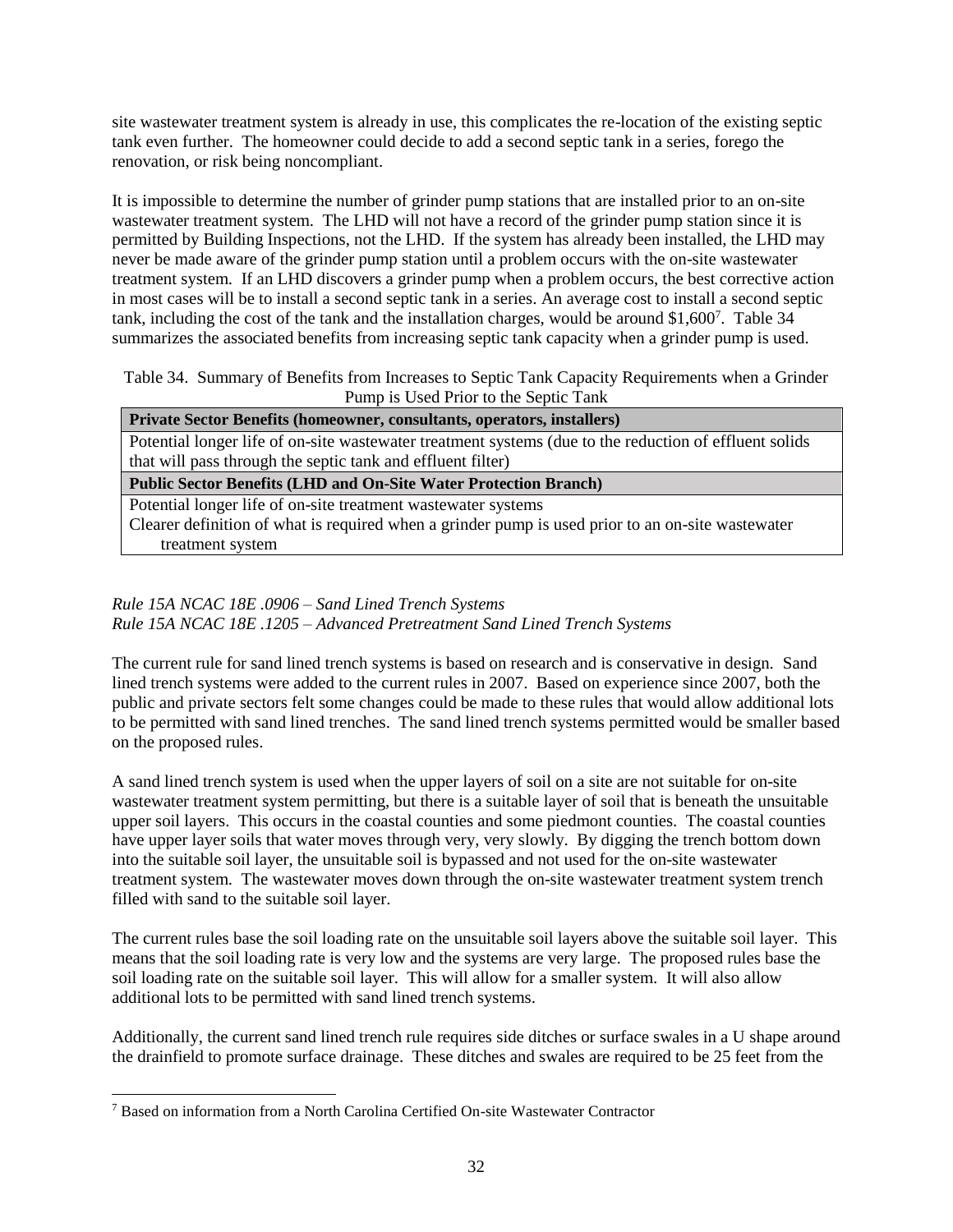outside edge of the drainfield trenches. The proposed rules require that positive surface drainage, including crowning of the dispersal field, be used to facilitate surface drainage. This will require less land area and setbacks than the current rules.

When the sand lined trench rule was adopted in 2007, it eliminated the installation of some deep systems in the Piedmont counties. In the Piedmont counties, the upper soil layer is generally unsuitable soil that water cannot move through. Below that layer, on some sites, is a suitable soil layer that can be approved by the LHD. Since the current rule bases the soil loading rate on the unsuitable soil layer, the Piedmont counties were not able to install sand lined trench systems any more. The proposed rules will allow a limited number of sites to be permitted that were previously turned down since the adoption of the sand lined trench rule.

Overall, the number of permits issued for sand lined trench systems in a year is less than 1% of the total number of permits issued. Most LHDs do not anticipate a significant increase, or any increase, in the number of sand lined trench permits issued. Other factors, such as the requirement for an operator, impact the owner's decision as to whether or not they want to use this system. Manufacturers of propriety products could see reduced revenues due to the smaller system size. Due to the many factors that determine whether this type of system will be used on a coastal site, in addition to price, it is not possible to predict the net change (increase or decrease) in the use of these products. However, the intent of the rule is to be more permissive, to reduce the burden on the regulated community based on the most current science. Table 35 summarizes the benefits associated with changes to the sand lined trench rules.

Table 35. Summary of Benefits from Changes to Sand Lined Trench Rules

| Private Sector Benefits (homeowner, consultants, operators, installers)    |
|----------------------------------------------------------------------------|
| Reduced on-site wastewater treatment system size                           |
| Potential increase in the number of lots this system could be installed on |
| Allows the option for use with Piedmont counties                           |
| <b>Public Sector Benefits (LHD and On-Site Water Protection Branch)</b>    |
| Allows the option for use with Piedmont counties                           |

*.0908 – Drip Dispersal Systems*

*.1204 – Advanced Pretreatment Drip Dispersal Systems*

*Section .1600 – Approval and Use of Pre-Engineered Package Drip Dispersal Systems*

- *.1601 – General*
- *.1602 – Design and Construction Standards*
- *.1603 – Drip Dispersal System Testing*

Drip dispersal systems have been in use in North Carolina for on-site wastewater treatment systems since 1993. The siting, design, and installation criteria have been revised and updated over the years to reflect current thinking with the technology. For many years, OSWP's goal has been to include drip dispersal systems in the rules. Drip dispersal systems are currently issued an approval under Rule 15A NCAC 18A .1969. In the proposed 18E rules, Rule .1969 is now Section .1700. The approvals contain the manufacturer specific drip dispersal system information: soil and site evaluation criteria and the minimum siting criteria, system design and installation, and operation and maintenance. The approval helps expedite the permitting process in many ways. The approvals also specify when licensed professionals, such as a PE or LSS, is required.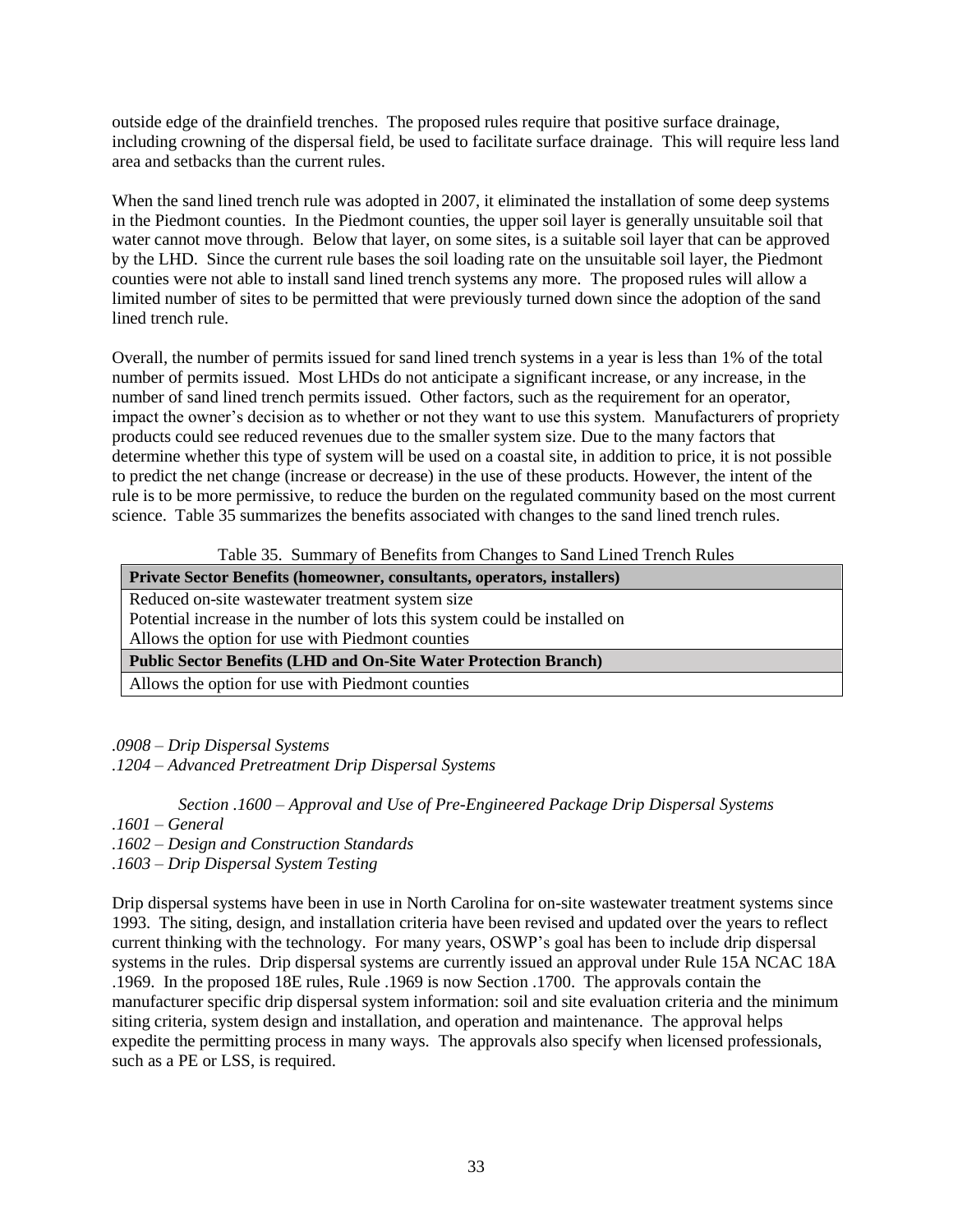The LHD can issue a permit based on the information in the drip dispersal approval. Some LHDs may request OSWP assistance, but many can review a drip dispersal system proposal using the approval.

The existing criteria from the Approval are being proposed for adoption in these rules with one change. The proposed rules add specific design criteria for one component of the drip dispersal system. This information must be provided to OSWP for review prior to a drip dispersal system approval being issued.

The fiscal impact of adding the drip dispersal system approval information to the proposed rules is a neutral or positive change for manufacturers. The information and standards the products must meet is now identified in rule, which allows the manufacturers to know the criteria that must be met prior to making an application for a drip dispersal system. This information has been required to be provided by all manufacturers currently approved for drip dispersal systems, prior to the approval being issued. By adding this information to the proposed rules, OSWP is providing transparency to and streamlining the approval process.

The approximate cost for a manufacturer to obtain approval for a drip dispersal system under the proposed rules is unquantifiable. While the current criteria for approval are in the proposed rules, the approval process, and showing that a product or component meets that criteria, is impossible to predict based on the potential product variations in the industry.

Since 1993, when the first drip dispersal approval was issued, a total of six drip dispersal approvals have been issued. At the most, one new application might be received over the next five years for a new drip dispersal approval. Table 36 summarizes the benefits associated with adding drip irrigation to the proposed rules.

Table 36. Summary of Benefits with Adding Drip Irrigation

| <b>Private and Public Sector Benefits</b>           |
|-----------------------------------------------------|
| Streamlined application and approval process        |
| Clarification of information required for approval  |
| Reduced time from application submittal to approval |

*Rule 15A NCAC 18E .1201 – Advanced Pretreatment System Standards*

*Rule 15A NCAC 18E .1202 – Siting and Sizing Criteria for Systems with a Design Daily Flow Less Than or Equal to 1,500 Gallons/Day*

*Rule 15A NCAC 18E .1203 – Siting and Sizing Criteria for Systems with a Design Daily Flow Greater than 1,500 gallons per day and less than or equal to 3,000 gallons per day*

Advanced pretreatment systems are used on sites with moderate to severe soil and site limitations. The soil depth may be limited and a conventional or shallow on-site wastewater treatment system cannot be installed. A house and on-site wastewater treatment system may not be able to be installed on a site and meet all the horizontal setbacks required.

The use of advanced pretreatment allows for the reduction in some siting and sizing criteria for on-site wastewater treatment systems or an increase in the soil loading rate. The effluent is treated to a much higher quality, so the reduction in siting and sizing criteria or increase in soil loading rate does not increase the risk to public health. Advanced pretreatment systems are required to contract with a certified subsurface operator to visit the system at least twice a year. The operation permit for an advanced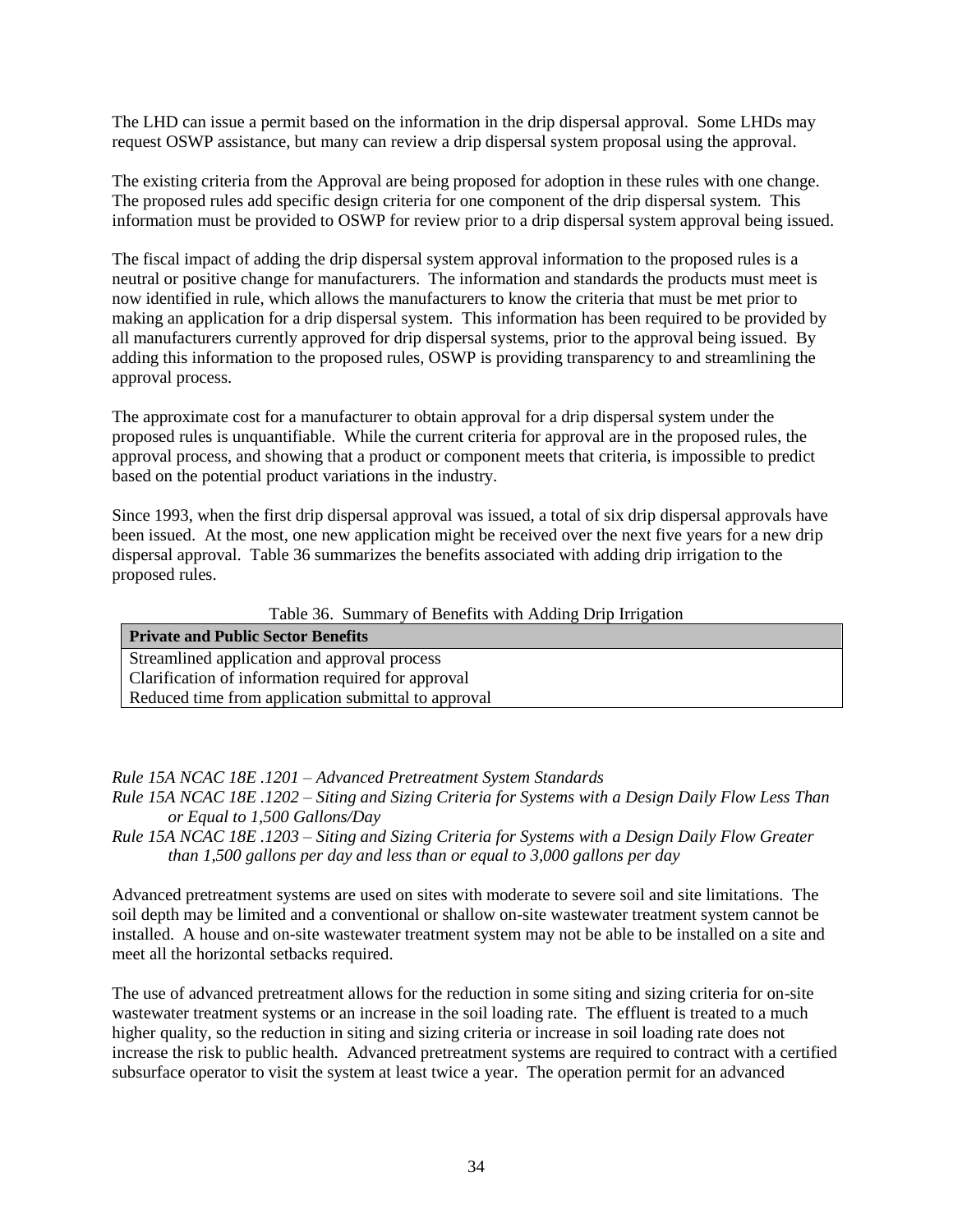pretreatment system expires every five years. These requirements help the LHDs to ensure protection of public health and the environment.

Only one change was made to the effluent quality standards in the proposed rules. The total nitrogen limit in the current rules is less than or equal to 20 mg/L or greater than 60% removal. The "60% removal" provision was removed from the proposed rules. The majority of advanced pretreatment systems approved for use with on-site wastewater treatment systems in North Carolina recirculate some portion of the effluent back to the septic tank at the beginning of the wastewater system. This is a critical configuration to facilitate nitrogen removal. When the effluent is recirculated back to the septic tank, it is very difficult to determine the percent removal of total nitrogen. The percent removal must be based on the septic tank effluent quality prior to any treated effluent being added. Since the treated effluent can dilute the septic tank effluent, and provide false indicators of 60% removal of total nitrogen, the removal of the 60% standard just makes for a cleaner determination of whether or not the on-site wastewater treatment system is in compliance with the effluent standard.

The design flow limitation for using advanced pretreatment and the reduction in siting and sizing criteria or an increase in the soil loading rate is currently 1,000 gallons/day for advanced pretreatment systems meeting treatment standards TS-I and TS-II and 1,500 gallons/day for advanced pretreatment systems designed to meet treatment standard NSF-40. The proposed rules will increase that design flow to 1,500 gallons/day. The flow was increased to provide a consistent number across all treatment standards.

This design flow increase could impact at least 100 sites per year. The 100 sites per year is based on the average number of sites that the coastal LHDs determined would be impacted by this rule change. Coastal counties generally have more advanced pretreatment systems in their counties than the rest of the counties in North Carolina. The lots in the coastal counties are typically smaller and the advantages provided by advanced pretreatment allow lots to be developed in accordance with the owner's plans.

Sites that may not meet the siting and sizing requirements in the current rules with a design flow over 1,000 gallons/day would be limited in their options. The owner may need to scale back the plans for what they would like to do or not even develop the site at all. By increasing the design flow limit that can be used with advanced pretreatment and siting and sizing reductions or an increase in the soil loading rate, these sites can now be developed. The benefit to the owner is incalculable but likely significant, as this rule change allows them to develop a site that could have been previously denied for their proposed plans.

Additionally, by increasing the design flow for all treatment standards for all siting and sizing reductions or increase in soil loading rates, it is easier for the LHDs and private consultants to provide land owners with an evaluation of the options available for the property. The risk to public health and the environment will not be increased by this change. Advanced pretreatment technology is approved in North Carolina to treat wastewater to NSF-40, TS-I, and TS-II standards. If the advanced pretreatment technology is proposed for a site with limitations, a special site evaluation has to be performed to show that the on-site wastewater treatment system will not adversely impact surface or groundwaters.

*Section .1700 – Approval and Permitting of Wastewater Systems, Technologies, Components, or Devices .1701 – General*

- *.1702 – Application*
- *.1703 – Department and Commission Application Review*
- *.1704 – Approval Criteria for Provisional Systems*
- *.1705 – Approval Criteria for Innovative Systems*
- *.1706 – Approval Criteria for Accepted Systems*
- *.1707 – Design and Installation Criteria for Provisional, Innovative, and Accepted Approvals*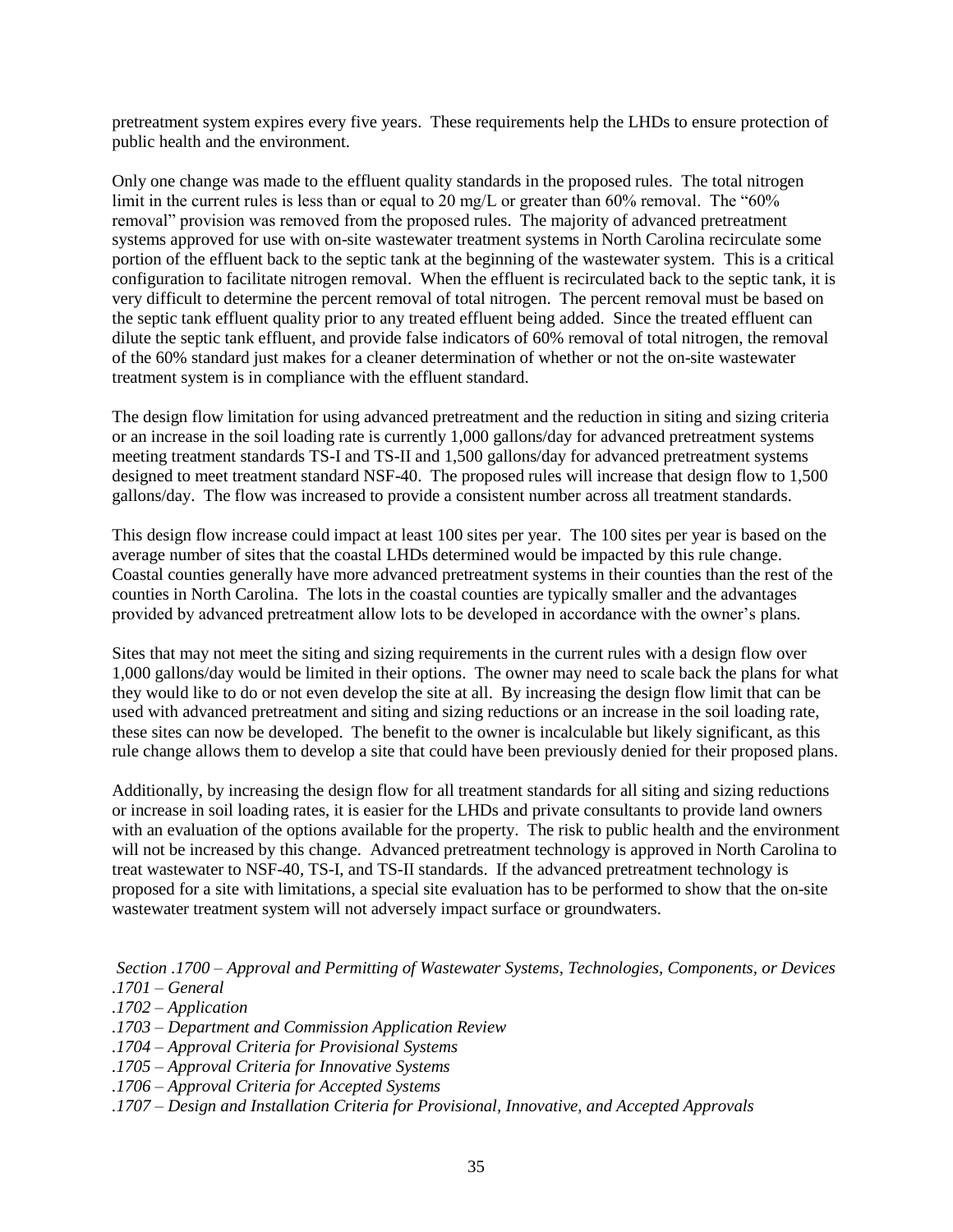*.1708 – Modification, Suspension, and Revocation of Approvals .1709 – Effluent Sampling Requirements for Advanced Pretreatment Systems .1710 – System Compliance Criteria for Advanced Pretreatment Systems .1711 – Provisional and Innovative Approval Renewal\* .1712 – Authorized Designers, Installers, and Management Entities .1713 – Local Health Department Responsibilities*

\*Rules have a fiscal impact that is addressed elsewhere in the report.

Wastewater systems, technologies, components, or devices not specifically listed in the rules can be approved under a separate rule that specifies the minimum requirements needed for approval. This allows new technologies to be approved in North Carolina without requiring any changes to the rules. Manufacturers can also easily modify, adapt, or change their product without having to go through the formal rule making process.

The types of systems not specifically listed in the rules can include alternative drainfield products, advanced pretreatment systems, and other wastewater system components.

There are four different levels of approvals identified in the current rules: experimental, controlled demonstration, innovative, and accepted. Wastewater systems with experimental approvals have the least amount of data provided. Controlled demonstration approvals are for products that have some data or have been approved by a national testing facility. Wastewater systems approved as innovative have a large amount of data that has been collected about them or have previously received an experimental or controlled demonstration approval and met all the criteria in the approval. The accepted wastewater system approval is only for products that have had innovative approval in North Carolina for at least five years and a minimum number of systems installed. Accepted approvals must be reviewed and approved by the Commission for Public Health.

Session Law 2015-286 made numerous changes to G.S. 130A-343, which deals with the approval levels and criteria of these systems not specifically listed in the rules. The Session Law also required that the rules be updated to reflect the changes made to G.S. 130-343. The changes simplified the approval level options and expanded the options for a manufacturer to obtain approval, while maintaining a comparable level of rigor in the certification process. When making the changes required by Session Law 2015-286, OSWP staff also made additional changes to clarify the current rule.

The changes Session Law 2015-286 made to G.S. 130A-343 are as follows:

- Changed the definition of accepted systems to apply only to trench products and exclude advanced pretreatment systems.
- Changed the term controlled demonstration to provisional.
- Deleted experimental wastewater system approvals.
- Provided an alternative method for reducing effluent sampling criteria for advanced pretreatment wastewater systems.
- Provided time frames for OSWP review and approval of products.
- Provided alternative criteria for issuing a product a provisional approval.

In addition to updating the rule to reflect the Session Law changes, the current rule does not clearly lay out the requirements for approval, information required to be provided by the applicant or manufacturer, or the criteria the information must meet. The proposed rules reorganize the current rule into a format that makes it easier for a manufacturer to identify the application information needed and the criteria that information must meet.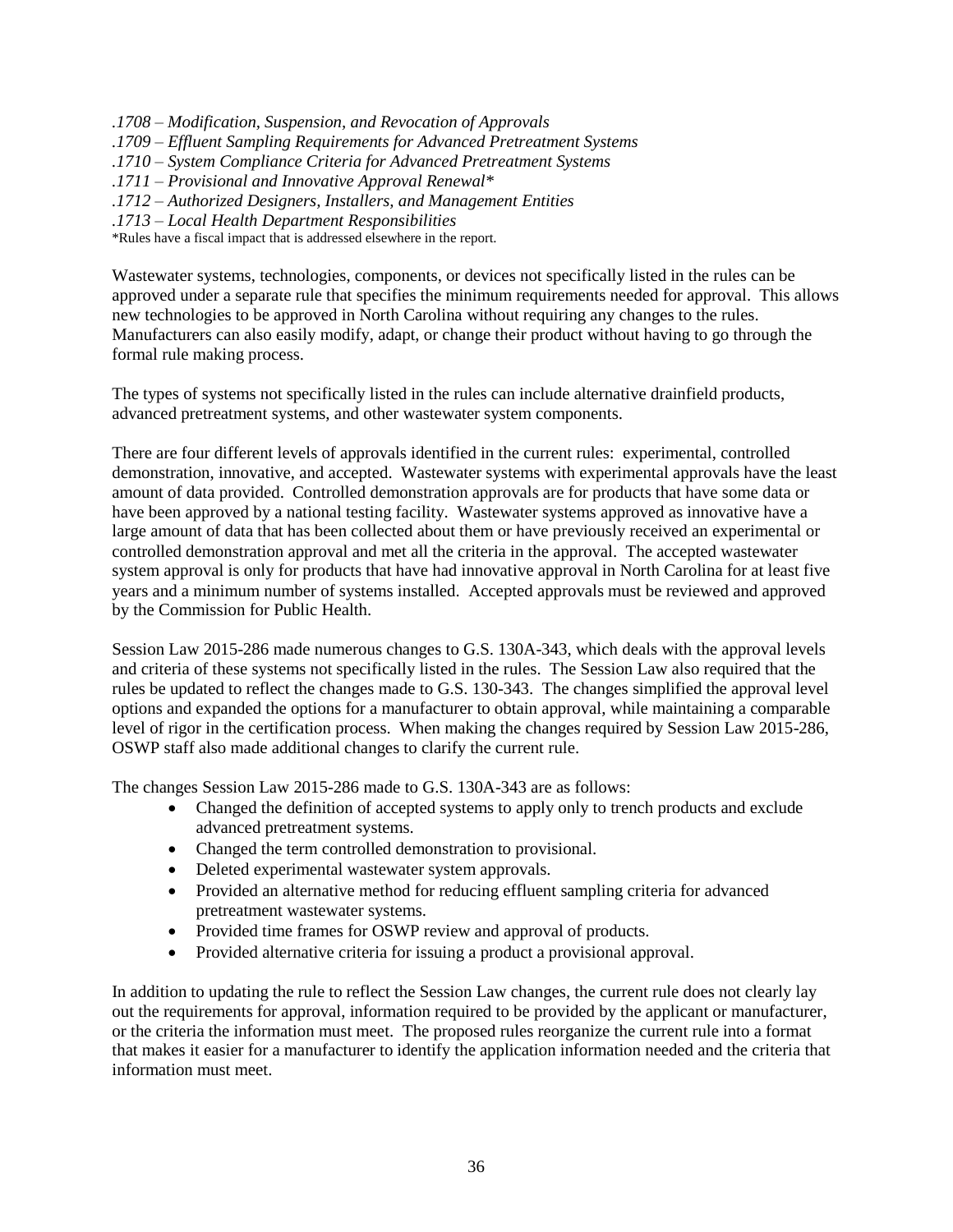#### VI. ALTERNATIVES

Alternative #1: Require leak testing of all tanks installed in on-site wastewater treatment systems. In the current rules, tanks are only required to be leak tested when the water table is within five feet of the ground surface and a mid-seam pump tank is used, with advanced pretreatment systems, and engineered design systems. OSWP staff looked at requiring every tank installed in an on-site wastewater treatment system to be leak tested, either with a hydrostatic test or a vacuum test.

The cost to implement this would increase the cost of the simplest system (septic tank to gravity drainfield) by around \$1,000 per system (about 20%). As on-site wastewater treatment systems increased in size or complexity, and the cost of the system increased, the percent total of the system cost would decrease for tank leak testing. However, the majority of systems installed in North Carolina are single family residence systems that do not require advanced pretreatment.

This does not include the added cost to the LHDs. LHD staff would need to go back out to the site to verify the leak test results. This would result in at least one additional trip to the site at a minimum. For the small LHDs, this could end up being a significant burden on their limited staff resources.

In summary, the costs for leak testing all tanks impact both public and private sectors significantly. The quality of tanks installed in North Carolina has improved over the past 20 to 30 years and this is not a viable and cost effective option for moving the tanks to the next level. Other options are available, that are less expensive, to improve tank quality.

Alternative #2: Continue to allow piggyback control panels

Piggyback control panels are allowed under the current rules. Owners would not see an increase in the cost for pump system with the continued use of piggyback control panels. However, the problems associated with piggyback control panels would also continue: safety, corrosion, accessibility, etc. The increase in cost is worth the advantages gained by increased safety and control over system operation.

Alternative #3: Requiring grease tanks to obtain a separate tank approval

In the current rules, grease tank designs are almost identical to septic tank designs. The majority of grease tanks installed are modified septic tanks. OSWP staff looked at requiring grease tanks to have a separate grease tank approval issued by the State.

The cost to implement this would be around \$3,500 per tank form and each tank has two forms, a top half form and a bottom half form. The total cost per tank would be \$7,000. There are very few problems with the current process. (The main problem being tanks that have never been state approved being installed as a grease tank.) Based on the lack of problems with the current process, and the high cost to tank manufacturers for requiring grease tanks to have an approval number, it did not make fiscal sense to include this in the proposed rules.

# VII. UNCERTAINTY AND RISK ANALYSIS

The following items have the greatest uncertainty in this analysis: the number of new building permits, the cost of materials, number of grease tanks installed, number of on-site wastewater treatment systems requiring advanced pretreatment due to high strength wastewater, and the impacts to the LHDs from Type IIIb and Type IIIh inspection requirements.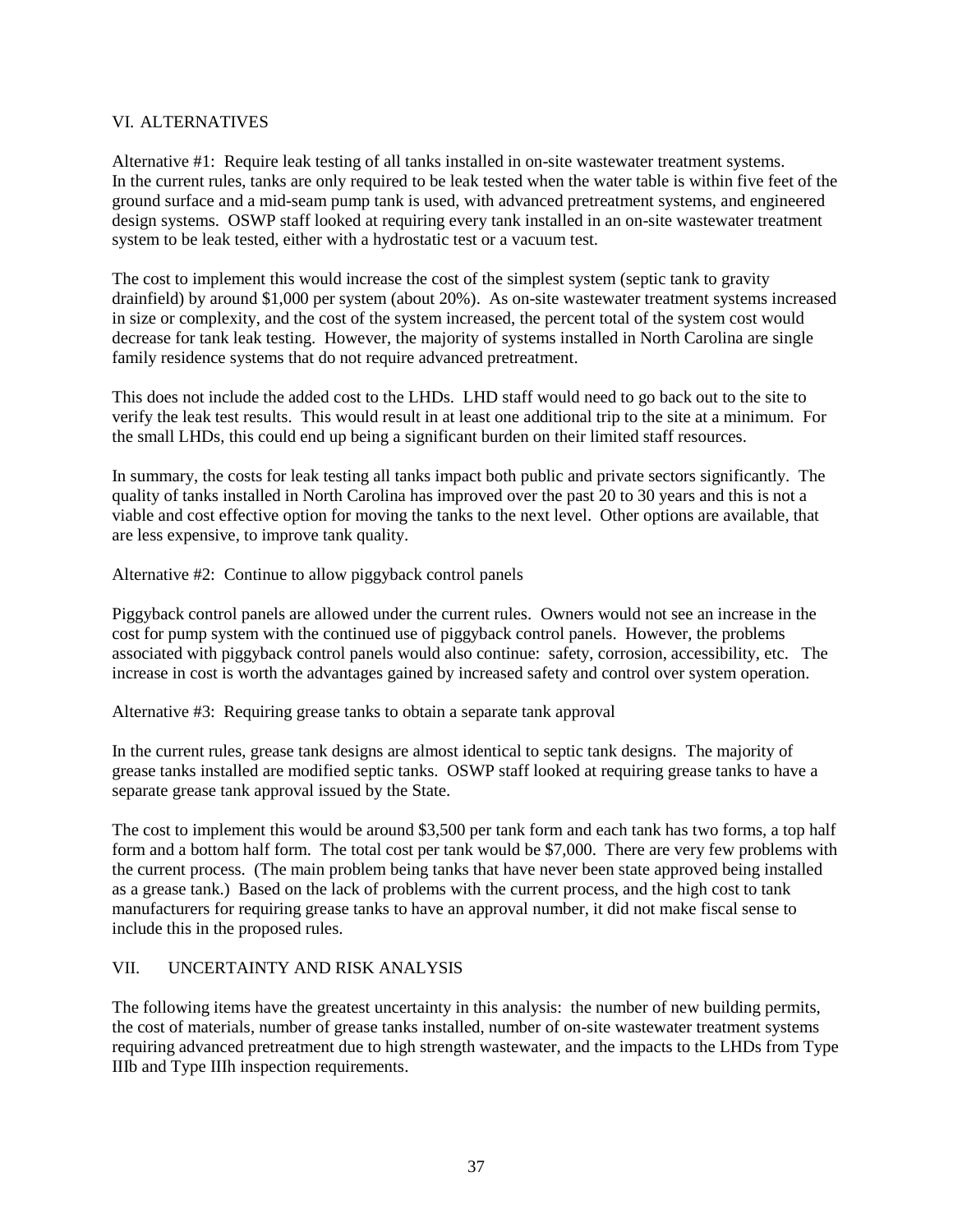The number of new building permits drives everything. If the number of permits increases, the LHDs and private sector both stay busy keeping up with permitting, installing, and maintaining on-site wastewater treatment systems. If the economy drops, and the number of new building permits drops, everyone sees less work and has to come up with new sources of revenue. Table 36 below shows the net cost of the rule under two alternate scenarios: higher than expected septic tank installations (permits) over the next five years, and lower than expected septic tank installations. The net cost of the rules would be approximately \$3.8 million higher than anticipated under the high-permit scenario, and approximately \$3.6 million lower than anticipated under the low-permit scenario. See Appendix A for a discussion of how OSWP derived the permit estimates.

If the economy improves and home construction increases, the LHDs will see an increase in the number of applications received. This, in addition to the requirement for existing system inspections, will increase the LHD work load. Not all LHDs are back to the staffing levels they were at before the recession, and it takes time to hire, train, and have new staff ready to issue permits. Also, if some of the LHDs choose to offer the private inspection option for Type IIIb and IIIh systems, they could lose a revenue stream that will further impact the LHD. How much this will impact the LHDs will depend upon whether or not the LHD is currently conducting compliance inspections for Type IIIb and IIIh. LHDs can choose to continue their current program, implement a program if they do not have a program, or require the owners to hire a certified subsurface operator to inspect the system.

The LHDs have many priorities that they must attend to on a daily basis. Compliance inspections may fall further down on the priority list based on the current staffing needs and priorities. It is unknown how many LHDs will choose to offer the private option to owners as that will be a very county specific decision based on their specific needs. OSWP assumes that LHDs are currently optimizing their time according to task priority. Therefore, OSWP assumes that LHDs that currently perform these inspections will continue to do so (since the inspections generate revenue for LHDs, on net), and those LHDs that currently do not have sufficient staff time to conduct the inspections will authorize private inspectors. OSWP's best estimate of the proportion of compliance inspections currently performed by LHDs is 50%. The net cost of the rule over the next five years, including all affected parties, would be lower than estimated if LHDs choose to decrease the proportion of inspections they perform. On the other hand, if LHDs decide to perform more than 50% of the inspections, the net cost of the proposed rules would be higher than estimated (see Table 36 below).

The cost of materials (plastic, concrete, steel, etc.) will impact the projected costs to tanks and appurtenances (effluent filters, risers, and pipe penetrations). If the cost of the materials increases, that could drive the cost of these products up, ultimately costing the homeowner more for the on-site wastewater treatment system. If the material costs stay approximately the same, there should not be any additional cost increases. Construction cost inflation is assumed to be 3% per year, based on the annual growth in the index over the past 10 years.<sup>8</sup> Table 36 below shows how a lower growth rate of 2.5% and a higher growth rate of 3.5% would affect the net cost of the rules.

The number of grease tanks installed will vary greatly per year. It is based on the number of restaurants, food stands, schools, nursing homes, dining halls, and other food service facilities that are built. The numbers of these facilities increase and decrease over the years, in no particular pattern, so it is difficult to project a number of new installations per year. If the economy continues to increase and commercial businesses also increase, the number of grease tanks installed could increase as people decide to open restaurants or food stands. OSWP assumes that 150 grease tanks a year would be installed with on-site wastewater treatment systems, on average, based on numbers from the Food Protection Facilities Branch and the requirement to increase grease tank capacity by installing two grease tanks. Table 36 below

 $\overline{a}$ 

<sup>8</sup> Source: http://enr.construction.com/economics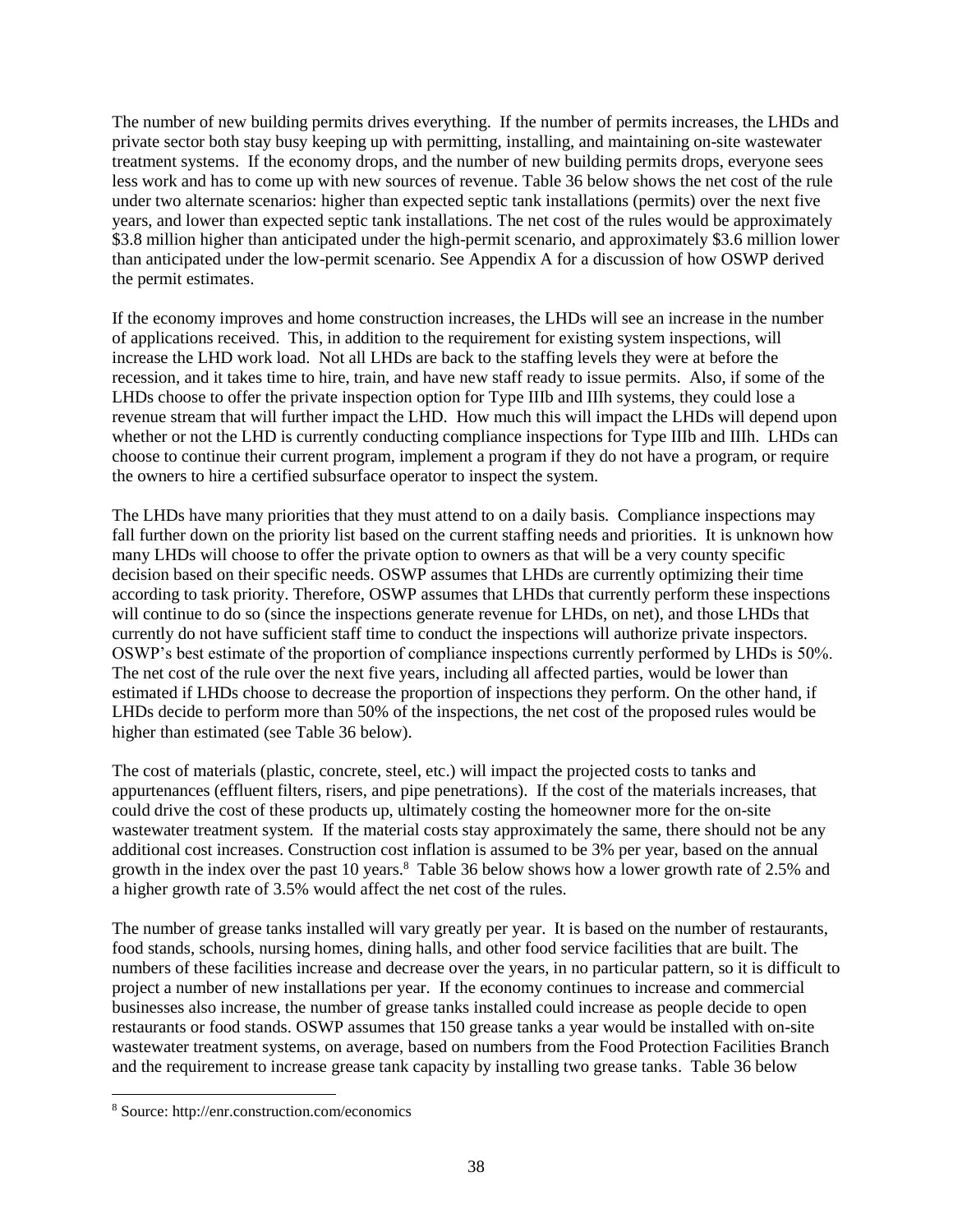shows how the net cost of the rules would change based on a range of 100-200 grease tank installations per year. This assumption has a relatively small net effect.

The number of systems that will be required to have advanced pretreatment because the wastewater strength is higher than domestic is almost impossible to predict. It is very dependent on facility type and proposed wastewater flow. The cost per system will also vary greatly because it will be very project specific. For some facilities, like restaurants or food stands, the primary contaminants of concern, grease and organic load, will be relatively straight forward to remove. High levels of nitrogen can be more complex to reduce and systems designed to reduce nitrogen can require more operational flexibility so that the system can be operated to meet the required limits.

The on-site wastewater treatment system cost is very site specific. The majority of the on-site wastewater treatment systems installed in North Carolina are still conventional wastewater treatment systems, without a pump. However, for limited sites there are options if a homeowner wants to build. The proposed onsite wastewater treatment system, such as advanced pretreatment and drip dispersal drainfield, is more expensive than the conventional system, but still allows the homeowner the option to build on their land.

Table 37 shows the impact of the sensitivity analysis on the Net Present Value for 15A NCAC 18E.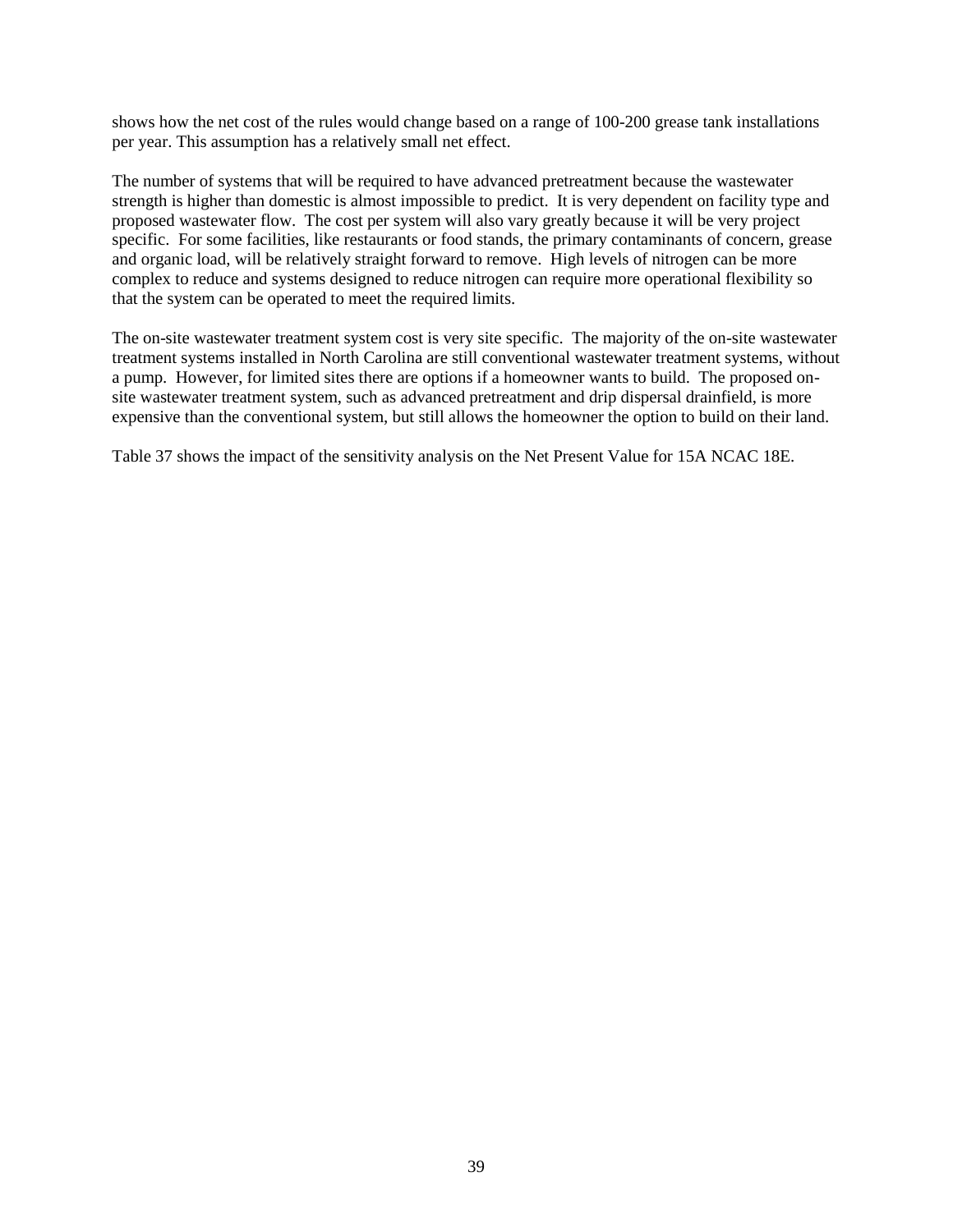# Table 37. Sensitivity Analysis on Net Economic Impact (Net Present Value)

| <b>Annual New Septic Tank Permits</b> | 2018   | 2019   | 2020   | 2021   | 2022   |
|---------------------------------------|--------|--------|--------|--------|--------|
| <b>High Range</b>                     | 22.851 | 24.190 | 25.133 | 25,709 | 25,812 |
| Modeled Range                         | 18.801 | 19.903 | 20.679 | 21.152 | 21.237 |
| Low Range                             | 15.351 | 15.505 | 15.660 | 15.816 | 5.974  |

| <b>Annual New Septic Tank Permits</b> | Net Impact,<br>2018-2022 | <b>Difference</b><br>from Model |
|---------------------------------------|--------------------------|---------------------------------|
| High Range                            | \$15,673,404             | \$3,835,850                     |
| <b>Modeled Range</b>                  | \$19,509,254             | 80                              |
| Low Range                             | $(\$23,104,911)$         | $(\$3,595,657)$                 |

| <b>Annual Type IIIb and IIIh</b><br><b>Inspections - LHD Completion Rate</b> | Net Impact,<br>2018-2022 | <b>Difference</b><br>from Model |
|------------------------------------------------------------------------------|--------------------------|---------------------------------|
| 10%                                                                          | (\$17,476,755)           | \$2,032,499                     |
| 30%                                                                          | (\$18,493,005)           | \$1,016,250                     |
| 50%                                                                          | (\$19,509,254)           | \$0                             |
| 70%                                                                          | $(\$20,525,504)$         | (\$1,016,250)                   |
| 90%                                                                          | $(\$21,541,753)$         | $(\$2,032,499)$                 |

| <b>Annual Construction Cost Inflation</b> | Net Impact.<br>2018-2022 | <b>Difference</b><br>from Model |
|-------------------------------------------|--------------------------|---------------------------------|
| 2.5%                                      | \$19,227,770             | \$281.484                       |
| 3.0%                                      | (\$19,509,254)           | \$0                             |
| 3.5%                                      | \$19,790,738             | $(\$281,484)$                   |

| <b>Annual Grease Tank Installations</b> | Net Impact,<br>2018-2022 | <b>Difference</b><br>from Model |
|-----------------------------------------|--------------------------|---------------------------------|
| 100                                     | \$19,473,516             | \$35,738                        |
| 150                                     | (\$19,509,254)           | \$0                             |
| 200                                     | (S19.544.992)            | $(\$35,738)$                    |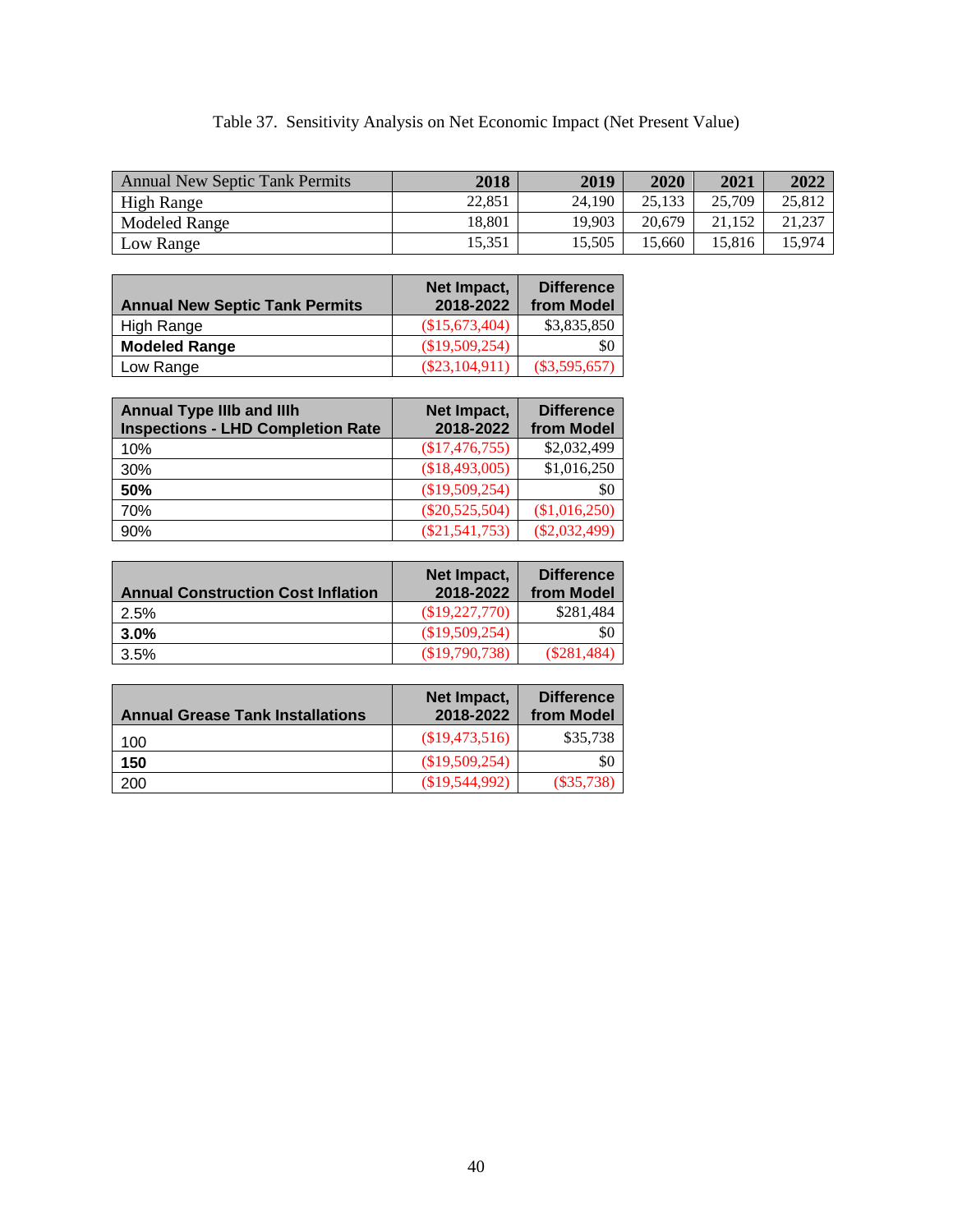# **APPENDIX A: Projected New Construction Authorization Permits**

The analysis below indicates that the number of permits issued per year will increase between 2018 and 2023. Permits are expected to grow slowly over the next five years (see Table 1 below).

#### *1. Wastewater Treatment System Permit Projections*

Table 1 shows the approximate number of new construction authorization permits issued per year by the LHDs from 2002 to 2014. $9$  The OSWP collects information from LHDs regarding the number and type of on-site wastewater treatment systems permitted. Not all LHDs respond and provide information to the OSWP. The approximate number of permits issued each year was calculated in the following manner: the number of new construction authorization permits issued and the number of LHDs responding were determined from the OSWP County On-Site Activity Reports. Each year was evaluated for the LHDs that did not respond. To provide an estimate of the number of permits issued for the missing values, the median was calculated based on the information for that LHD in the rest of County On-Site Activity Reports. The yearly total was calculated including the median number of permits for the missing LHD records. The OSWP has information up through 2014. Information for 2015 and 2016 on the number of permits issued has not yet been compiled.

|                        | Approximate Number of        | Change in Number of          |  |
|------------------------|------------------------------|------------------------------|--|
| Year                   | New Construction             | Construction                 |  |
|                        | <b>Authorization Permits</b> | <b>Authorization Permits</b> |  |
|                        | <b>Issued</b>                | Issued                       |  |
| <b>Historical Data</b> |                              |                              |  |
| 2002                   | 43,529                       |                              |  |
| 2003                   | 39,200                       | $-10%$                       |  |
| 2004                   | 39,901                       | 2%                           |  |
| 2005                   | $\ast$                       | *                            |  |
| 2006                   | 39,653                       | $\ast\ast$                   |  |
| 2007                   | 33,590                       | $-15%$                       |  |
| 2008                   | 23,090                       | $-31%$                       |  |
| 2009                   | 15,897                       | $-31%$                       |  |
| 2010                   | 14,293                       | $-10%$                       |  |
| 2011                   | 12,726                       | $-11%$                       |  |
| 2012                   | 14,018                       | 10%                          |  |
| 2013                   | 15,140                       | 8%                           |  |
| 2014                   | 14,752                       | $-3%$                        |  |
| Estimates              |                              |                              |  |
| 2015                   | 17,139                       | 16%                          |  |
| 2016                   | 17,989                       | 5%                           |  |
| Projections            |                              |                              |  |
| 2017                   | 18,193                       | 1.1%                         |  |

| Table 1. Approximate Number of On-site Wastewater Treatment System New Construction |                              |  |  |
|-------------------------------------------------------------------------------------|------------------------------|--|--|
|                                                                                     | Authorization Permits Issued |  |  |

l

<sup>9</sup> NC On-Site Water Protection Branch (2002-2014). "County Monthly Activity Reports." Accessed at http://ehs.ncpublichealth.com/oswp/resources.htm.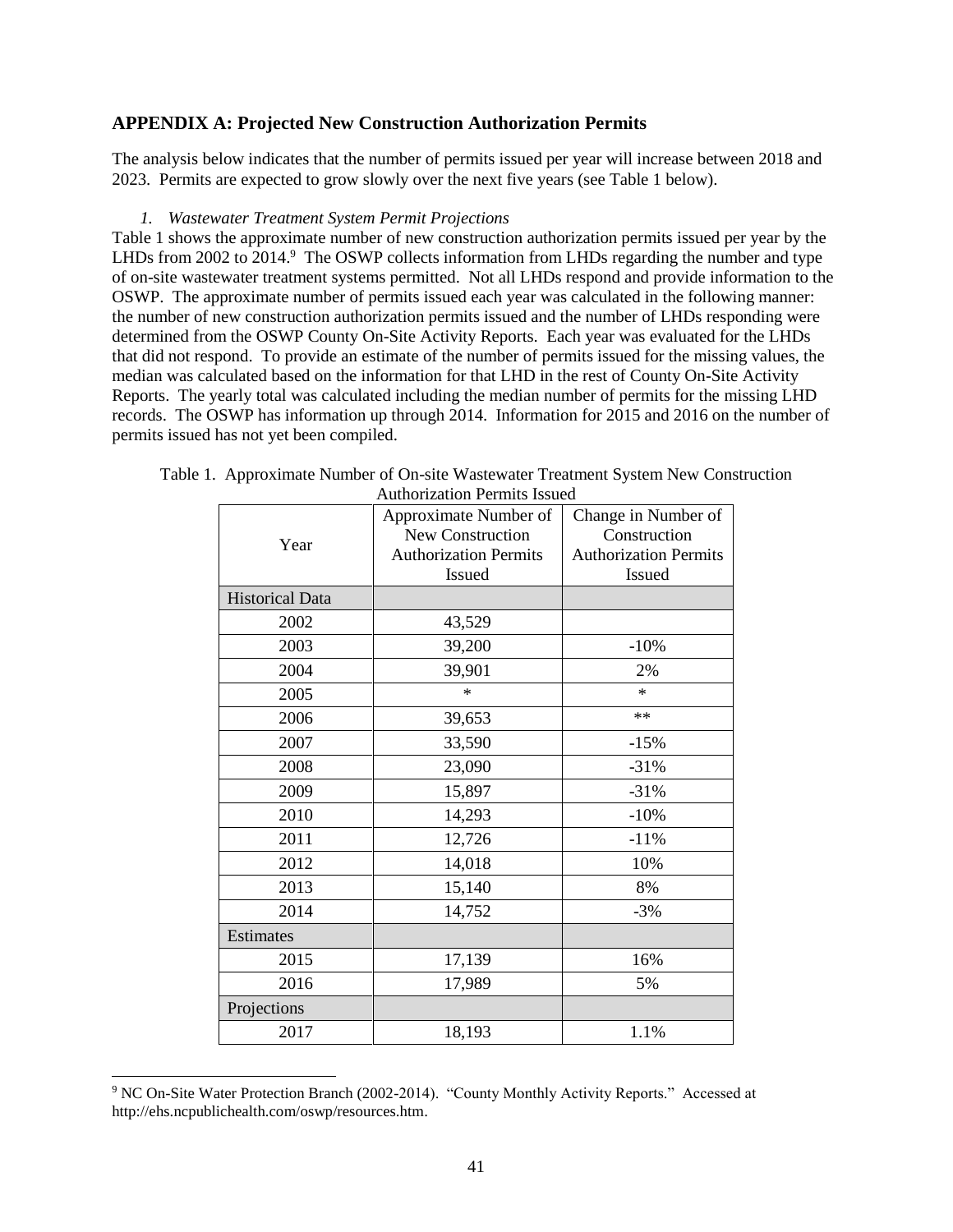| 2018 | 18,801 | 3%  |
|------|--------|-----|
| 2019 | 19,903 | 6%  |
| 2020 | 20,679 | 4%  |
| 2021 | 21,152 | 2%  |
| 2022 | 21,237 | .4% |
| 2023 | 21,387 | .7% |

\*Data collected were a statistical anomaly and not included in this analysis. \*\*Percent change could not be calculated.

The number of permits issued began to level off in 2013 and 2014. The worst effects of the recession appear to be over as the percent change in permits issued is in single digits as compared to double digits in the previous years. Based on the OSWP's estimates, 2015 showed a significant increase in the number of permits issued, and then levels off from 2016 through 2023. However, the number of permits issued depends on the current status of the housing market and the economy, so it can vary from year to year.

The projected number of permit issued from 2017 to 2023 was based on statewide building permit projections,<sup>10</sup> weighted by county population growth projections.<sup>11</sup> The total number of projected building permits was multiplied by the percent of households in each county using on-site wastewater treatment systems<sup>12</sup> to estimate the number of new on-site wastewater treatment systems permits for 2017 through 2023. Figure 1 shows the relationship between the number of new construction authorization permits issued and the total number of housing permits with on-site wastewater treatment systems. The majority of on-site wastewater treatment system permits issued each year are for single family homes.



Figure 1. New Construction Authorization Permit Projections in the Thousands by Year

 $\overline{a}$ 

<sup>10</sup> IHS Connect (September 2016). *State Analysis: Forecast Data: Annual Data – North Carolina.* Accessed at https://www.ihs.com/index.html.

<sup>11</sup> NC Office of State Budget and Management (2016). *Annual County Population Totals 2017-2021*. Accessed at http://www.osbm.nc.gov/demog/county-projections.

<sup>12</sup> U.S. Census Bureau (1990). *1990 Census of Population and Housing – Sewage Disposal*. Accessed at https://www.census.gov/mp/www/cat/decennial\_census\_1990/1990\_census\_of\_population\_and\_housing\_summary\_ tape\_file\_3a.html